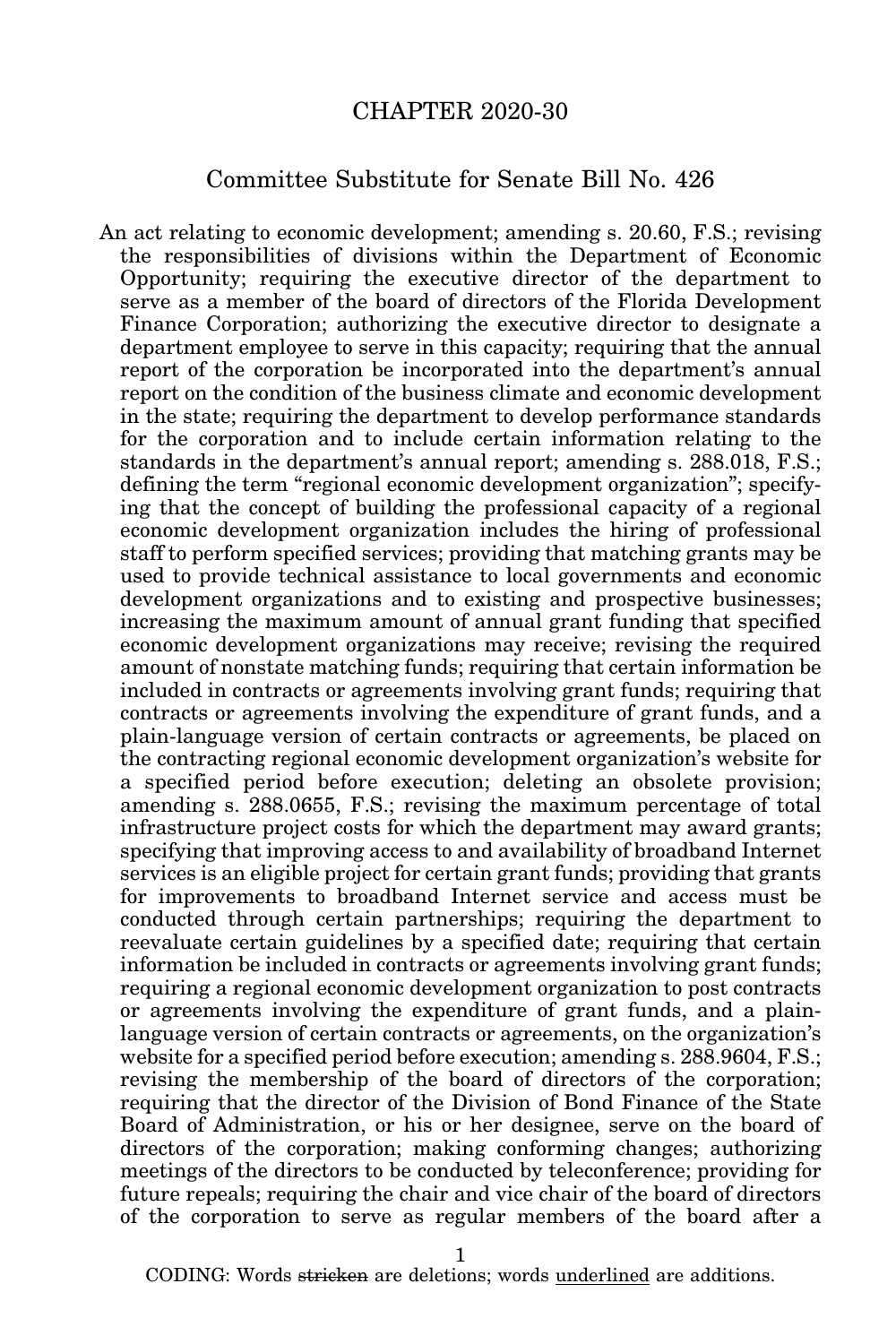specified date; providing construction; amending s. 288.9605, F.S.; providing for the electronic execution and delivery of certain documents executed by the corporation; amending s. 288.9606, F.S.; prohibiting certain bonds, notes, and other forms of indebtedness from exceeding a specified amount of time; specifying that certain bonds are payable solely from certain revenues; providing requirements for such bonds; amending s. 288.9610, F.S.; revising the entities to which the corporation is required to submit an annual report containing specified information; creating s. 288.9619, F.S.; requiring that certain conflicts of interest be publicly disclosed to the corporation and set forth in the corporation's minutes; prohibiting a director with a conflict of interest from taking certain actions; amending s. 445.002, F.S.; defining the terms "for cause" and "state board"; amending s. 445.003, F.S.; replacing CareerSource Florida, Inc., with the state board or the department in provisions relating to the implementation of the federal Workforce Innovation and Opportunity Act; authorizing, rather than requiring, certain funds to be reserved for the Incumbent Worker Training Program; conforming provisions to changes made by the act; authorizing the state board to hire an executive director and staff; requiring the state board to authorize the executive director and staff to work with the department for specified reasons; amending s. 445.004, F.S.; revising provisions relating to the operation of Career-Source Florida, Inc.; revising the purpose of CareerSource Florida, Inc.; providing purpose for the state board; revising the organizational structure of CareerSource Florida, Inc.; providing requirements for the organizational structure of the state board; providing the state board with powers and authority previously held by CareerSource Florida, Inc.; revising the requirements related to such powers and authority; requiring the state board, rather than CareerSource Florida, Inc., to submit an annual report to the Governor and the Legislature; authorizing the Auditor General to conduct an audit of the state board and programs or entities created by the state board; requiring the state board, rather than CareerSource Florida, Inc., to establish certain uniform performance accountability measures; requiring the state board, in consultation with the department, to design the workforce development strategy for the state; requiring that the strategy be approved by the Governor; revising requirements relating to the workforce development system; authorizing the department to consult with the state board to issue certain technical assistance letters; amending s. 445.006, F.S.; requiring that the state board, rather than CareerSource Florida, Inc., take certain actions relating to the state plan for workforce development; amending s. 445.007, F.S.; replacing CareerSource Florida, Inc., with the state board or the department in provisions relating to local workforce development boards; deleting the definition of the term "cause"; authorizing a chief elected official for a local workforce development board to remove certain persons from the board for cause; requiring the department to provide certain guidance to specified entities; deleting an obsolete provision; making technical changes; amending s. 445.0071, F.S.; replacing CareerSource Florida, Inc., with the state board or the department in provisions relating to the Florida Youth Summer Jobs Pilot Program;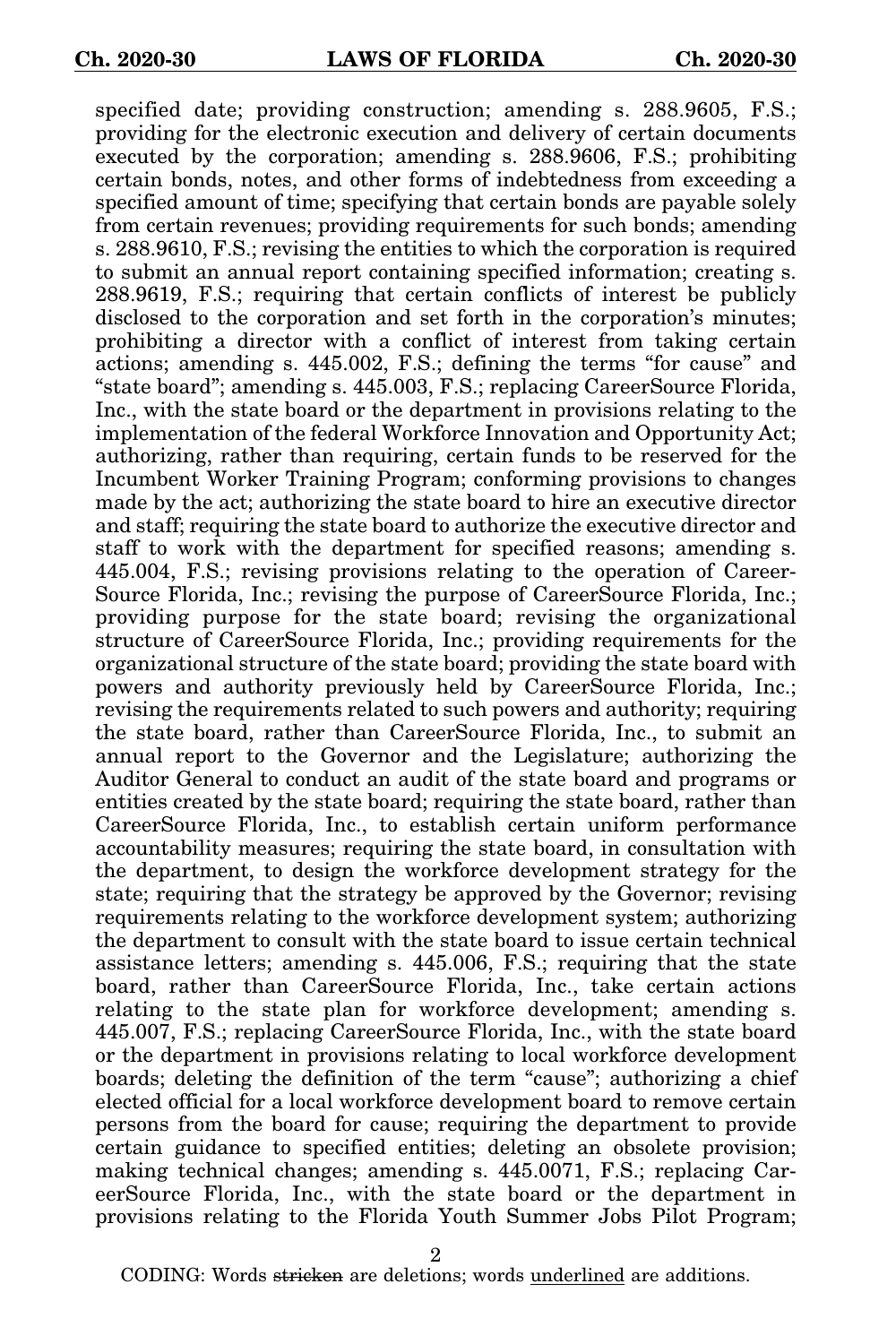amending s. 445.008, F.S.; revising authority relating to the Workforce Training Institute; requiring that certain donations and grants be reported to the state board and the department; amending s. 445.009, F.S.; replacing CareerSource Florida, Inc., with the state board or the department in provisions relating to one-stop delivery systems; deleting an obsolete provision; amending s. 445.011, F.S.; replacing CareerSource Florida, Inc., with the department in provisions relating to workforce information systems; requiring the department to consult with the state board in implementing certain automated information systems; deleting a provision requiring CareerSource Florida, Inc., to take certain actions when procuring workforce information systems; amending s. 445.014, F.S.; replacing CareerSource Florida, Inc., with the state board in provisions relating to the establishment of one-stop delivery systems; amending s. 445.021, F.S.; replacing CareerSource Florida, Inc., with the state board in provisions relating to the relocation assistance program; amending s. 445.022, F.S.; replacing CareerSource Florida, Inc., with the state board in provisions relating to Retention Incentive Training Accounts; amending s. 445.024, F.S.; replacing CareerSource Florida, Inc., with the state board in provisions relating to certain contract exceptions; amending s. 445.026, F.S.; replacing CareerSource Florida, Inc., with the state board in provisions relating to cash assistance severance benefits; amending s. 445.028, F.S.; replacing CareerSource Florida, Inc., with the department in provisions relating to transitional benefits and services; amending s. 445.030, F.S.; replacing CareerSource Florida, Inc., with the state board in provisions relating to transitional education and training; amending s. 445.033, F.S.; replacing Career-Source Florida, Inc., with the state board in provisions relating to evaluations of TANF-funded programs; amending s. 445.035, F.S.; replacing CareerSource Florida, Inc., with the state board in provisions relating to data collection and reporting; amending s. 445.048, F.S.; replacing CareerSource Florida, Inc., with the state board in provisions relating to the Passport to Economic Progress program; amending s. 445.051, F.S.; replacing CareerSource Florida, Inc., with the state board in provisions relating to individual development accounts; amending s. 445.055, F.S.; replacing CareerSource Florida, Inc., with the state board in provisions relating to the establishment of an employment advocacy and assistance program targeting a certain group; amending ss. 11.45, 288.901, 331.369, 413.405, 414.045, 420.622, 443.171, 443.181, 446.71, 1011.80, and 1011.801, F.S.; conforming provisions to changes made by the act; providing an effective date.

Be It Enacted by the Legislature of the State of Florida:

Section 1. Paragraph  $(c)$  of subsection  $(5)$ , subsection  $(6)$ , paragraph  $(b)$  of subsection (10), and subsection (11) of section 20.60, Florida Statutes, are amended, and paragraph (c) is added to subsection (9) of that section, to read: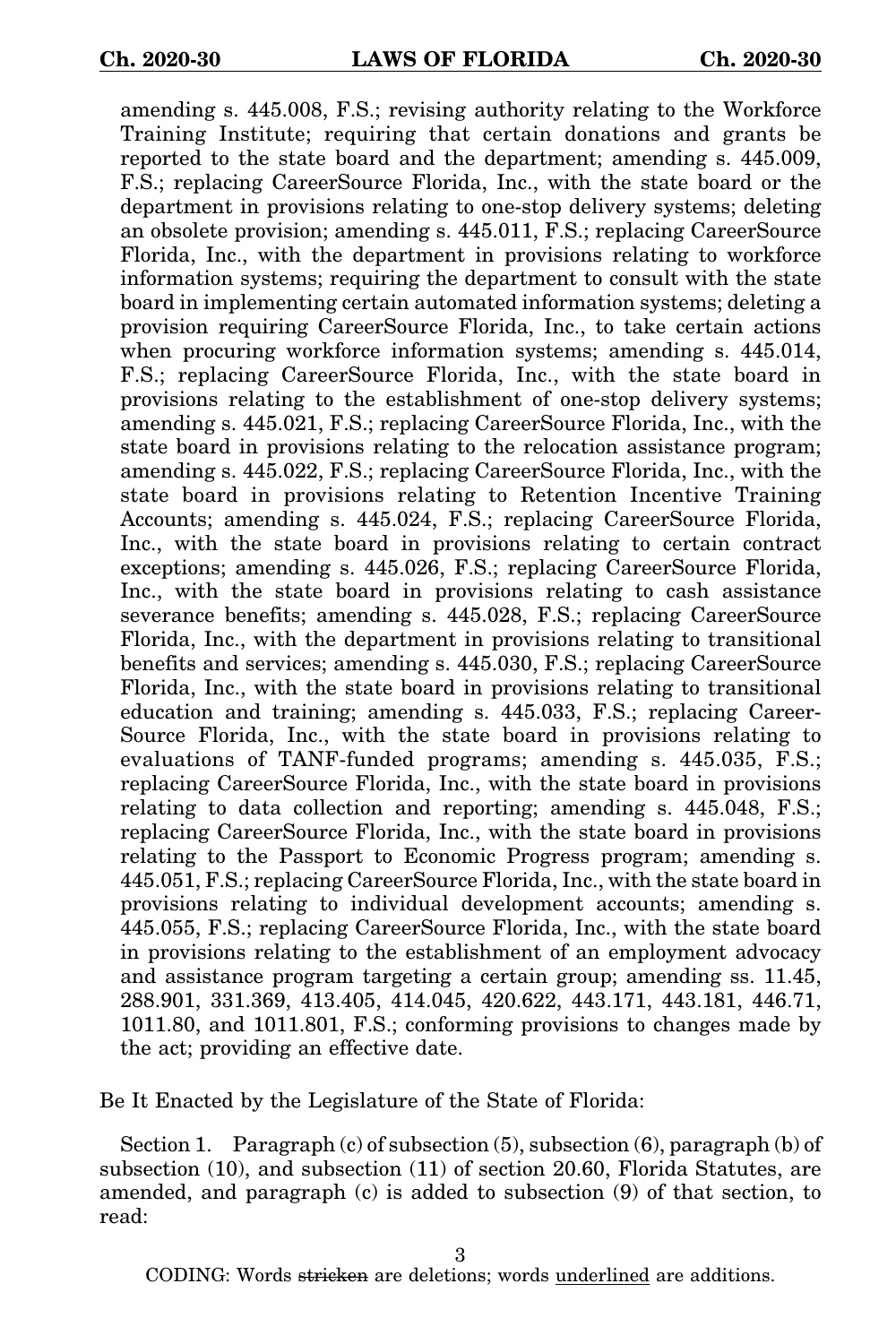20.60 Department of Economic Opportunity; creation; powers and duties.—

(5) The divisions within the department have specific responsibilities to achieve the duties, responsibilities, and goals of the department. Specifically:

(c) The Division of Workforce Services shall:

1. Prepare and submit a unified budget request for workforce development in accordance with chapter 216 for, and in conjunction with, the state CareerSource Florida, Inc., and its board as defined in s. 445.002.

2. Ensure that the state appropriately administers federal and state workforce funding by administering plans and policies of the state board as defined in s. 445.002 CareerSource Florida, Inc., under contract with CareerSource Florida, Inc. The operating budget and midyear amendments thereto must be part of such contract.

a. All program and fiscal instructions to local workforce development boards shall emanate from the Department of Economic Opportunity pursuant to plans and policies of the state board as defined in s. 445.002 CareerSource Florida, Inc., which shall be responsible for all policy directions to the local workforce development boards.

b. Unless otherwise provided by agreement with the state board as defined in s. 445.002 CareerSource Florida, Inc., administrative and personnel policies of the Department of Economic Opportunity apply.

3. Implement the state's reemployment assistance program. The Department of Economic Opportunity shall ensure that the state appropriately administers the reemployment assistance program pursuant to state and federal law.

4. Assist in developing the 5-year statewide strategic plan required by this section.

 $(6)(a)$  The Department of Economic Opportunity is the administrative agency designated for receipt of federal workforce development grants and other federal funds. The department shall administer the duties and responsibilities assigned by the Governor under each federal grant assigned to the department. The department shall expend each revenue source as provided by federal and state law and as provided in plans developed by and agreements with the state board as defined in s. 445.002 CareerSource Florida, Inc. The department may serve as the contract administrator for contracts entered into by the state board under CareerSource Florida, Inc., pursuant to s. 445.004(5), as directed by CareerSource Florida, Inc.

(b) The Department of Economic Opportunity shall serve as the designated agency for purposes of each federal workforce development grant assigned to it for administration. The department shall carry out the

4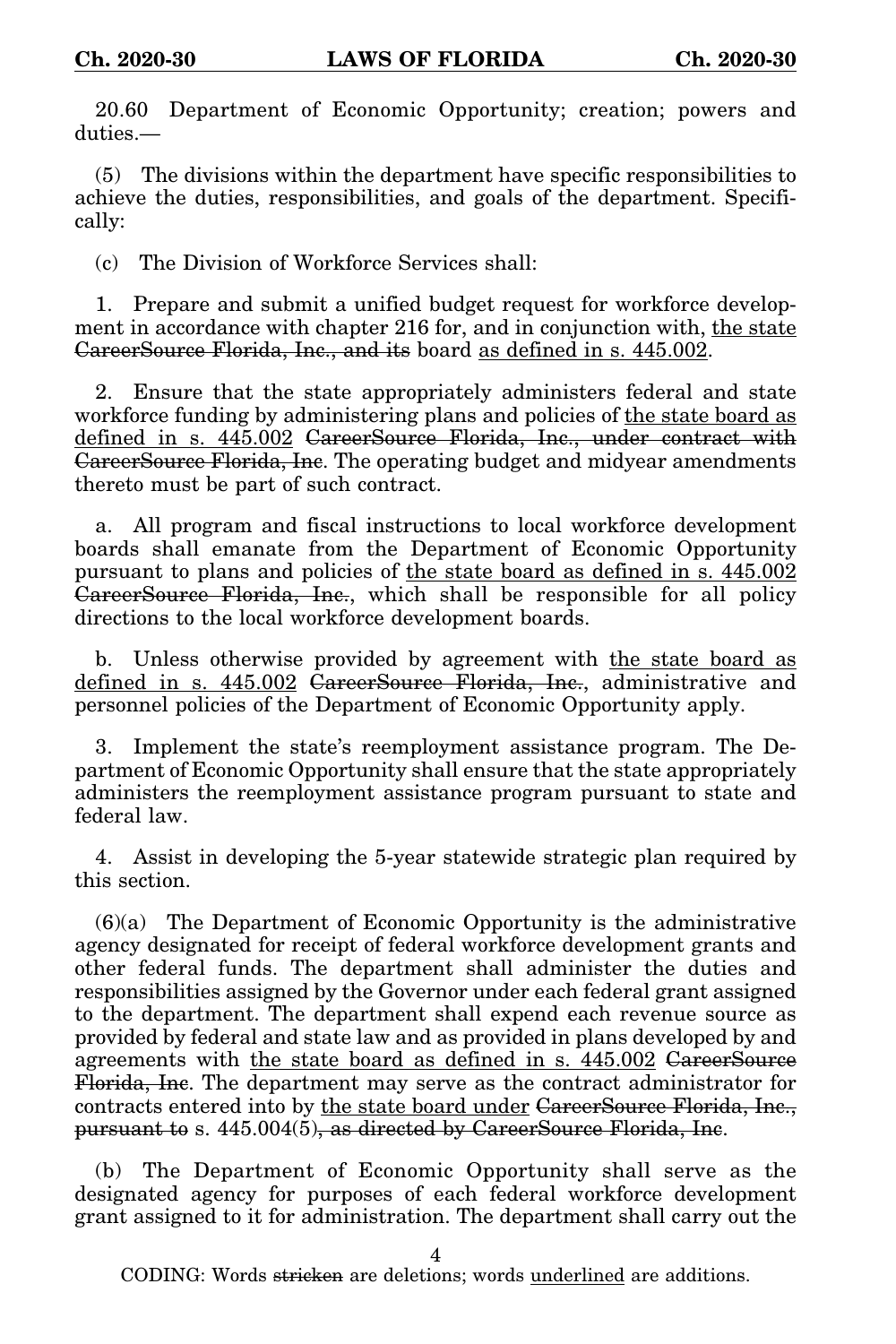duties assigned to it by the Governor, under the terms and conditions of each grant. The department shall have the level of authority and autonomy necessary to be the designated recipient of each federal grant assigned to it and shall disburse such grants pursuant to the plans and policies of the state board as defined in s. 445.002 CareerSource Florida, Inc. The executive director may, upon delegation from the Governor and pursuant to agreement with the state board CareerSource Florida, Inc., sign contracts, grants, and other instruments as necessary to execute functions assigned to the department. Notwithstanding other provisions of law, the department shall administer other programs funded by federal or state appropriations, as determined by the Legislature in the General Appropriations Act or other law.

(9) The executive director shall:

(c) Serve as a member of the board of directors of the Florida Development Finance Corporation. The executive director may designate an employee of the department to serve in this capacity.

(10) The department, with assistance from Enterprise Florida, Inc., shall, by November 1 of each year, submit an annual report to the Governor, the President of the Senate, and the Speaker of the House of Representatives on the condition of the business climate and economic development in the state.

(b) The report must incorporate annual reports of other programs, including:

1. Information provided by the Department of Revenue under s. 290.014.

2. Information provided by enterprise zone development agencies under s. 290.0056 and an analysis of the activities and accomplishments of each enterprise zone.

3. The Economic Gardening Business Loan Pilot Program established under s. 288.1081 and the Economic Gardening Technical Assistance Pilot Program established under s. 288.1082.

4. A detailed report of the performance of the Black Business Loan Program and a cumulative summary of quarterly report data required under s. 288.714.

5. The Rural Economic Development Initiative established under s. 288.0656.

6. The Florida Unique Abilities Partner Program.

7. A detailed report of the performance of the Florida Development Finance Corporation and a summary of the corporation's report required under s. 288.9610.

5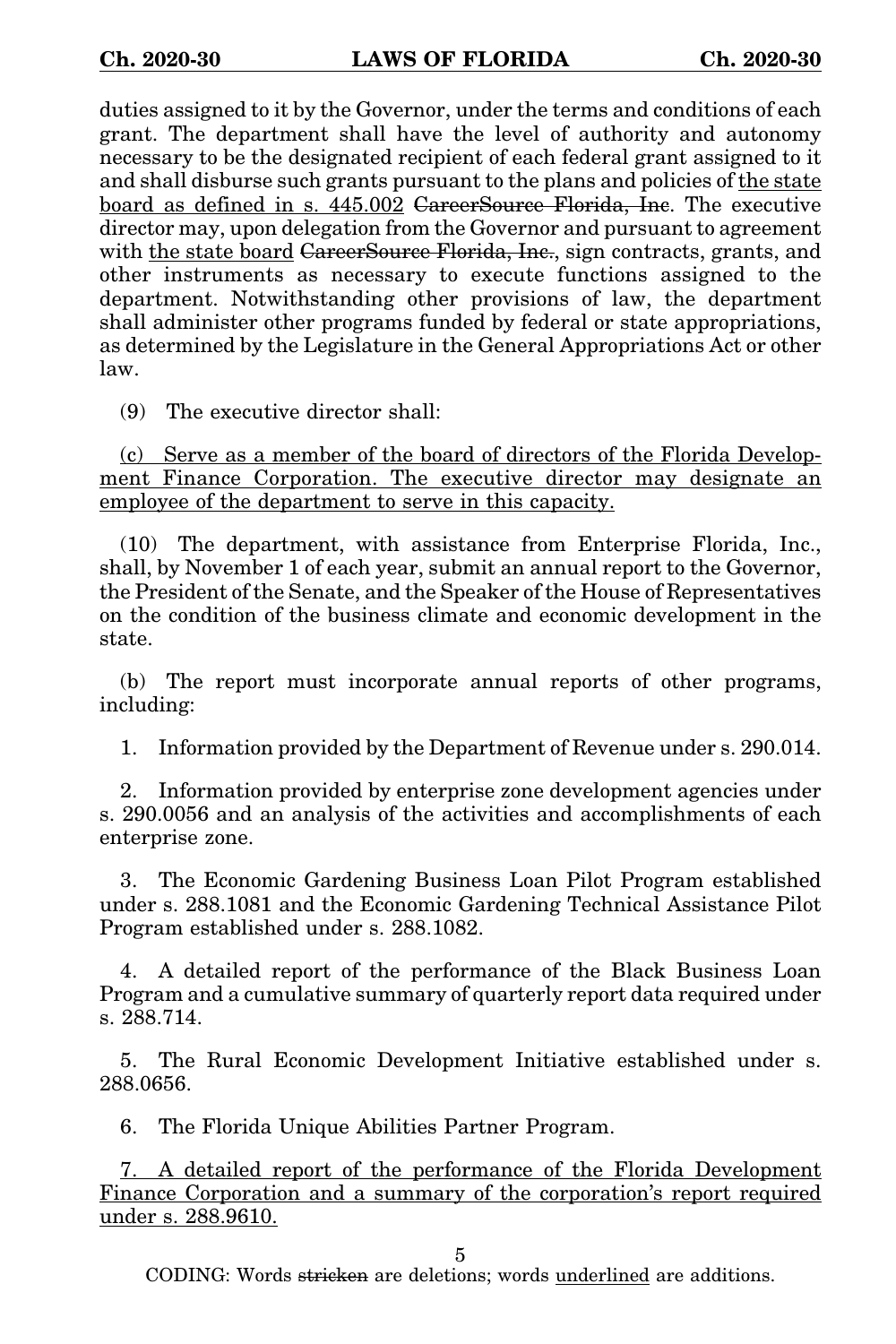(11) The department shall establish annual performance standards for Enterprise Florida, Inc., CareerSource Florida, Inc., the Florida Tourism Industry Marketing Corporation, and Space Florida, and the Florida Development Finance Corporation and report annually on how these performance measures are being met in the annual report required under subsection (10).

Section 2. Subsections (1), (3), and (4) of section 288.018, Florida Statutes, are amended to read:

288.018 Regional Rural Development Grants Program.—

 $(1)(a)$  For the purposes of this section, the term "regional economic development organization" means an economic development organization located in or contracted to serve a rural area of opportunity, as defined in s. 288.0656(2)(d).

(b) The department shall establish a matching grant program to provide funding to regional regionally based economic development organizations representing rural counties and communities for the purpose of building the professional capacity of those their organizations. Building the professional capacity of a regional economic development organization includes hiring professional staff to develop, deliver, and provide needed economic development professional services, including technical assistance, education and leadership development, marketing, and project recruitment. Such Matching grants may also be used by a regional an economic development organization to provide technical assistance to local governments, local economic development organizations, and existing and prospective businesses within the rural counties and communities that it serves.

(c) A regional economic development organization may apply annually to the department for a matching grant. The department is authorized to approve, on an annual basis, grants to such regional regionally based economic development organizations. The maximum amount an organization may receive in any year will be \$50,000, or \$250,000 for any three regional economic development organizations that serve an entire region of a rural area of opportunity designated pursuant to s. 288.0656(7) if they are recognized by the department as serving such a region.

(d) Grant funds received by a regional economic development organization \$150,000 in a rural area of opportunity recommended by the Rural Economic Development Initiative and designated by the Governor, and must be matched each year by an equivalent amount of nonstate resources in an amount equal to 25 percent of the state contribution.

(3)(a) A contract or agreement that involves the expenditure of grant funds provided under this section, including a contract or agreement entered into between another entity and a regional economic development organization, a unit of local government, or an economic development organization substantially underwritten by a unit of local government, must include:

6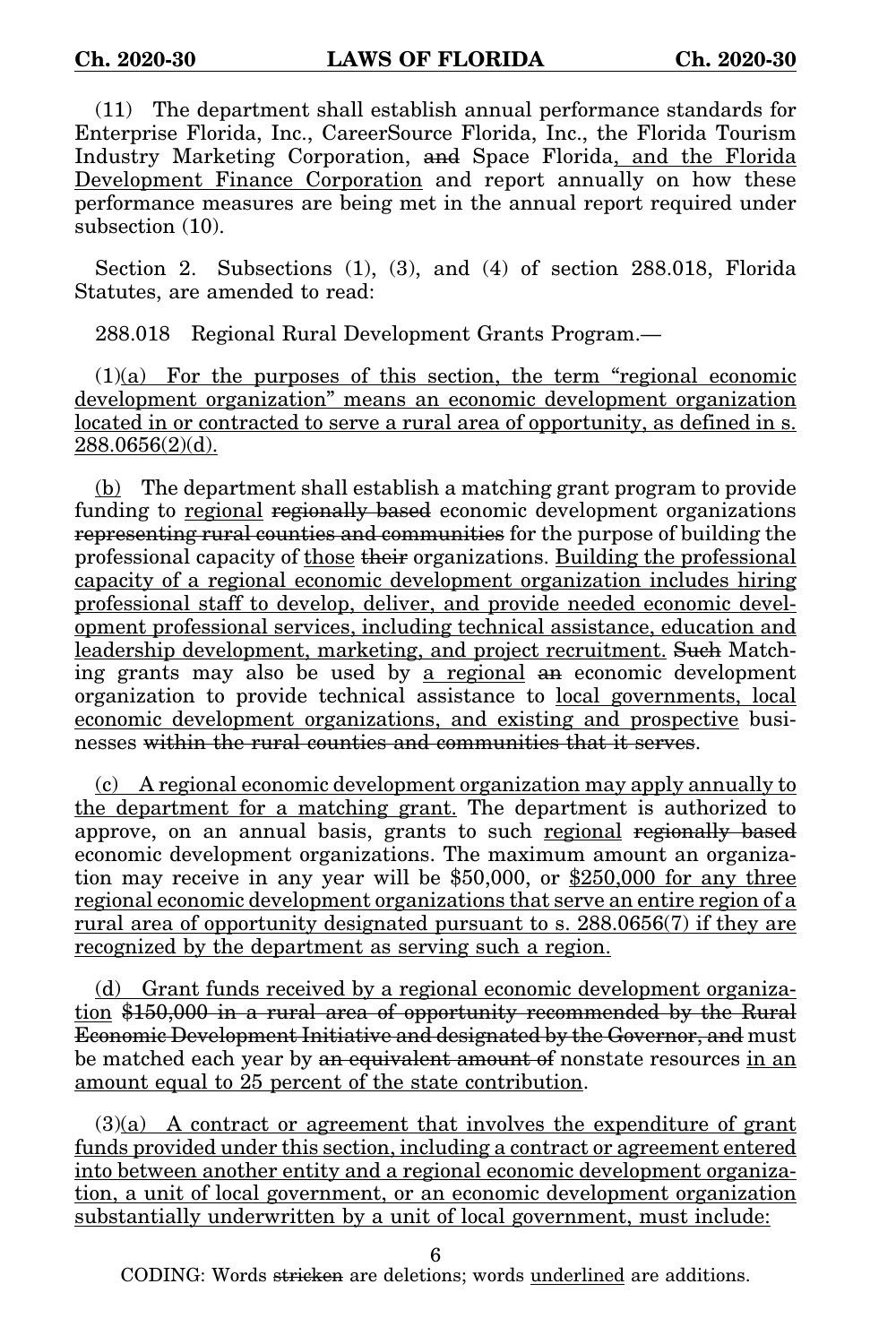1. The purpose of the contract or agreement.

2. Specific performance standards and responsibilities for each entity under the contract or agreement.

3. A detailed project or contract budget, if applicable.

4. The value of any services provided.

5. The projected travel expenses for employees and board members, if applicable.

(b) At least 14 days before executing a contract or agreement, the contracting regional economic development organization shall post on its website:

1. Any contract or agreement that involves the expenditure of grant funds provided under this section.

2. A plain-language version of any contract or agreement that is estimated to exceed \$35,000 with a private entity, a municipality, or a vendor of services, supplies, or programs, including marketing, or for the purchase or lease or use of lands, facilities, or properties which involves the expenditure of grant funds provided under this section The department may also contract for the development of an enterprise zone web portal or websites for each enterprise zone which will be used to market the program for job creation in disadvantaged urban and rural enterprise zones. Each enterprise zone web page should include downloadable links to state forms and information, as well as local message boards that help businesses and residents receive information concerning zone boundaries, job openings, zone programs, and neighborhood improvement activities.

(4) The department may expend up to \$750,000 each fiscal year from funds appropriated to the Rural Community Development Revolving Loan Fund for the purposes outlined in this section. The department may contract with Enterprise Florida, Inc., for the administration of the purposes specified in this section. Funds released to Enterprise Florida, Inc., for this purpose shall be released quarterly and shall be calculated based on the applications in process.

Section 3. Present subsection (5) of section 288.0655, Florida Statutes, is redesignated as subsection (6), a new subsection (5) is added to that section, and paragraph (b) of subsection (2), subsection (4), and present subsection (6) of that section are amended, to read:

288.0655 Rural Infrastructure Fund.—

(2)

(b) To facilitate access of rural communities and rural areas of opportunity as defined by the Rural Economic Development Initiative to

7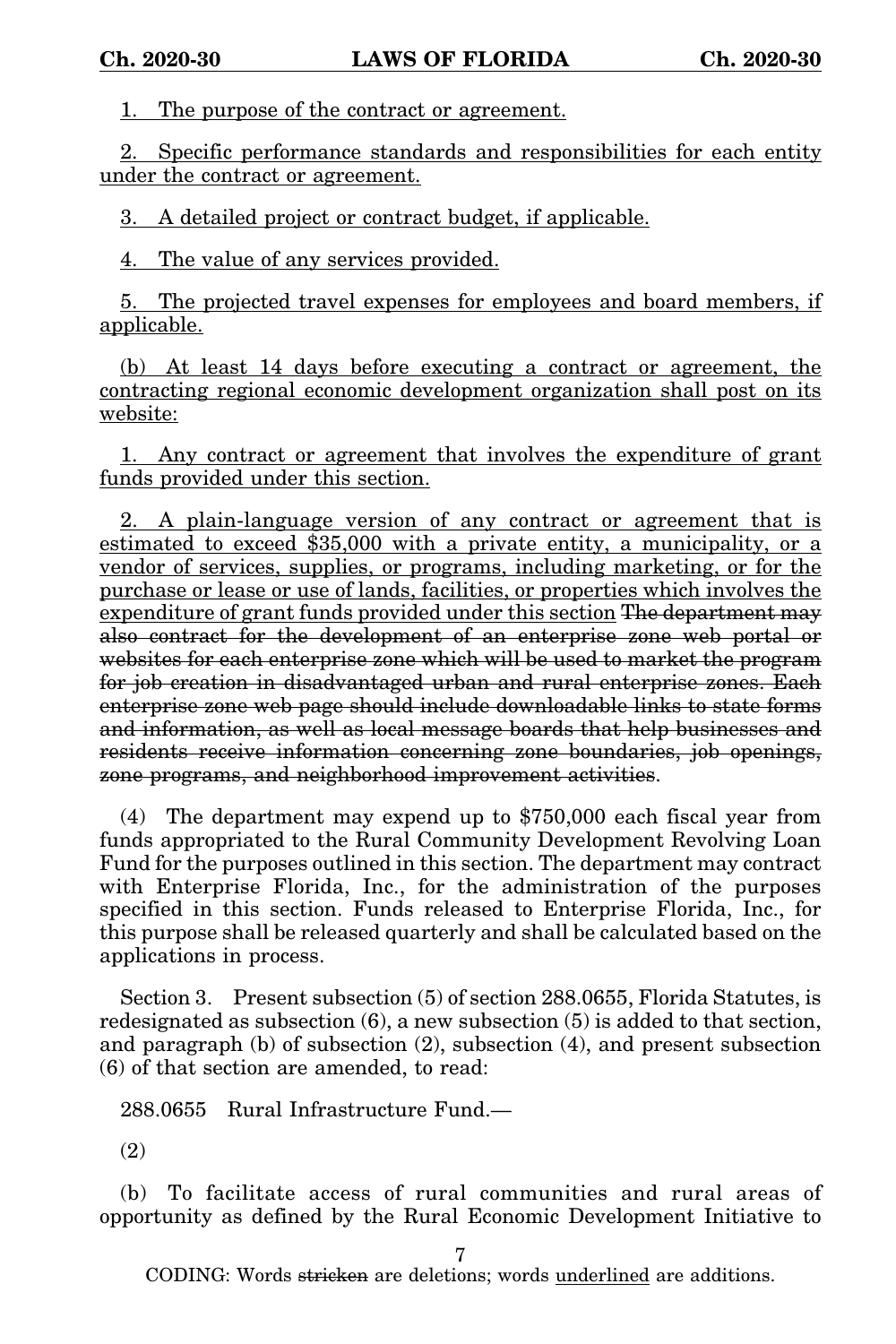infrastructure funding programs of the Federal Government, such as those offered by the United States Department of Agriculture and the United States Department of Commerce, and state programs, including those offered by Rural Economic Development Initiative agencies, and to facilitate local government or private infrastructure funding efforts, the department may award grants for up to 50 30 percent of the total infrastructure project cost. If an application for funding is for a catalyst site, as defined in s. 288.0656, the department may award grants for up to 40 percent of the total infrastructure project cost. Eligible projects must be related to specific jobcreation or job-retention opportunities. Eligible projects may also include improving any inadequate infrastructure that has resulted in regulatory action that prohibits economic or community growth, or reducing the costs to community users of proposed infrastructure improvements that exceed such costs in comparable communities, and improving access to and the availability of broadband Internet service. Eligible uses of funds shall include improvements to public infrastructure for industrial or commercial sites, and upgrades to or development of public tourism infrastructure, and improvements to broadband Internet service and access in unserved or underserved rural communities. Improvements to broadband Internet service and access must be conducted through a partnership or partnerships with one or more dealers, as defined in s. 202.11(2), and the partnership or partnerships must be established through a competitive selection process that is publicly noticed. Authorized infrastructure may include the following public or public-private partnership facilities: storm water systems; telecommunications facilities; broadband facilities; roads or other remedies to transportation impediments; nature-based tourism facilities; or other physical requirements necessary to facilitate tourism, trade, and economic development activities in the community. Authorized infrastructure may also include publicly or privately owned self-powered nature-based tourism facilities, publicly owned telecommunications facilities, and broadband facilities, and additions to the distribution facilities of the existing natural gas utility as defined in s.  $366.04(3)(c)$ , the existing electric utility as defined in s. 366.02, or the existing water or wastewater utility as defined in s. 367.021(12), or any other existing water or wastewater facility, which owns a gas or electric distribution system or a water or wastewater system in this state where:

1. A contribution-in-aid of construction is required to serve public or public-private partnership facilities under the tariffs of any natural gas, electric, water, or wastewater utility as defined herein; and

2. Such utilities as defined herein are willing and able to provide such service.

(4) By September 1, 2021 2012, the department shall, in consultation with the organizations listed in subsection (3), and other organizations, reevaluate existing guidelines and criteria governing submission of applications for funding, review and evaluation of such applications, and approval of funding under this section. The department shall consider factors including, but not limited to, the project's potential for enhanced job creation

8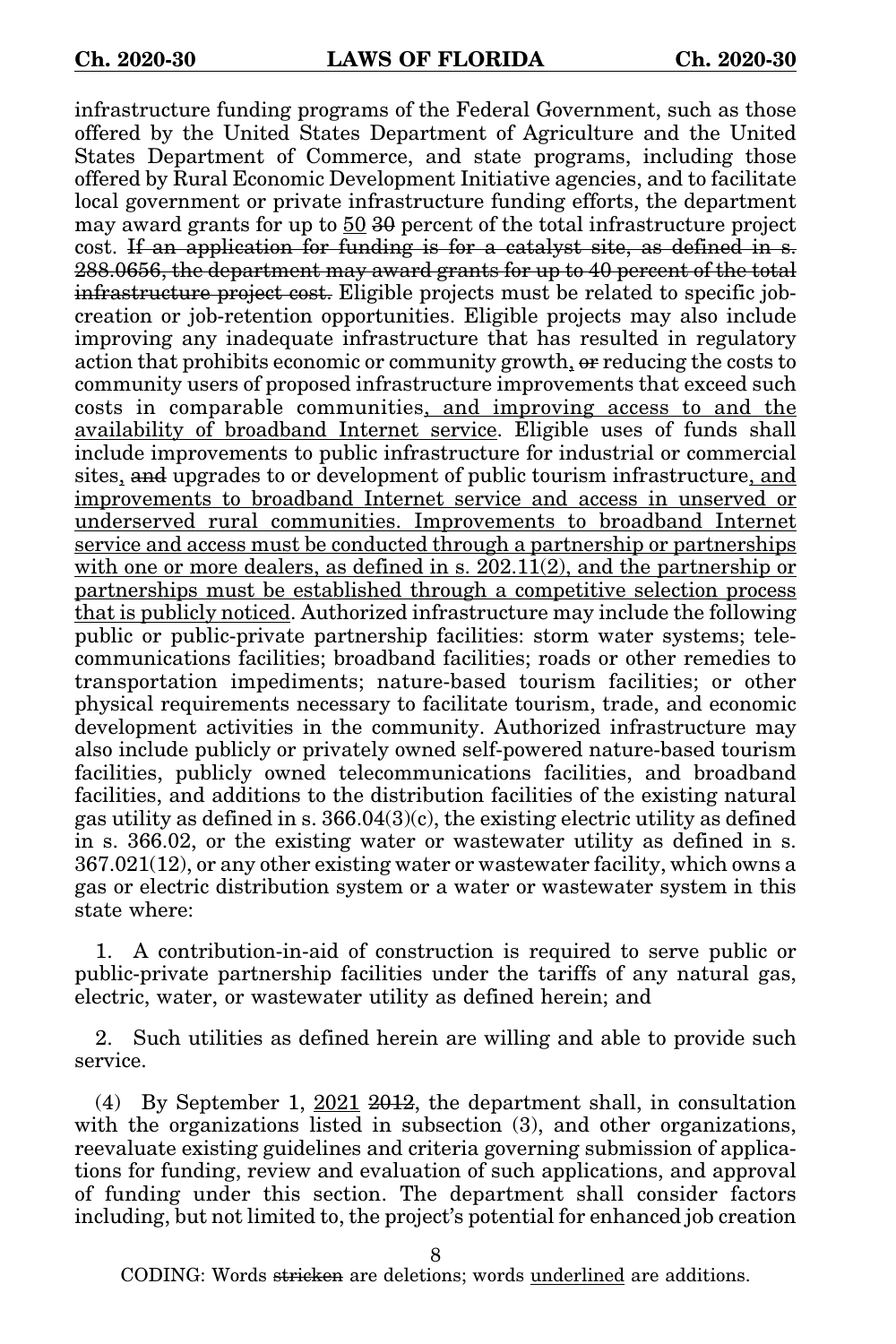or increased capital investment, the demonstration and level of local public and private commitment, whether the project is located in an enterprise zone, in a community development corporation service area, or in an urban high-crime area as designated under s. 212.097, the unemployment rate of the county in which the project would be located, and the poverty rate of the community.

(5)(a) A contract or agreement that involves the expenditure of grant funds provided under this section, including a contract or agreement entered into between another entity and a regional economic development organization, a unit of local government, or an economic development organization substantially underwritten by a unit of local government, must include:

1. The purpose of the contract or agreement.

2. Specific performance standards and responsibilities for each entity.

3. A detailed project or contract budget, if applicable.

4. The value of any services provided.

5. The projected travel expenses for employees and board members, if applicable.

(b) At least 14 days before execution, the contracting regional economic development organization shall post on its website:

1. Any contract or agreement that involves the expenditure of grant funds provided under this section.

2. A plain-language version of a contract or agreement that is estimated to exceed \$35,000 with a private entity, a municipality, or a vendor of services, supplies, or programs, including marketing, or for the purchase or lease or use of lands, facilities, or properties which involves the expenditure of grant funds provided under this section.

(6) For the 2019-2020 fiscal year, the funds appropriated for the grant program for Florida Panhandle counties shall be distributed pursuant to and for the purposes described in the proviso language associated with Specific Appropriation 2314 of the 2019-2020 General Appropriations Act. This subsection expires July 1, 2020.

Section 4. Subsections (2), (3), and (4) of section 288.9604, Florida Statutes, are amended, and subsection (5) is added to that section, to read:

288.9604 Creation of the authority.—

(2) The board of directors of the corporation shall consist of seven directors. The executive director of the department, or his or her designee, shall serve as chair of the board of directors of the corporation. The director of the Division of Bond Finance of the State Board of Administration, or his

9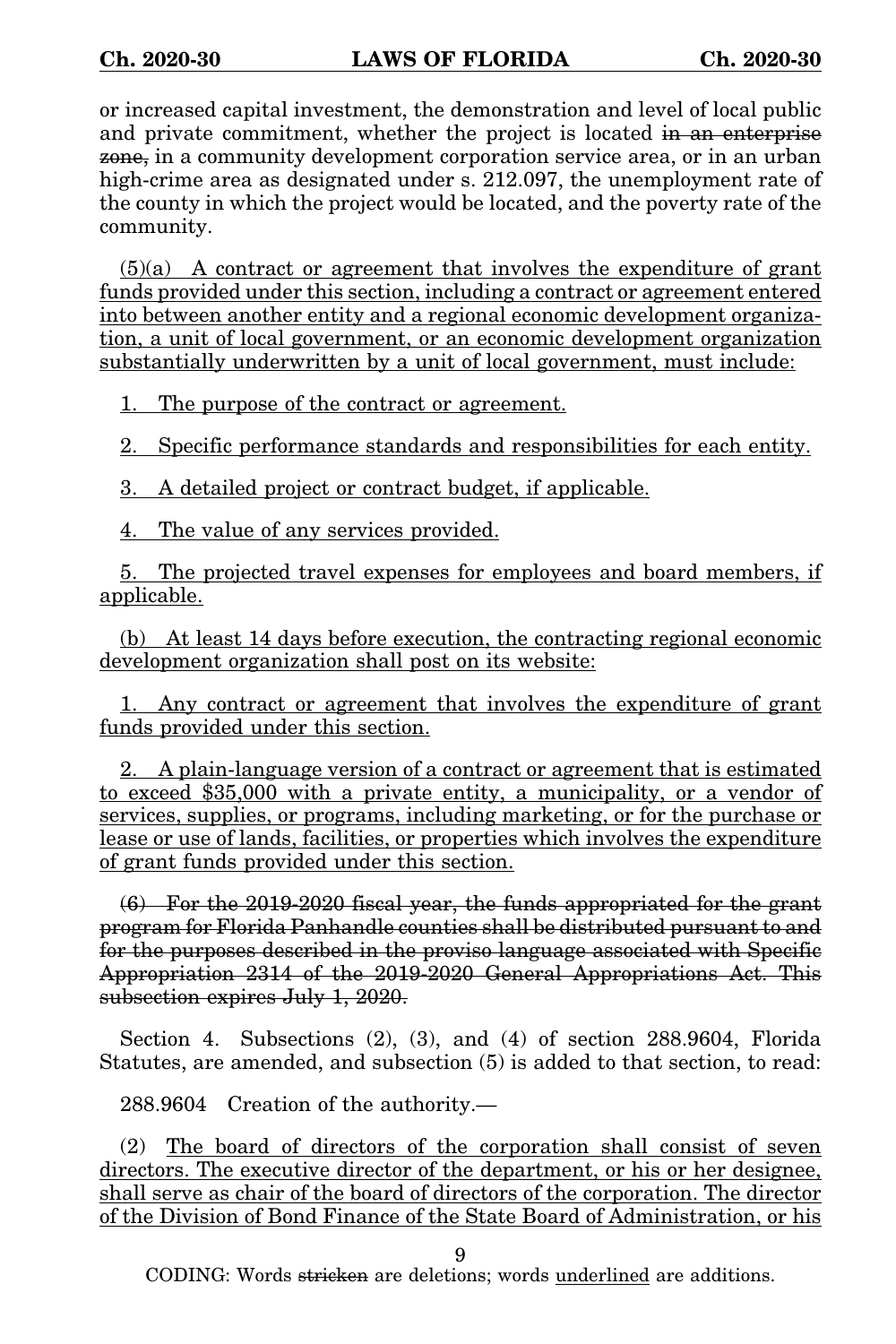or her designee, shall serve as a director on the board of directors of the corporation. The Governor, subject to confirmation by the Senate, shall appoint the remaining five directors of the board of directors of the corporation, who shall be five in number. The terms of office for the appointed directors are shall be for 4 years after from the date of their appointment. A vacancy occurring during a term of an appointed director shall be filled for the unexpired term. An appointed A director is shall be eligible for reappointment. At least three of the appointed directors of the corporation must have experience in finance shall be bankers who have been selected by the Governor from a list of bankers who were nominated by Enterprise Florida, Inc., and one of the directors must have experience in shall be an economic development specialist.

 $(3)(a)1$ . A director may not receive compensation for his or her services, but is entitled to necessary expenses, including travel expenses, incurred in the discharge of his or her duties. Each appointed director shall hold office until his or her successor has been appointed.

2. Directors are subject to ss. 112.313(1)-(8), (10), (12), and (15); 112.3135; and 112.3143(2). For purposes of applying ss. 112.313(1)-(8), (10), (12), and (15); 112.3135; and 112.3143(2) to activities of directors, directors <u>are shall be</u> considered public officers and the corporation is shall be considered their agency.

(b) The powers of the corporation shall be exercised by the directors thereof. A majority of the directors constitutes a quorum for the purposes of conducting business and exercising the powers of the corporation and for all other purposes. Meetings of the directors may be conducted by teleconference. Action may be taken by the corporation upon a vote of a majority of the directors present, unless in any case the bylaws require a larger number. Any person may be appointed as director if he or she resides, or is engaged in business, which means owning a business, practicing a profession, or performing a service for compensation or serving as an officer or director of a corporation or other business entity so engaged, within the state.

(c) The directors of the corporation shall annually elect, by a majority vote, one of their members as chair and one as vice chair. The corporation may employ a president, technical experts, and such other agents and employees, permanent and temporary, as it requires and determine their qualifications, duties, and compensation. For such legal services as it requires, the corporation may employ or retain its own counsel and legal staff.

(4) The board may remove an appointed a director for inefficiency, neglect of duty, or misconduct in office. Such director may be removed only after a hearing and only if he or she has been given a copy of the charges at least 10 days before such hearing and has had an opportunity to be heard in person or by counsel. The removal of an appointed a director creates shall create a vacancy on the board which must shall be filled pursuant to subsection (2).

10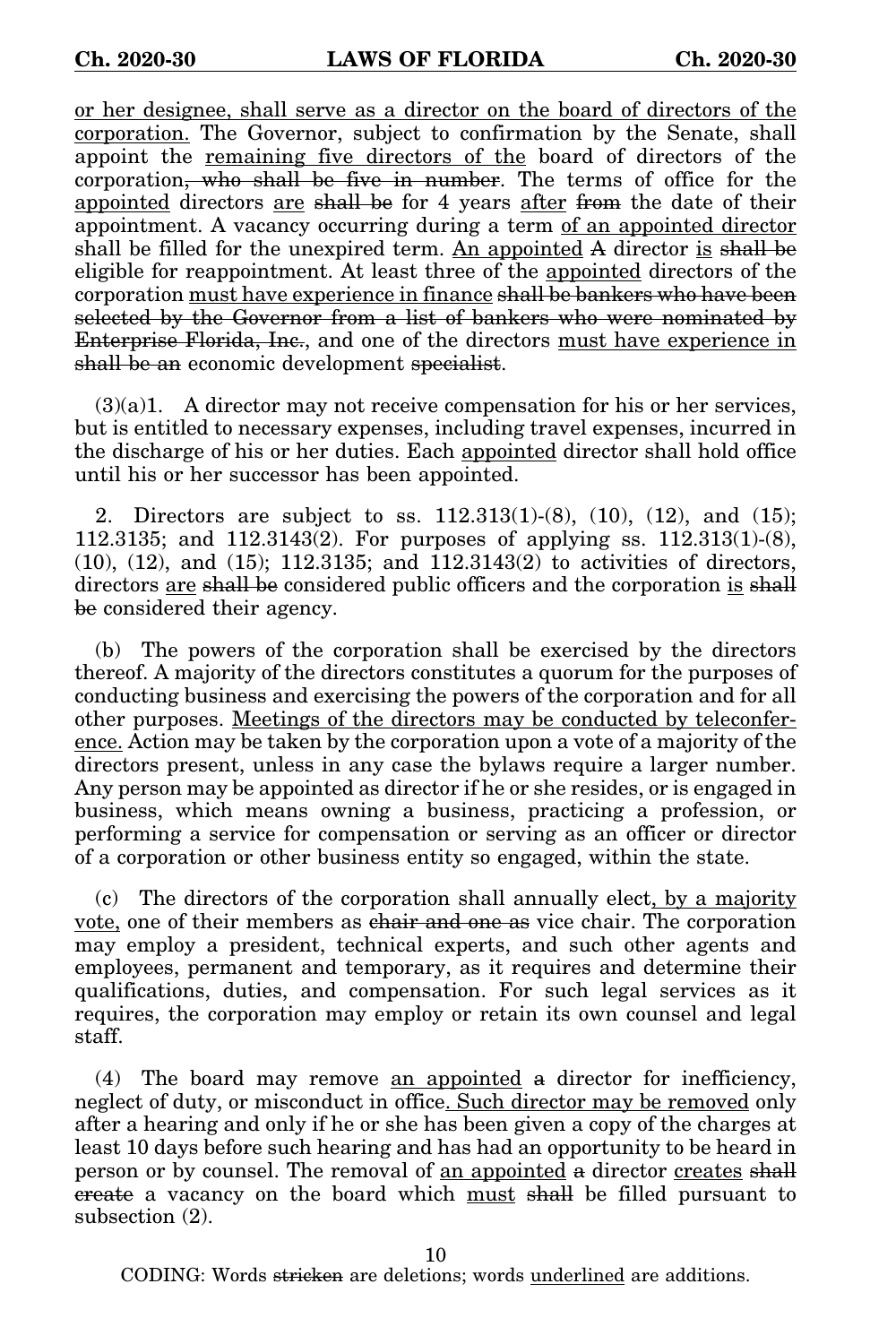(5) This section is repealed July 1, 2023, and July 1 of every fourth year thereafter, unless reviewed and saved from repeal by the Legislature.

Section 5. In order to implement the changes made by this act to s. 288.9604, Florida Statutes, the chair and vice chair of the board of directors of the Florida Development Finance Corporation as of June 30, 2020, shall serve as regular members beginning July 1, 2020. Nothing in this act may be construed to affect the terms of the directors serving on the board on July 1, 2020.

Section 6. Subsection (3) is added to section 288.9605, Florida Statutes, to read:

288.9605 Corporation powers.—

(3) Documents, agreements, and instruments executed by the corporation may be executed and delivered in accordance with the Electronic Signature Act of 1996.

Section 7. Subsections (1) and (2) of section 288.9606, Florida Statutes, are amended to read:

288.9606 Issue of revenue bonds.—

(1) When authorized by a public agency pursuant to s.  $163.01(7)$ , the corporation has power in its corporate capacity, in its discretion, to issue revenue bonds or other evidences of indebtedness which a public agency has the power to issue, from time to time to finance the undertaking of any purpose of this act, including, without limiting the generality thereof, the payment of principal and interest upon any advances for surveys and plans or preliminary loans, and has the power to issue refunding bonds for the payment or retirement of bonds previously issued. Bonds issued under pursuant to this section shall bear the name "Florida Development Finance Corporation Revenue Bonds." The security for such bonds may be based upon such revenues as are legally available. In anticipation of the sale of such revenue bonds, the corporation may issue bond anticipation notes and may renew such notes from time to time, but the maximum maturity of any such note, including renewals thereof, may not exceed 5 years after from the date of issuance of the original note. Such notes shall be paid from any revenues of the corporation available therefor and not otherwise pledged or from the proceeds of sale of the revenue bonds in anticipation of which they were issued. Any bond, note, or other form of indebtedness issued under pursuant to this act may not exceed 35 years from their respective dates of issuance shall mature no later than the end of the 30th fiscal year after the fiscal year in which the bond, note, or other form of indebtedness was issued.

(2) Bonds issued under this section do not constitute an indebtedness within the meaning of any constitutional or statutory debt limitation or restriction, and are not subject to the provisions of any other law or charter relating to the authorization, issuance, or sale of bonds. Bonds issued under

11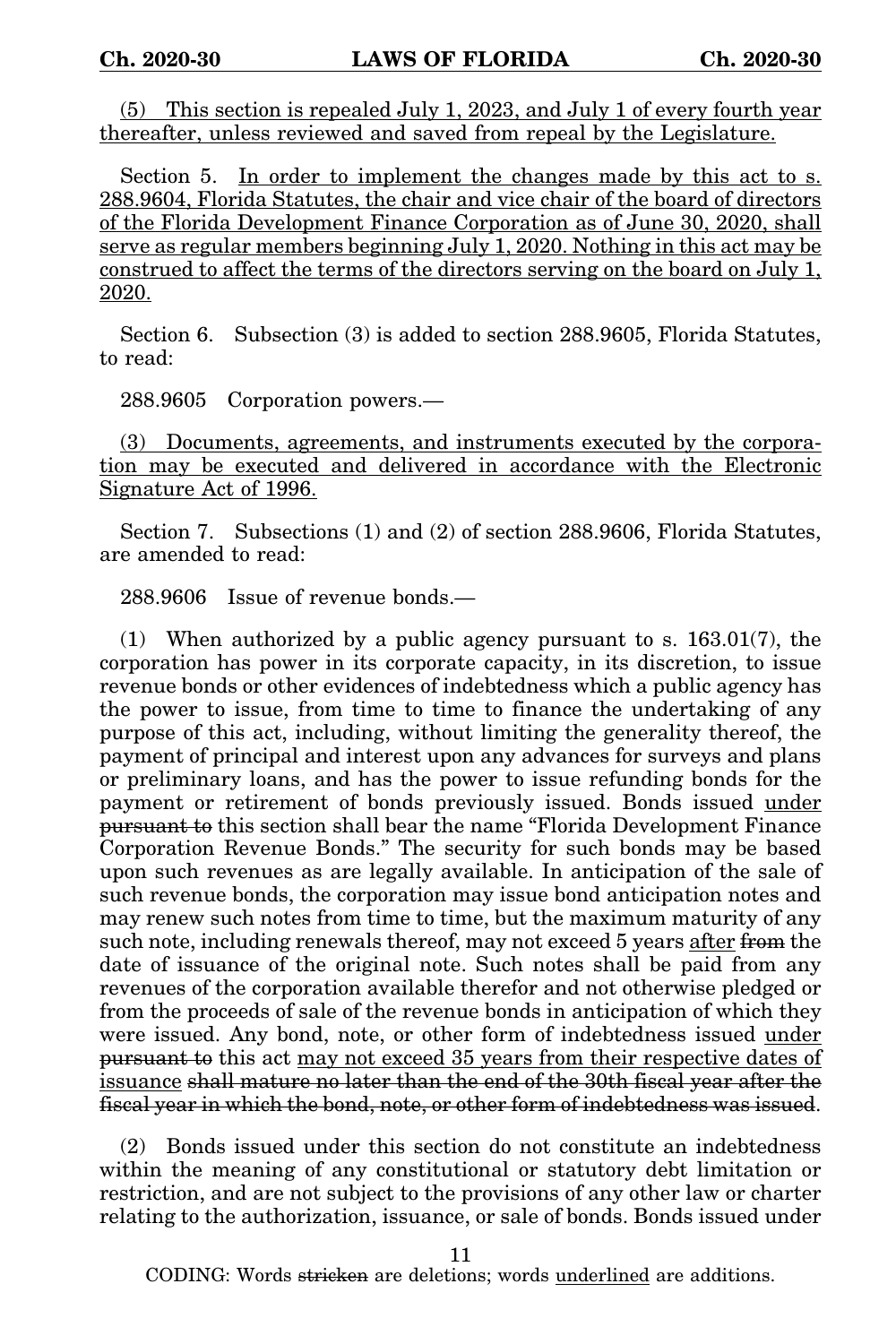the provisions of this act are declared to be for an essential public and governmental purpose. Bonds issued under this act, the interest on which is exempt from income taxes of the United States, together with interest thereon and income therefrom, are exempted from all taxes, except those taxes imposed by chapter 220, on interest, income, or profits on debt obligations owned by corporations. Bonds issued under this act are not a debt, liability, or obligation of the state or any subdivision thereof, or a pledge of faith and credit of the corporation or of the state or of any such political subdivision thereof, but are payable solely from the revenues provided therefor. Each bond issued under this part shall contain on the face thereof a statement to the effect that the corporation is not obligated to pay the same or interest thereon from the revenues and proceeds pledged therefor, and that the faith and credit or the taxing power of the corporation or of the state or of any political subdivision thereof is not pledged to the payment of the principal of or the interest on such bonds.

Section 8. Section 288.9610, Florida Statutes, is amended to read:

288.9610 Annual reports of Florida Development Finance Corporation. On or before 90 days after the close of the Florida Development Finance Corporation's fiscal year, the corporation shall submit to the Governor, the Legislature, the Auditor General, the Department of Economic Opportunity, and the governing body of each public entity for which the corporation issues revenue bonds pursuant to s. 288.9606 or with which it has entered into an interlocal agreement a complete and detailed report setting forth:

(1) The results of any audit conducted under pursuant to s. 11.45.

(2) The activities, operations, and accomplishments of the Florida Development Finance Corporation, including the number of businesses assisted by the corporation.

(3) Its assets, liabilities, income, and operating expenses at the end of its most recent fiscal year, including a description of all of its outstanding revenue bonds.

Section 9. Section 288.9619, Florida Statutes, is created to read:

288.9619 Conflicts of interest.—If any director has a direct or indirect interest associated with any party to an application on which the corporation has taken or will take action in exercising its power for the issuance of revenue bonds or other evidences of indebtedness, such interest must be publicly disclosed to the corporation and set forth in the minutes of the corporation. The director that has such interest may not participate in any action by the corporation with respect to such party and application.

Section 10. Present subsections (2) and (3) of section 445.002, Florida Statutes, are redesignated as subsections (3) and (5), respectively, and a new subsection (2) and subsection (4) are added to that section, to read:

445.002 Definitions.—As used in this chapter, the term:

12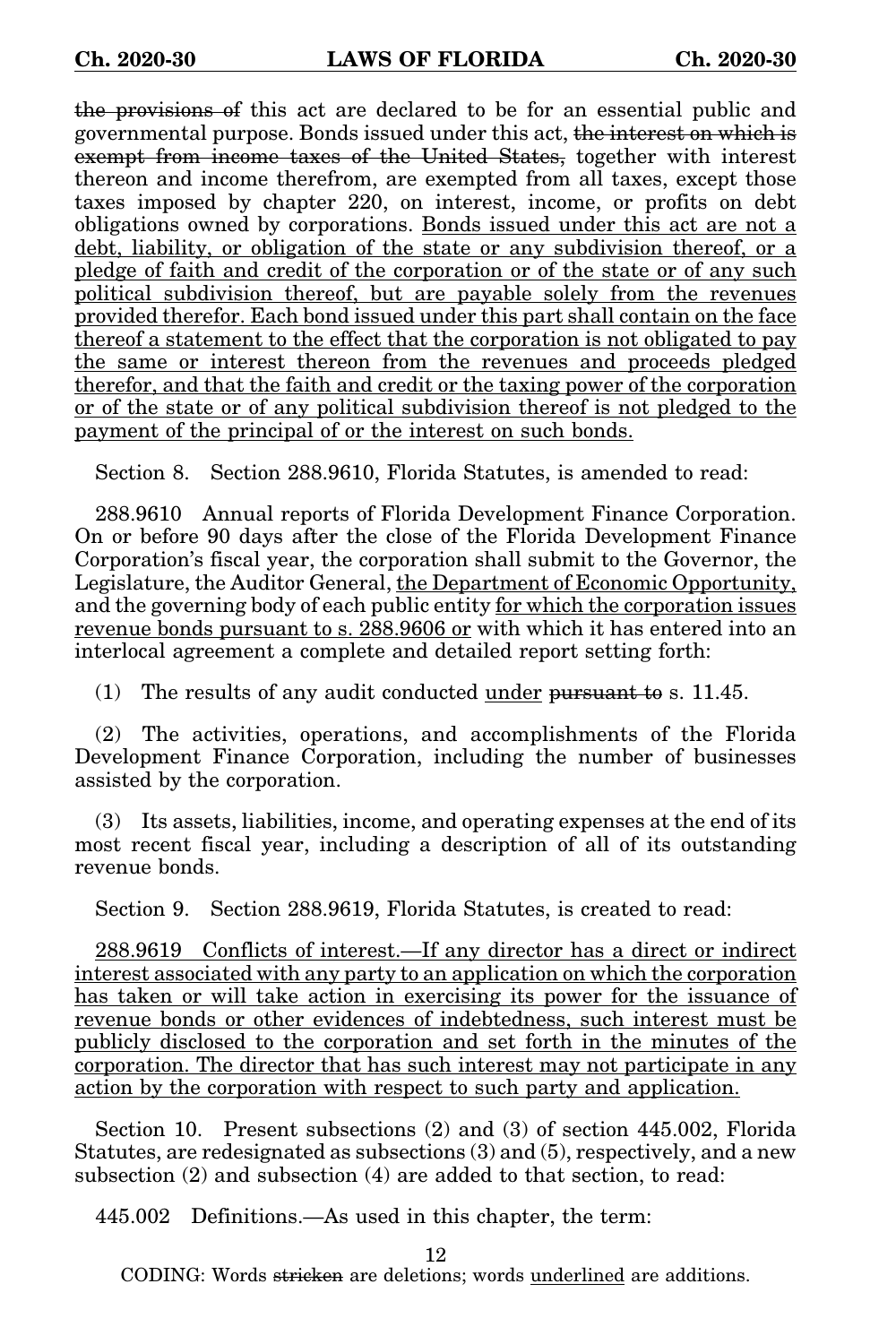(2) "For cause" includes, but is not limited to, engaging in fraud or other criminal acts, incapacity, unfitness, neglect of duty, official incompetence and irresponsibility, misfeasance, malfeasance, nonfeasance, or lack of performance.

(4) "State board" means the state workforce development board established pursuant to the Workforce Innovation and Opportunity Act, Pub. L. No. 113-128, Title I, s. 101. The state board is the board of directors of CareerSource Florida, Inc., which works at the direction of the state board in consultation with the department as required by this chapter.

Section 11. Subsections (2) through (5) of section 445.003, Florida Statutes, are amended, and subsection (6) is added to that section, to read:

445.003 Implementation of the federal Workforce Innovation and Opportunity Act.—

(2) FOUR-YEAR PLAN.—The state board CareerSource Florida, Inc., shall prepare and submit a 4-year plan, consistent with the requirements of the Workforce Innovation and Opportunity Act. Mandatory and optional federal partners shall be fully involved in designing the plan's one-stop delivery system strategy. The plan must clearly define each program's statewide duties and role relating to the system. The plan must detail a process that would fully integrate all federally mandated and optional partners.

(3) FUNDING.—

(a) Title I, Workforce Innovation and Opportunity Act funds; Wagner-Peyser funds; and NAFTA/Trade Act funds will be expended based on the 4 year plan of the state board CareerSource Florida, Inc. The plan must outline and direct the method used to administer and coordinate various funds and programs that are operated by various agencies. The following provisions apply to these funds:

1. At least 50 percent of the Title I funds for Adults and Dislocated Workers which are passed through to local workforce development boards shall be allocated to and expended on Individual Training Accounts unless a local workforce development board obtains a waiver from the state board CareerSource Florida, Inc. Tuition, books, and fees of training providers and other training services prescribed and authorized by the Workforce Innovation and Opportunity Act qualify as Individual Training Account expenditures.

2. Fifteen percent of Title I funding shall be retained at the state level and dedicated to state administration and shall be used to design, develop, induce, and fund innovative Individual Training Account pilots, demonstrations, and programs. Of such funds retained at the state level, \$2 million may shall be reserved for the Incumbent Worker Training Program created under subparagraph 3. Eligible state administration costs include the costs

13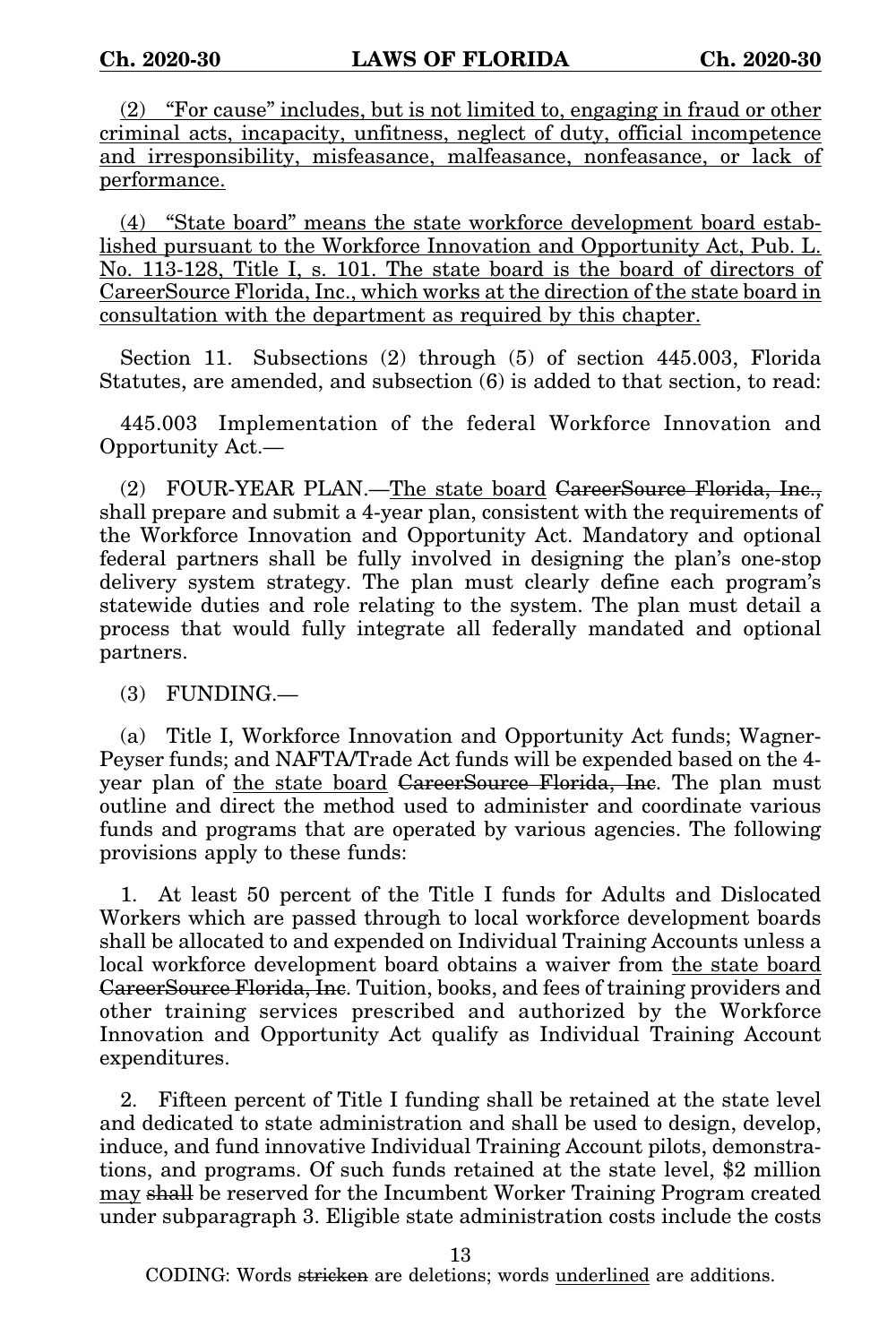of funding for the state board and state board staff of CareerSource Florida, Inc.; operating fiscal, compliance, and management accountability systems through the department CareerSource Florida, Inc.; conducting evaluation and research on workforce development activities; and providing technical and capacity building assistance to local workforce development areas at the direction of the state board CareerSource Florida, Inc. Notwithstanding s. 445.004, such administrative costs may not exceed 25 percent of these funds. An amount not to exceed 75 percent of these funds shall be allocated to Individual Training Accounts and other workforce development strategies for other training designed and tailored by the state board in consultation with the department CareerSource Florida, Inc., including, but not limited to, programs for incumbent workers, nontraditional employment, and enterprise zones. The state board, in consultation with the department CareerSource Florida, Inc., shall design, adopt, and fund Individual Training Accounts for distressed urban and rural communities.

3. The Incumbent Worker Training Program is created for the purpose of providing grant funding for continuing education and training of incumbent employees at existing Florida businesses. The program will provide reimbursement grants to businesses that pay for preapproved, direct, training-related costs.

a. The Incumbent Worker Training Program will be administered by CareerSource Florida, Inc., which may, at its discretion, contract with a private business organization to serve as grant administrator.

b. The program shall be administered pursuant to s.  $134(d)(4)$  of the Workforce Innovation and Opportunity Act. Priority for funding shall be given to businesses with 25 employees or fewer, businesses in rural areas, businesses in distressed inner-city areas, businesses in a qualified targeted industry, businesses whose grant proposals represent a significant upgrade in employee skills, or businesses whose grant proposals represent a significant layoff avoidance strategy.

c. All costs reimbursed by the program must be preapproved by CareerSource Florida, Inc., or the grant administrator. The program may not reimburse businesses for trainee wages, the purchase of capital equipment, or the purchase of any item or service that may possibly be used outside the training project. A business approved for a grant may be reimbursed for preapproved, direct, training-related costs including tuition, fees, books and training materials, and overhead or indirect costs not to exceed 5 percent of the grant amount.

d. A business that is selected to receive grant funding must provide a matching contribution to the training project, including, but not limited to, wages paid to trainees or the purchase of capital equipment used in the training project; must sign an agreement with CareerSource Florida, Inc., or the grant administrator to complete the training project as proposed in the application; must keep accurate records of the project's implementation

14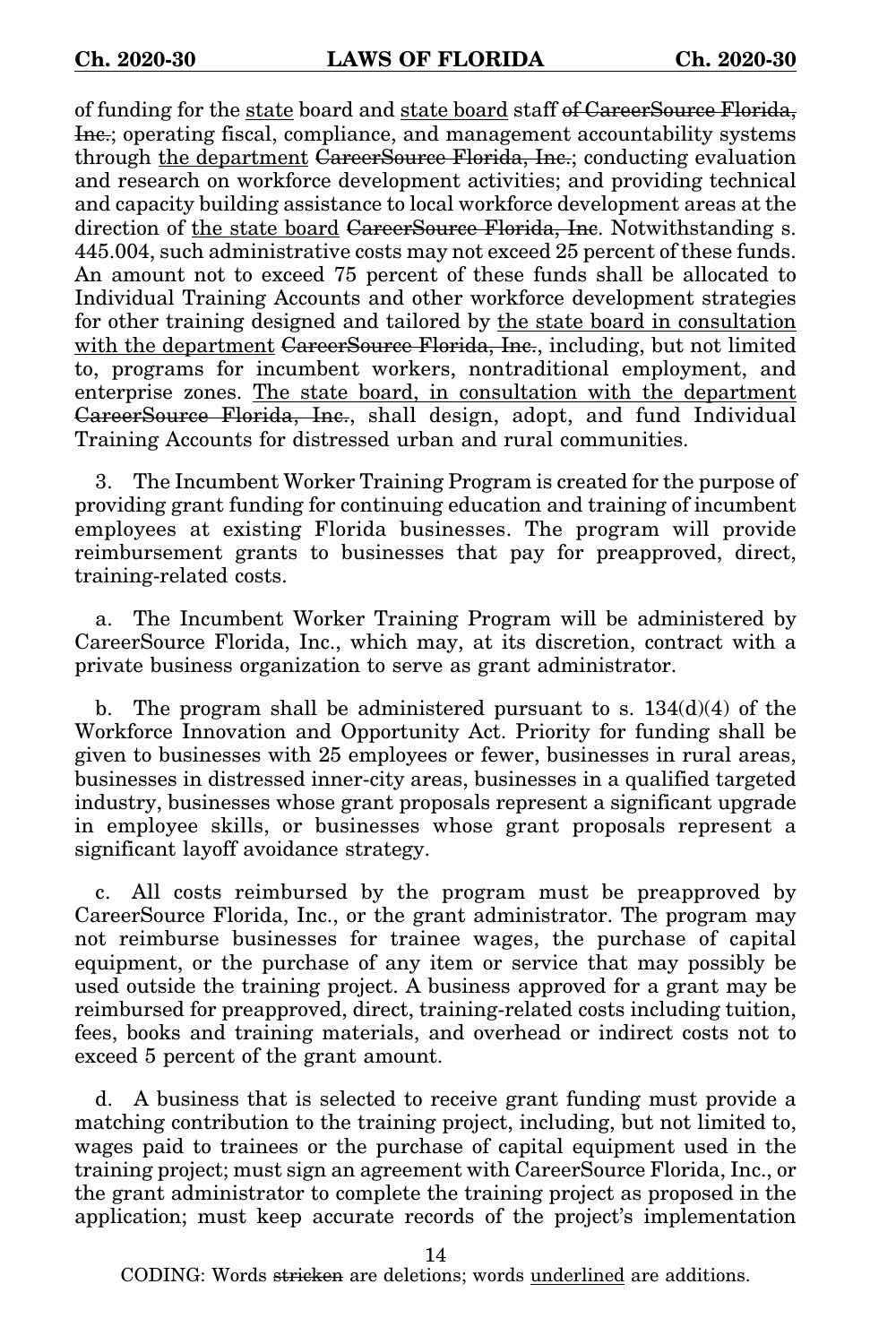process; and must submit monthly or quarterly reimbursement requests with required documentation.

e. All Incumbent Worker Training Program grant projects shall be performance-based with specific measurable performance outcomes, including completion of the training project and job retention. CareerSource Florida, Inc., or the grant administrator shall withhold the final payment to the grantee until a final grant report is submitted and all performance criteria specified in the grant contract have been achieved.

f. The state board CareerSource Florida, Inc., may establish guidelines necessary to implement the Incumbent Worker Training Program.

g. No more than 10 percent of the Incumbent Worker Training Program's total appropriation may be used for overhead or indirect purposes.

4. At least 50 percent of Rapid Response funding shall be dedicated to Intensive Services Accounts and Individual Training Accounts for dislocated workers and incumbent workers who are at risk of dislocation. The department CareerSource Florida, Inc., shall also maintain an Emergency Preparedness Fund from Rapid Response funds, which will immediately issue Intensive Service Accounts, Individual Training Accounts, and other federally authorized assistance to eligible victims of natural or other disasters. At the direction of the Governor, these Rapid Response funds shall be released to local workforce development boards for immediate use after events that qualify under federal law. Funding shall also be dedicated to maintain a unit at the state level to respond to Rapid Response emergencies and to work with state emergency management officials and local workforce development boards. All Rapid Response funds must be expended based on a plan developed by the state board in consultation with the department CareerSource Florida, Inc., and approved by the Governor.

(b) The administrative entity for Title I, Workforce Innovation and Opportunity Act funds, and Rapid Response activities is the department of Economic Opportunity, which shall provide direction to local workforce development boards regarding Title I programs and Rapid Response activities pursuant to the direction of CareerSource Florida, Inc.

(4) FEDERAL REQUIREMENTS, EXCEPTIONS AND REQUIRED MODIFICATIONS.—

(a) The state board CareerSource Florida, Inc., may provide indemnification from audit liabilities to local workforce development boards that act in full compliance with state law and board policy.

(b) The state board, in consultation with the department CareerSource Florida, Inc., may make modifications to the state's plan, policies, and procedures to comply with federally mandated requirements that in its judgment must be complied with to maintain funding provided pursuant to Pub. L. No. 113-128. The state board shall provide written notice to the

15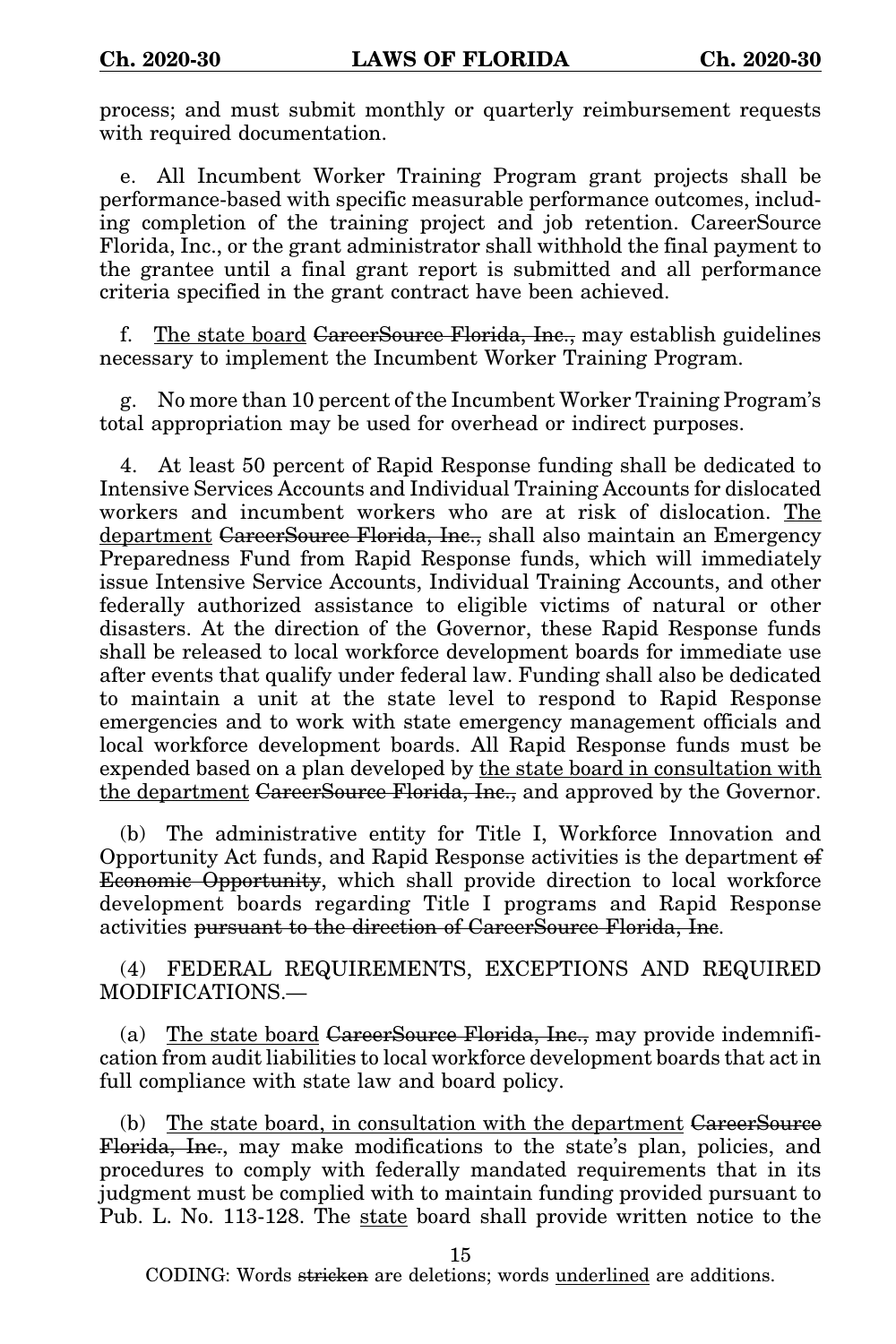Governor, the President of the Senate, and the Speaker of the House of Representatives within 30 days after any such changes or modifications.

(c) The state board CareerSource Florida, Inc., shall enter into a memorandum of understanding with the Florida Department of Education to ensure that federally mandated requirements of Pub. L. No. 113-128 are met and are in compliance with the state plan for workforce development.

(5) LONG-TERM CONSOLIDATION OF WORKFORCE DEVELOP-MENT.—The state board CareerSource Florida, Inc., may recommend workforce-related divisions, bureaus, units, programs, duties, commissions, boards, and councils for elimination, consolidation, or privatization.

(6) AUTHORITY TO HIRE EXECUTIVE DIRECTOR AND STAFF.— The state board may hire an executive director and staff to assist in carrying out the functions of the Workforce Innovation and Opportunity Act and in using funds made available through the act. The state board shall authorize the executive director and staff to work with the department in carrying out the functions of the Workforce Innovation and Opportunity Act.

Section 12. Section 445.004, Florida Statutes, is amended to read:

445.004 CareerSource Florida, Inc., and the state board; creation; purpose; membership; duties and powers.—

(1) CareerSource Florida, Inc., is created as a not-for-profit corporation, which shall be registered, incorporated, organized, and operated in compliance with chapter 617 and shall operate at the direction of the state board. CareerSource Florida, Inc., is not a unit or entity of state government and is exempt from chapters 120 and 287. CareerSource Florida, Inc., shall apply the procurement and expenditure procedures required by federal law for the expenditure of federal funds. CareerSource Florida, Inc., shall be administratively housed within the department and shall operate under agreement with of Economic Opportunity; however, CareerSource Florida, Inc., is not subject to control, supervision, or direction by the department in any manner. The Legislature finds that public policy dictates that CareerSource Florida, Inc., operate in the most open and accessible manner consistent with its public purpose. To this end, the Legislature specifically declares that CareerSource Florida, Inc., its board, councils, and any advisory committees or similar groups created by CareerSource Florida, Inc., are subject to the provisions of chapter 119 relating to public records, and those provisions of chapter 286 relating to public meetings.

(2) CareerSource Florida, Inc., provides administrative support for the state board, is the principal workforce policy organization for the state. The purpose of the state board CareerSource Florida, Inc., is to design and implement strategies that help Floridians enter, remain in, and advance in the workplace, so that they may become more highly skilled and successful, which benefits these Floridians, Florida businesses, and the entire state,

16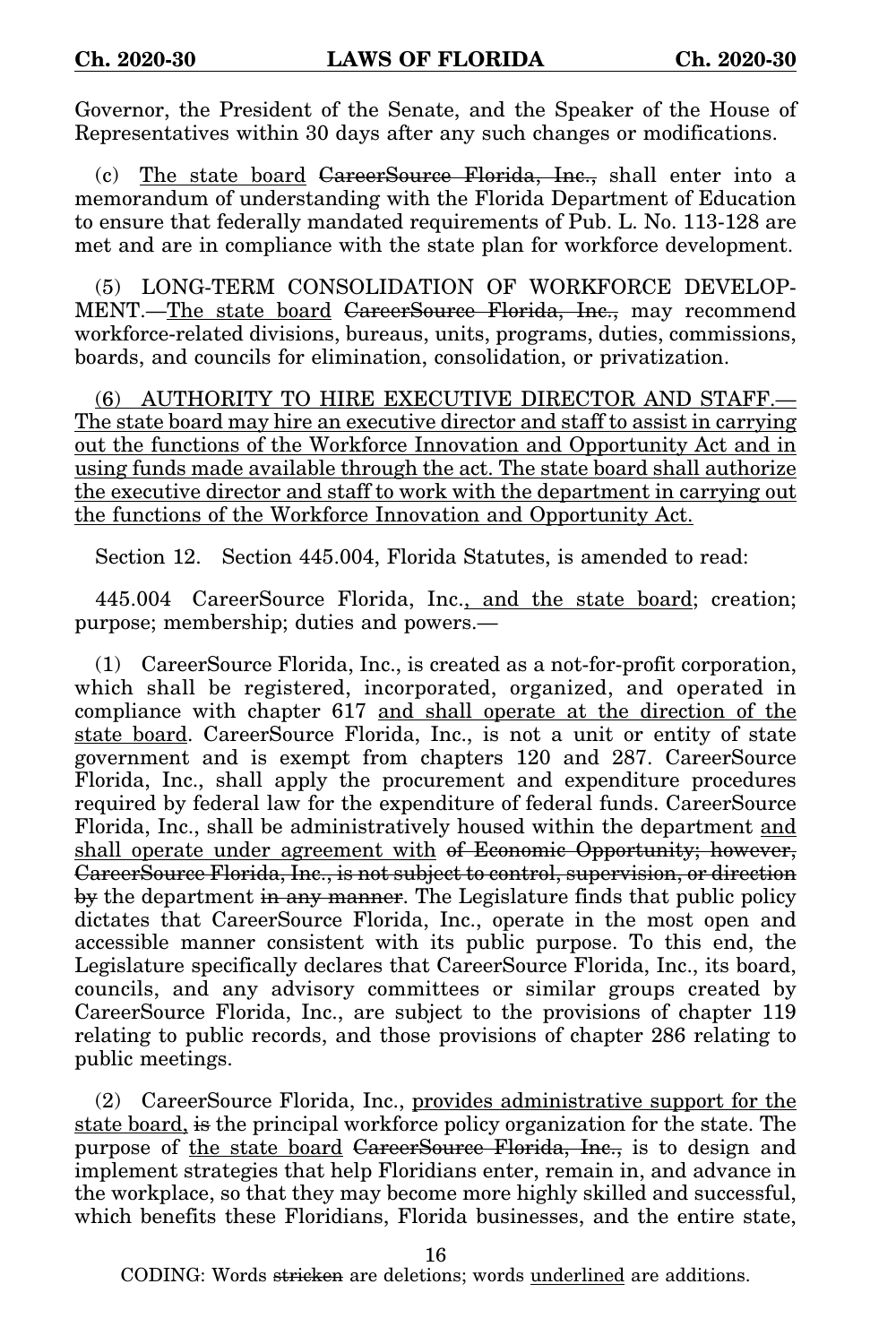and fosters the development of the state's business climate. CareerSource Florida, Inc., shall, consistent with its agreement with the department, implement the policy directives of the state board and administer state workforce development programs as authorized by law.

 $(3)(a)$  CareerSource Florida, Inc., shall be governed by a board of directors, whose membership and appointment must be consistent with Pub. L. No. 113-128, Title I, s. 101(b). Members of the state board described in Pub. L. No. 113-128, Title I, s.  $101(b)(1)(C)(iii)(I)(aa)$  are shall be nonvoting members. The number of members is directors shall be determined by the Governor, who shall consider the importance of minority, gender, and geographic representation in making appointments to the state board. When the Governor is in attendance, he or she shall preside at all meetings of the state board of directors.

(b) The state board of directors of CareerSource Florida, Inc., shall be chaired by a board member designated by the Governor pursuant to Pub. L. No. 113-128. A member may not serve more than two terms.

(c) Members appointed by the Governor may serve no more than two terms and must be appointed for 3-year terms. However, in order to establish staggered terms for state board members, the Governor shall appoint or reappoint one-third of the state board members for 1-year terms, one-third of the state board members for 2-year terms, and one-third of the state board members for 3-year terms beginning July 1, 2016. Subsequent appointments or reappointments shall be for 3-year terms, except that a member appointed to fill a vacancy on the state board shall be appointed to serve only the remainder of the term of the member whom he or she is replacing, and may be appointed for a subsequent 3-year term. Private sector representatives of businesses, appointed by the Governor pursuant to Pub. L. No. 113-128, shall constitute a majority of the membership of the state board. Private sector representatives shall be appointed from nominations received by the Governor, including, but not limited to, those nominations made by the President of the Senate and the Speaker of the House of Representatives. Private sector appointments to the state board must be representative of the business community of this state; no fewer than one-half of the appointments must be representative of small businesses, and at least five members must have economic development experience. Members appointed by the Governor serve at the pleasure of the Governor and are eligible for reappointment.

(d) The state board must include the vice chairperson of the board of directors of Enterprise Florida, Inc., and one member representing each of the Workforce Innovation and Opportunity Act partners, including the Division of Career and Adult Education, and other entities representing programs identified in the Workforce Innovation and Opportunity Act, as determined necessary.

(e) A member of the state board of directors of CareerSource Florida, Inc., may be removed by the Governor for cause. Absence from three

17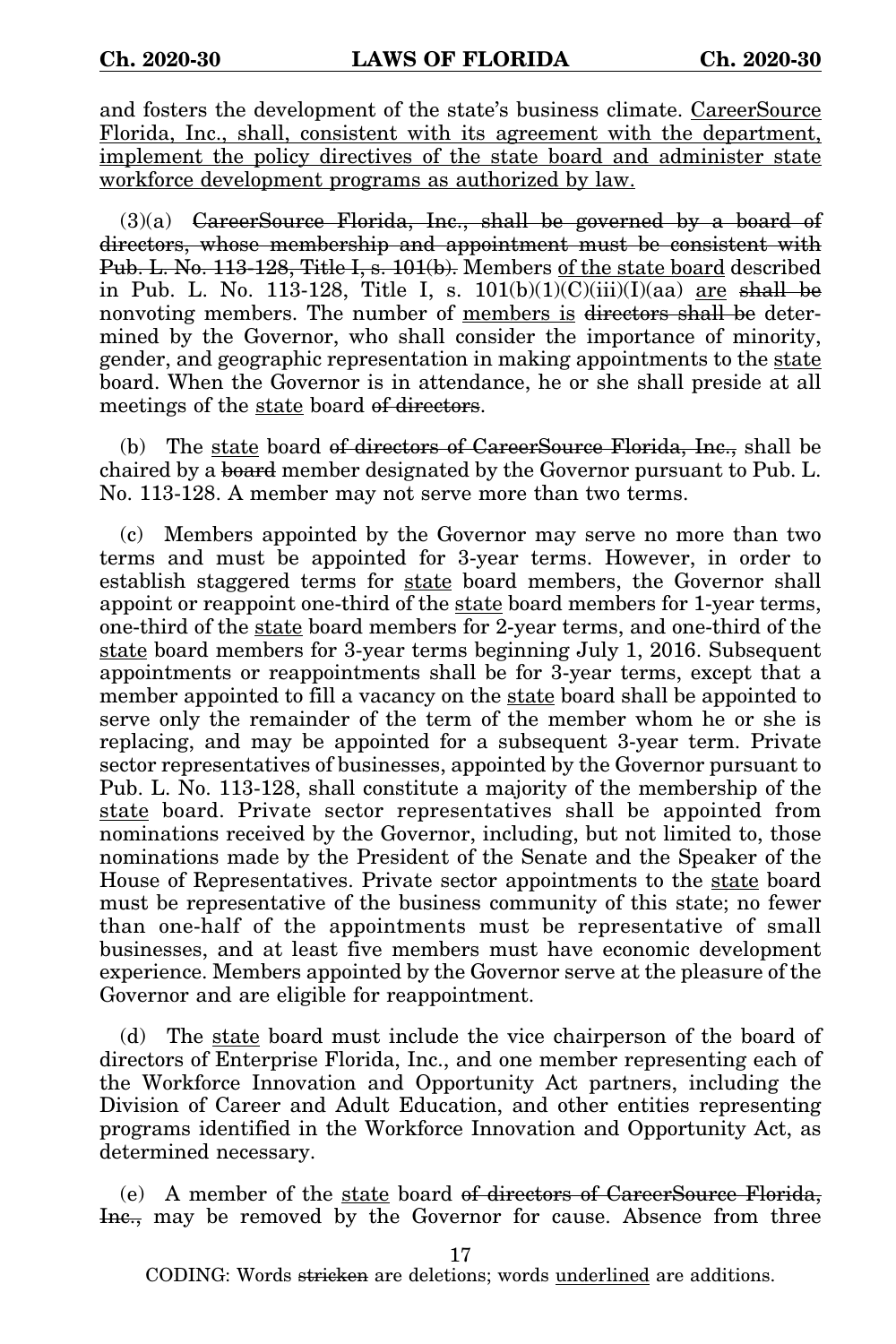consecutive meetings results in automatic removal. The chair of the state board CareerSource Florida, Inc., shall notify the Governor of such absences.

(f) Representatives of businesses appointed to the state board of directors may not include providers of workforce services.

(g) The state board shall hire an executive director for CareerSource Florida, Inc. The executive director serves as the president, the chief executive officer, and an employee of CareerSource Florida, Inc. The president of CareerSource Florida, Inc., serves at the pleasure of the Governor.

 $(4)(a)$  The president of CareerSource Florida, Inc., shall be hired by the board of directors of CareerSource Florida, Inc., and shall serve at the pleasure of the Governor in the capacity of an executive director and secretary of CareerSource Florida, Inc.

 $(b)$  The state board of directors of CareerSource Florida, Inc., shall meet at least quarterly and at other times upon the call of its chair. The state board and its committees, subcommittees, or other subdivisions may use any method of telecommunications to conduct meetings, including establishing a quorum through telecommunications, if the public is given proper notice of the telecommunications meeting and is given reasonable access to observe and, if appropriate, participate.

 $(b)(e)$  A majority of the total current membership of the state board of directors of CareerSource Florida, Inc., constitutes a quorum and is required to organize and conduct the business of the state board, except that a majority of the executive committee is required to adopt or amend the bylaws.

(d) A majority of those voting is required to organize and conduct the business of the board, except that a majority of the entire board of directors is required to adopt or amend the bylaws.

 $(c)(e)$  Except as delegated or authorized by the state board of directors of CareerSource Florida, Inc., individual members have no authority to control or direct the operations of CareerSource Florida, Inc., or the actions of its officers and employees, including the president.

 $(d)$ (f) Members of the state board of directors of CareerSource Florida, Inc., and its committees serve without compensation, but these members and, the president, and the employees of CareerSource Florida, Inc., may be reimbursed for all reasonable, necessary, and actual expenses as provided under pursuant to s. 112.061.

 $(e)(g)$  The state board shall of directors of CareerSource Florida, Inc., may establish an executive committee consisting of the chair and at least six additional board members selected by the chair, one of whom must be a representative of organized labor. The executive committee and the president of CareerSource Florida, Inc., have such authority as the state

18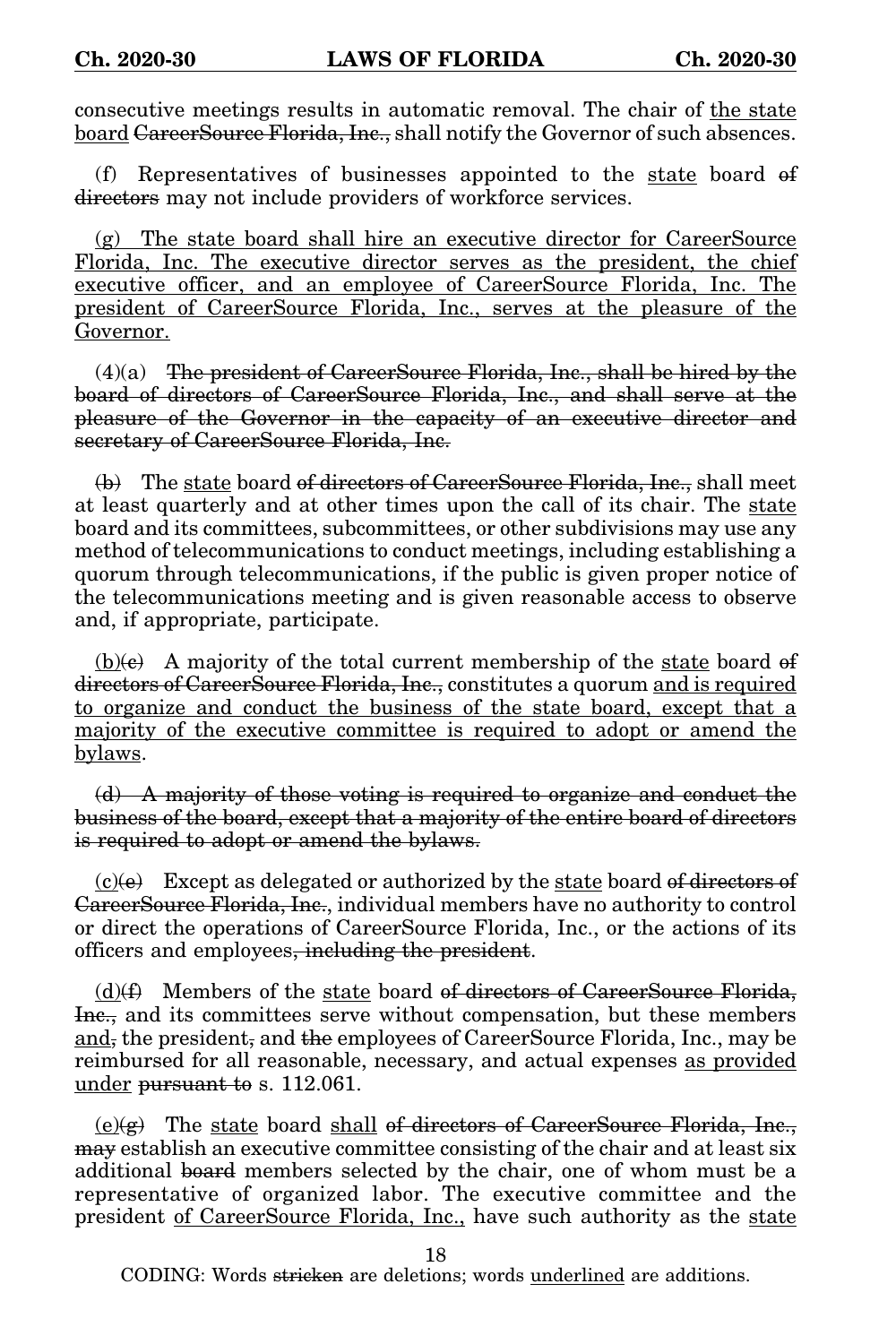board delegates to them, except that the state board of directors may not delegate to the executive committee authority to take action that requires approval by a majority of the entire state board of directors.

 $(f)(h)$  The chair may appoint committees to fulfill the state board's responsibilities, to comply with federal requirements, or to obtain technical assistance, and must incorporate members of local workforce development boards into its structure.

 $(g)(i)$  Each member of the state board of directors who is not otherwise required to file a financial disclosure under pursuant to s. 8, Art. II of the State Constitution or s. 112.3144 must file disclosure of financial interests under pursuant to s. 112.3145.

(5) The state board has CareerSource Florida, Inc., shall have all the powers and authority not explicitly prohibited by statute which are necessary or convenient to carry out and effectuate its purposes as determined by statute, Pub. L. No. 113-128, and the Governor, as well as its functions, duties, and responsibilities, including, but not limited to, the following:

(a) Serving as the state's workforce development board pursuant to Pub. L. No. 113-128. Unless otherwise required by federal law, at least 90 percent of workforce development funding must go toward direct customer service.

(b) Providing oversight and policy direction to ensure that the following programs are administered by the department consistent in compliance with approved plans and under contract with CareerSource Florida, Inc.:

1. Programs authorized under Title I of the Workforce Innovation and Opportunity Act, Pub. L. No. 113-128, with the exception of programs funded directly by the United States Department of Labor under Title I, s. 167.

2. Programs authorized under the Wagner-Peyser Act of 1933, as amended, 29 U.S.C. ss. 49 et seq.

3. Activities authorized under Title II of the Trade Act of 2002, as amended, 19 U.S.C. ss. 2272 et seq., and the Trade Adjustment Assistance Program.

4. Activities authorized under 38 U.S.C. chapter 41, including job counseling, training, and placement for veterans.

5. Employment and training activities carried out under funds awarded to this state by the United States Department of Housing and Urban Development.

6. Welfare transition services funded by the Temporary Assistance for Needy Families Program, created under the Personal Responsibility and Work Opportunity Reconciliation Act of 1996, as amended, Pub. L. No. 104- 193, and Title IV, s. 403, of the Social Security Act, as amended.

19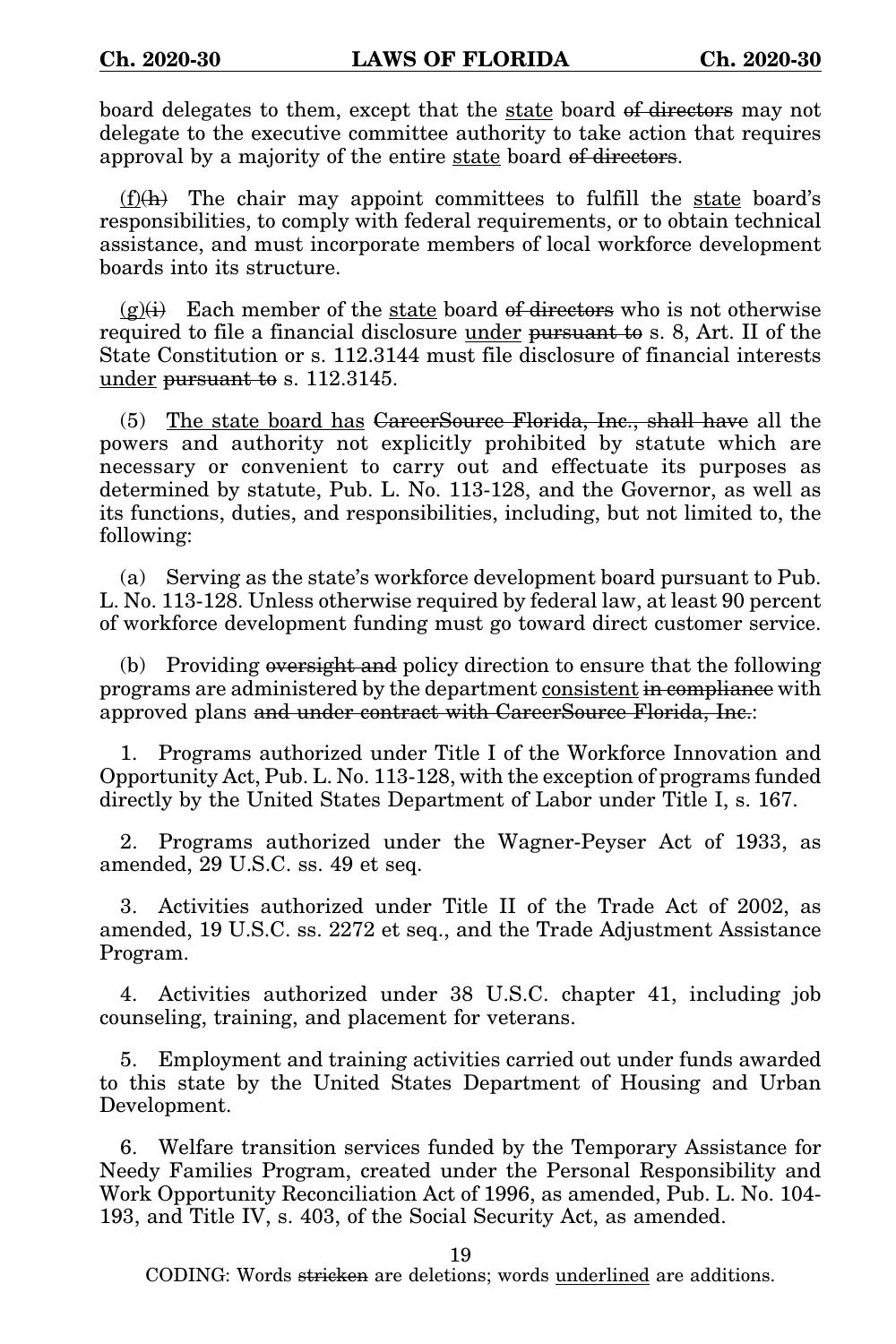7. The Florida Bonding Program, provided under Pub. L. No. 97-300, s.  $164(a)(1)$ .

8. The Food Assistance Employment and Training Program, provided under the Food and Nutrition Act of 2008, 7 U.S.C. ss. 2011-2032; the Food Security Act of 1988, Pub. L. No. 99-198; and the Hunger Prevention Act, Pub. L. No. 100-435; and the Agriculture Improvement Act of 2018, Pub. L. No. 115-334.

9. The Quick-Response Training Program, provided under ss. 288.046- 288.047. Matching funds and in-kind contributions that are provided by clients of the Quick-Response Training Program shall count toward the requirements of s. 288.904, pertaining to the return on investment from activities of Enterprise Florida, Inc.

10. The Work Opportunity Tax Credit, provided under the Tax and Trade Relief Extension Act of 1998, Pub. L. No. 105-277, and the Taxpayer Relief Act of 1997, Pub. L. No. 105-34.

11. Offender placement services, provided under ss. 944.707-944.708.

The department may adopt rules necessary to administer this chapter which relate to implementing and administering the programs listed in this paragraph as well as rules related to eligible training providers and auditing and monitoring subrecipients of the workforce system grant funds.

(c) The department may adopt rules necessary to administer this chapter which relate to implementing and administering the programs listed in paragraph (b) as well as rules related to eligible training providers and auditing and monitoring subrecipients of the workforce system grant funds.

(d) Contracting with public and private entities as necessary to further the directives of this section. All contracts executed by the state board or CareerSource Florida, Inc., must include specific performance expectations and deliverables. All CareerSource Florida, Inc., contracts, including those solicited, managed, or paid by the department under pursuant to s.  $20.60(5)(c)$ , are exempt from s. 112.061, but shall be governed by subsection (1).

 $(d)$ (e) Notifying the Governor and the department of statewide or local workforce development and training needs that may require policy changes or an update to the state plan required under s. 445,003, and notifying the Governor, the President of the Senate, and the Speaker of the House of Representatives of noncompliance by the department or other agencies or obstruction of the state board's efforts by such agencies. Upon such notification, the Executive Office of the Governor shall assist agencies to bring them into compliance with state board objectives.

 $(e)$  Ensuring that the state does not waste valuable training resources. The state board's policy is board shall direct that all resources, including equipment purchased for training Workforce Innovation and Opportunity

20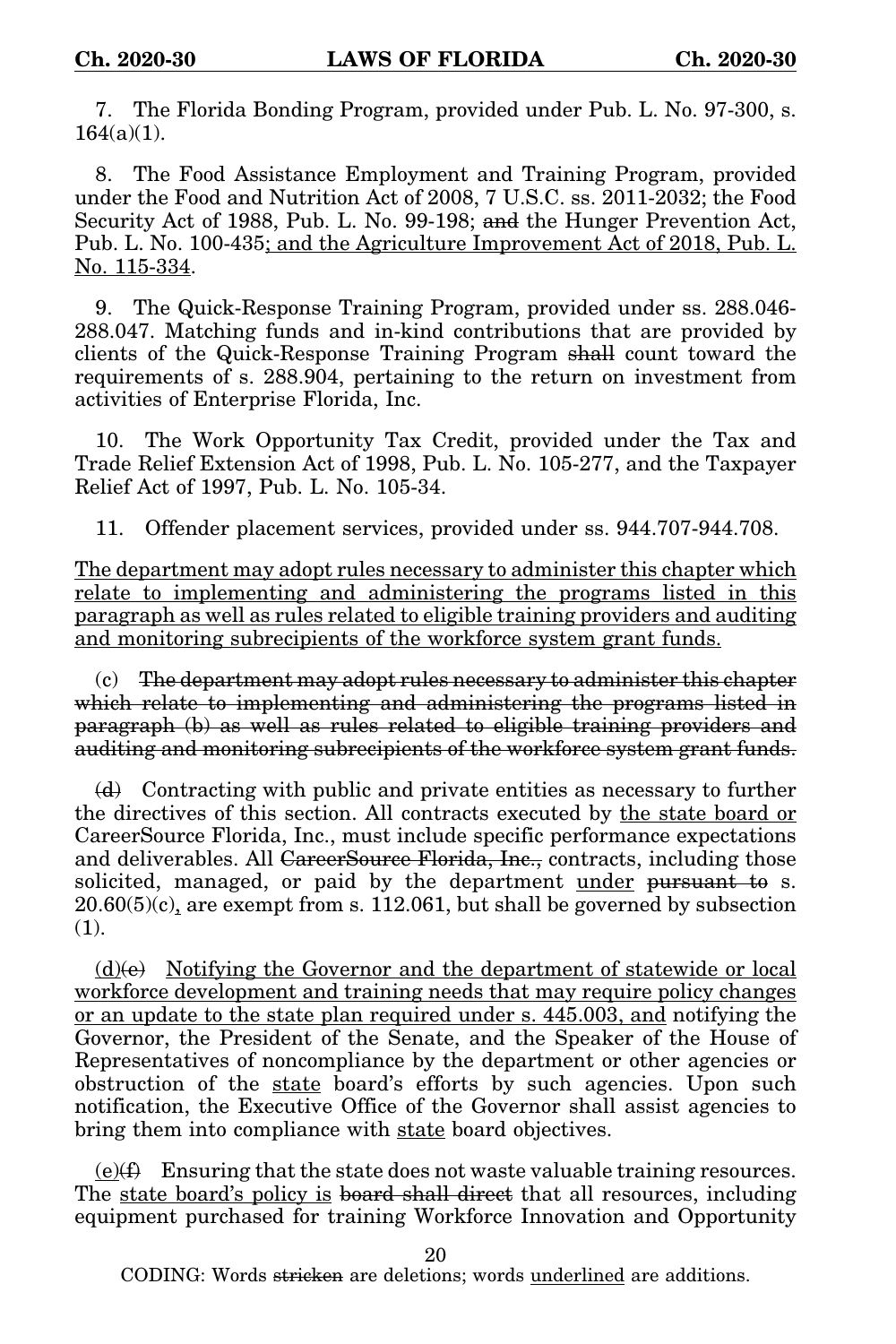Act clients, be available for use at all times by eligible populations as first priority users. At times when eligible populations are not available, such resources shall be used for any other state-authorized education and training purpose. The state board CareerSource Florida, Inc., may authorize expenditures to award suitable framed certificates, pins, or other tokens of recognition for performance by a local workforce development board, its committees and subdivisions, and other units of the workforce system. The state board CareerSource Florida, Inc., may also authorize expenditures for promotional items, such as t-shirts, hats, or pens printed with messages promoting the state's workforce system to employers, job seekers, and program participants. However, such expenditures are subject to federal regulations applicable to the expenditure of federal funds.

 $(f)(g)$  Establishing a dispute resolution process for all memoranda of understanding or other contracts or agreements entered into between the department and local workforce development boards.

 $(g)(h)$  Archiving records with the Bureau of Archives and Records Management of the Division of Library and Information Services of the Department of State.

 $(6)$  The state board CareerSource Florida, Inc., may take action that it deems necessary to achieve the purposes of this section, including, but not limited to:

(a) Creating a state employment, education, and training policy that ensures that programs to prepare workers are responsive to present and future business and industry needs and complement the initiatives of Enterprise Florida, Inc.

(b) Establishing policy direction for a funding system that provides incentives to improve the outcomes of career education, registered apprenticeship, and work-based learning programs and that focuses resources on occupations related to new or emerging industries that add greatly to the value of the state's economy.

(c) Establishing a comprehensive policy related to the education and training of target populations such as those who have disabilities, are economically disadvantaged, receive public assistance, are not proficient in English, or are dislocated workers. This approach should ensure the effective use of federal, state, local, and private resources in reducing the need for public assistance.

(d) Designating Institutes of Applied Technology composed of public and private postsecondary institutions working together with business and industry to ensure that career education programs use the most advanced technology and instructional methods available and respond to the changing needs of business and industry.

21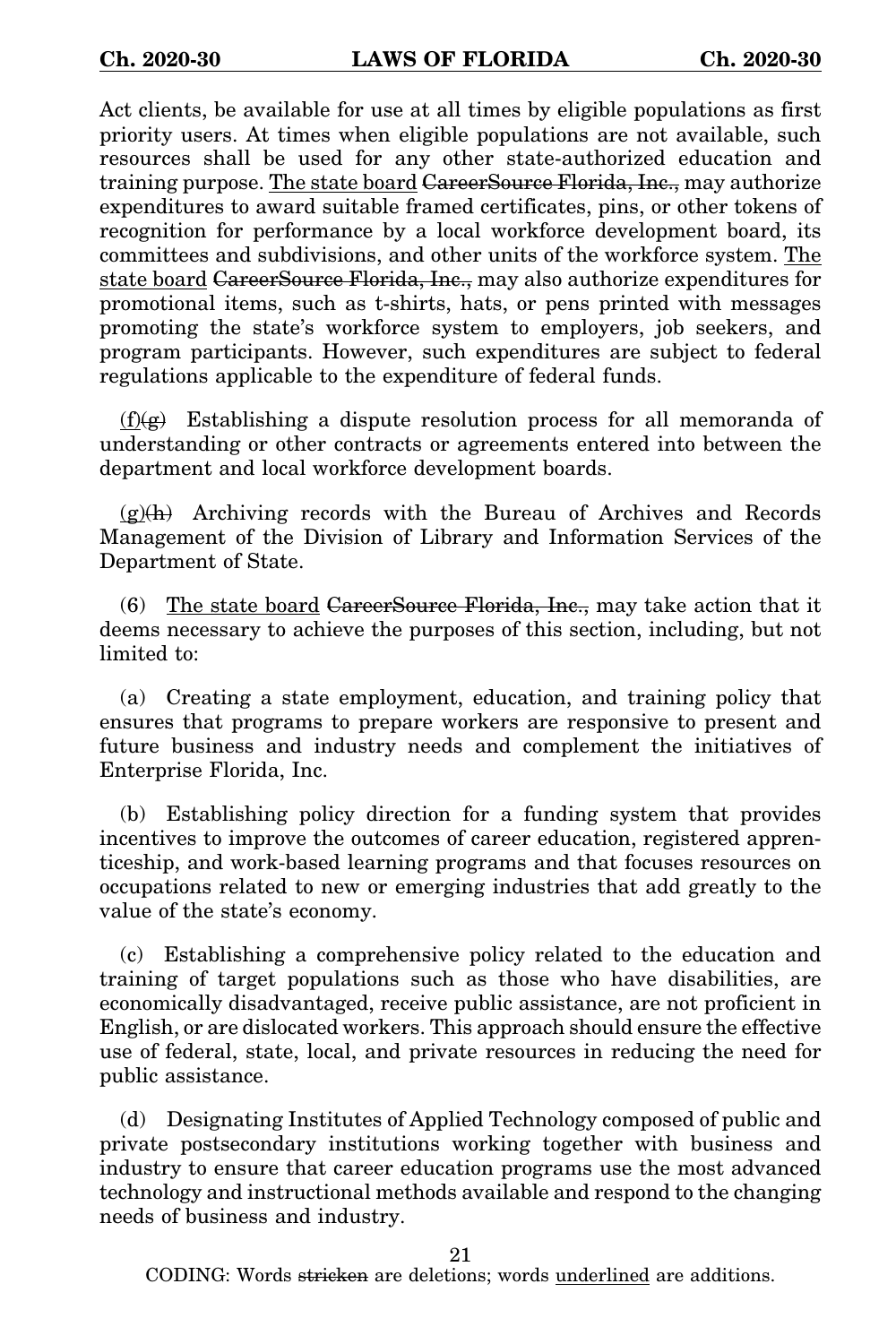(e) Providing policy direction for a system to project and evaluate labor market supply and demand using the results of the Workforce Estimating Conference created in s. 216.136 and the career education performance standards identified under s. 1008.43.

(f) Reviewing the performance of public programs that are responsible for economic development, education, employment, and training. The review must include an analysis of the return on investment of these programs.

(g) Expanding the occupations identified by the Workforce Estimating Conference to meet needs created by local emergencies or plant closings or to capture occupations within emerging industries.

(7) By December 1 of each year, the state board CareerSource Florida, Inc., shall submit to the Governor, the President of the Senate, the Speaker of the House of Representatives, the Senate Minority Leader, and the House Minority Leader a complete and detailed annual report setting forth:

(a) All audits, including any audit conducted under subsection (8).

(b) The operations and accomplishments of the state board, including the programs or entities specified in subsection (6).

(8) Pursuant to his or her own authority or at the direction of the Legislative Auditing Committee, the Auditor General may conduct an audit of the state board and CareerSource Florida, Inc., or the programs or entities created by the state board CareerSource Florida, Inc. The Office of Program Policy Analysis and Government Accountability, pursuant to its authority or at the direction of the Legislative Auditing Committee, may review the systems and controls related to performance outcomes and quality of services of the state board and CareerSource Florida, Inc.

(9) The state board CareerSource Florida, Inc., in collaboration with the local workforce development boards and appropriate state agencies and local public and private service providers, shall establish uniform performance accountability measures that apply across the core programs to gauge the performance of the state and local workforce development boards in achieving the workforce development strategy.

(a) The performance accountability measures for the core programs consist of the primary indicators of performance, any additional indicators of performance, and a state-adjusted level of performance for each indicator pursuant to Pub. L. No. 113-128, Title I, s. 116(b).

(b) The performance accountability measures for each local area consist of the primary indicators of performance, any additional indicators of performance, and a local level of performance for each indicator pursuant to Pub. L. No. 113-128. The local level of performance is determined by the local board, the chief elected official, and the Governor pursuant to Pub. L. No. 113-128, Title I, s. 116(c).

22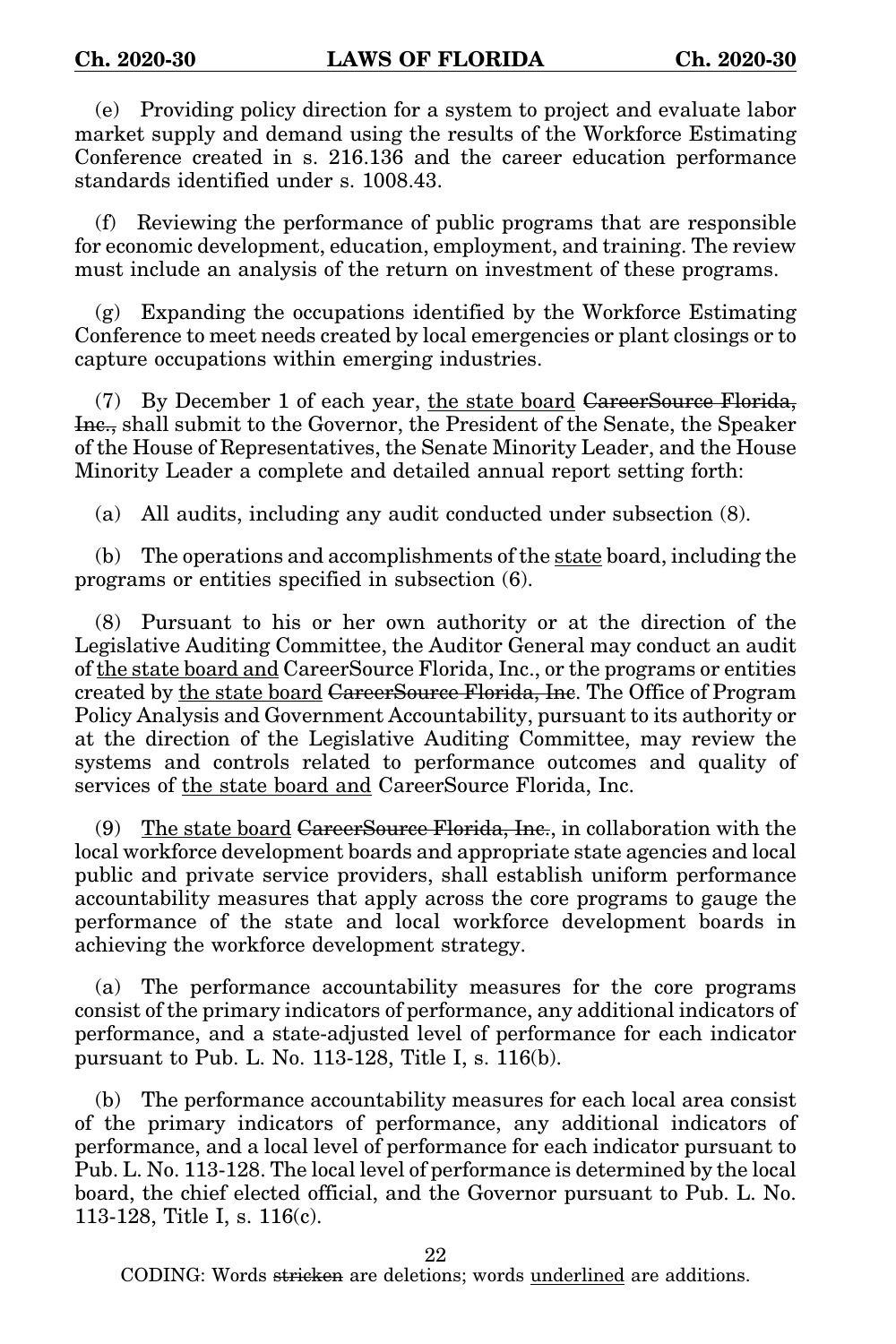(c) Performance accountability measures shall be used to generate performance reports pursuant to Pub. L. No. 113-128, Title I, s. 116(d).

(d) The performance accountability measures of success that are adopted by the state board CareerSource Florida, Inc., or the local workforce development boards must be developed in a manner that provides for an equitable comparison of the relative success or failure of any service provider in terms of positive outcomes.

(10) The workforce development strategy for the state shall be designed by the state board, in consultation with the department, and approved by the Governor CareerSource Florida, Inc. The strategy must include efforts that enlist business, education, and community support for students to achieve long-term career goals, ensuring that young people have the academic and occupational skills required to succeed in the workplace. The strategy must also assist employers in upgrading or updating the skills of their employees and assisting workers to acquire the education or training needed to secure a better job with better wages. The strategy must assist the state's efforts to attract and expand job-creating businesses offering high-paying, highdemand occupations.

(11) The workforce development system must use a charter-process approach aimed at encouraging local design and control of service delivery and targeted activities. The state board, in consultation with the department CareerSource Florida, Inc., is shall be responsible for ensuring that granting charters to local workforce development boards that have a membership consistent with the requirements of federal and state law and have developed a plan consistent with the state's workforce development strategy. The plan must specify methods for allocating the resources and programs in a manner that eliminates unwarranted duplication, minimizes administrative costs, meets the existing job market demands and the job market demands resulting from successful economic development activities, ensures access to quality workforce development services for all Floridians, allows for pro rata or partial distribution of benefits and services, prohibits the creation of a waiting list or other indication of an unserved population, serves as many individuals as possible within available resources, and maximizes successful outcomes. The state board As part of the charter process, CareerSource Florida, Inc., shall establish incentives for effective coordination of federal and state programs, outline rewards for successful job placements, and institute collaborative approaches among local service providers. Local decisionmaking and control shall be important components for inclusion in this charter application.

(12) CareerSource Florida, Inc., under the direction of the state board, shall enter into agreement with Space Florida and collaborate with vocational institutes, community colleges, colleges, and universities in this state to develop a workforce development strategy to implement the workforce provisions of s. 331.3051.

23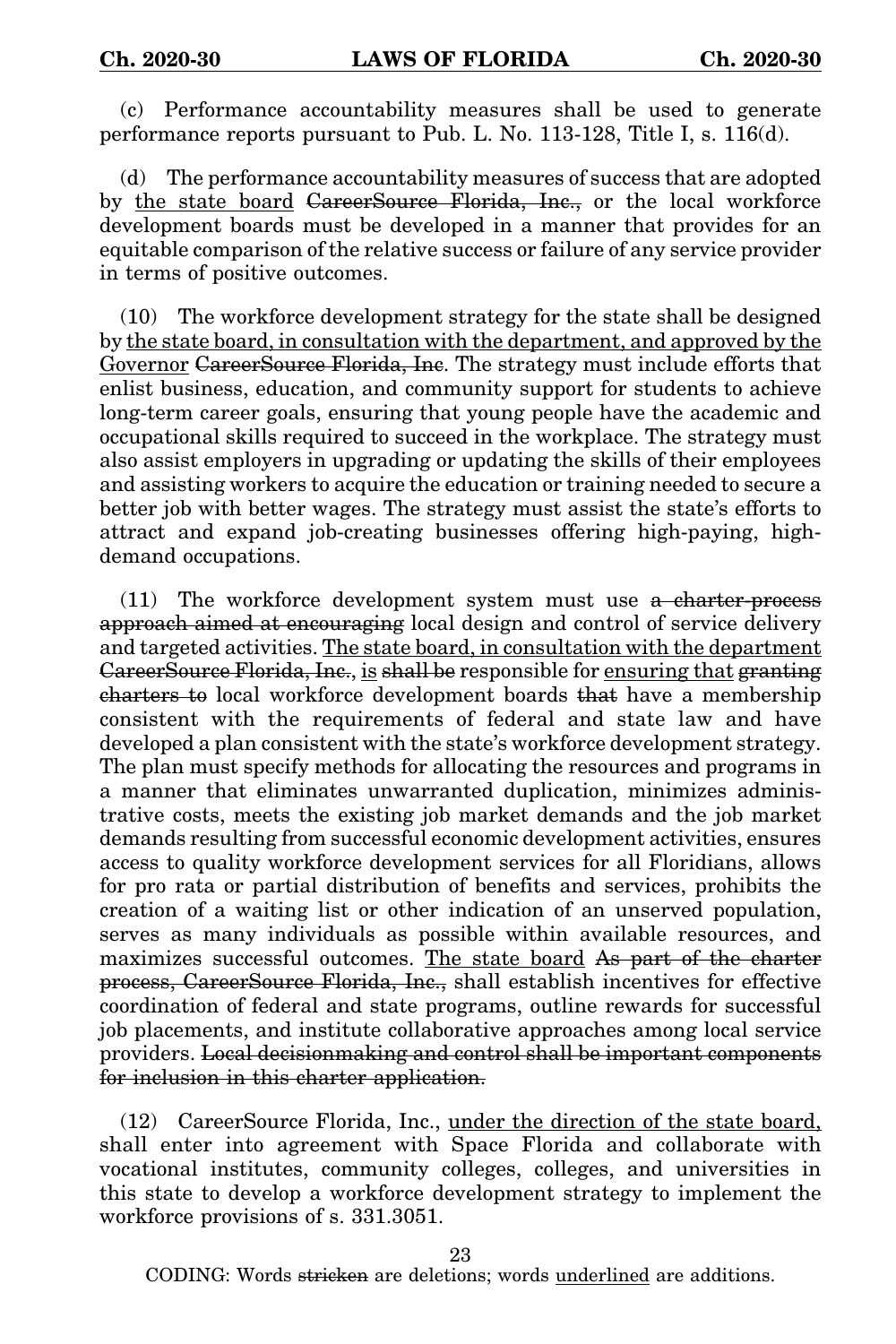(13) The department may consult with the state board to issue technical assistance letters on the operation of federal programs and the expenditure of federal funds by the state board or any local workforce development board. A technical assistance letter must be in writing, must be posted on the department's website, and remains in effect until superseded or terminated. A technical assistance letter is not a rule of general applicability under s. 120.54 and is not a declaratory statement issued under s. 120.565 or an order issued under s. 120.569. Section 120.53 does not apply to technical assistance letters.

Section 13. Section 445.006, Florida Statutes, is amended to read:

445.006 State plan for workforce development.—

(1) STATE PLAN.—The state board CareerSource Florida, Inc., in conjunction with state and local partners in the workforce system, shall develop a state plan that produces an educated and skilled workforce. The state plan must consist of strategic and operational planning elements. The state plan shall be submitted by the Governor to the United States Department of Labor pursuant to the requirements of Pub. L. No. 113-128.

(2) STRATEGIC PLANNING ELEMENTS.—The state board Career-Source Florida, Inc., in conjunction with state and local partners in the workforce system, shall develop strategic planning elements, pursuant to Pub. L. No. 113-128, Title I, s. 102, for the state plan.

(a) The strategic planning elements of the state plan must include, but need not be limited to, strategies for:

1. Fulfilling the workforce system goals and strategies prescribed in s. 445.004;

2. Aggregating, integrating, and leveraging workforce system resources;

3. Coordinating the activities of federal, state, and local workforce system partners;

4. Addressing the workforce needs of small businesses; and

5. Fostering the participation of rural communities and distressed urban cores in the workforce system.

(b) The strategic planning elements must include criteria for allocating workforce resources to local workforce development boards. With respect to allocating funds to serve customers of the welfare transition program, such criteria may include weighting factors that indicate the relative degree of difficulty associated with securing and retaining employment placements for specific subsets of the welfare transition caseload.

(3) OPERATIONAL PLANNING ELEMENTS.—The state board CareerSource Florida, Inc., in conjunction with state and local partners in the

24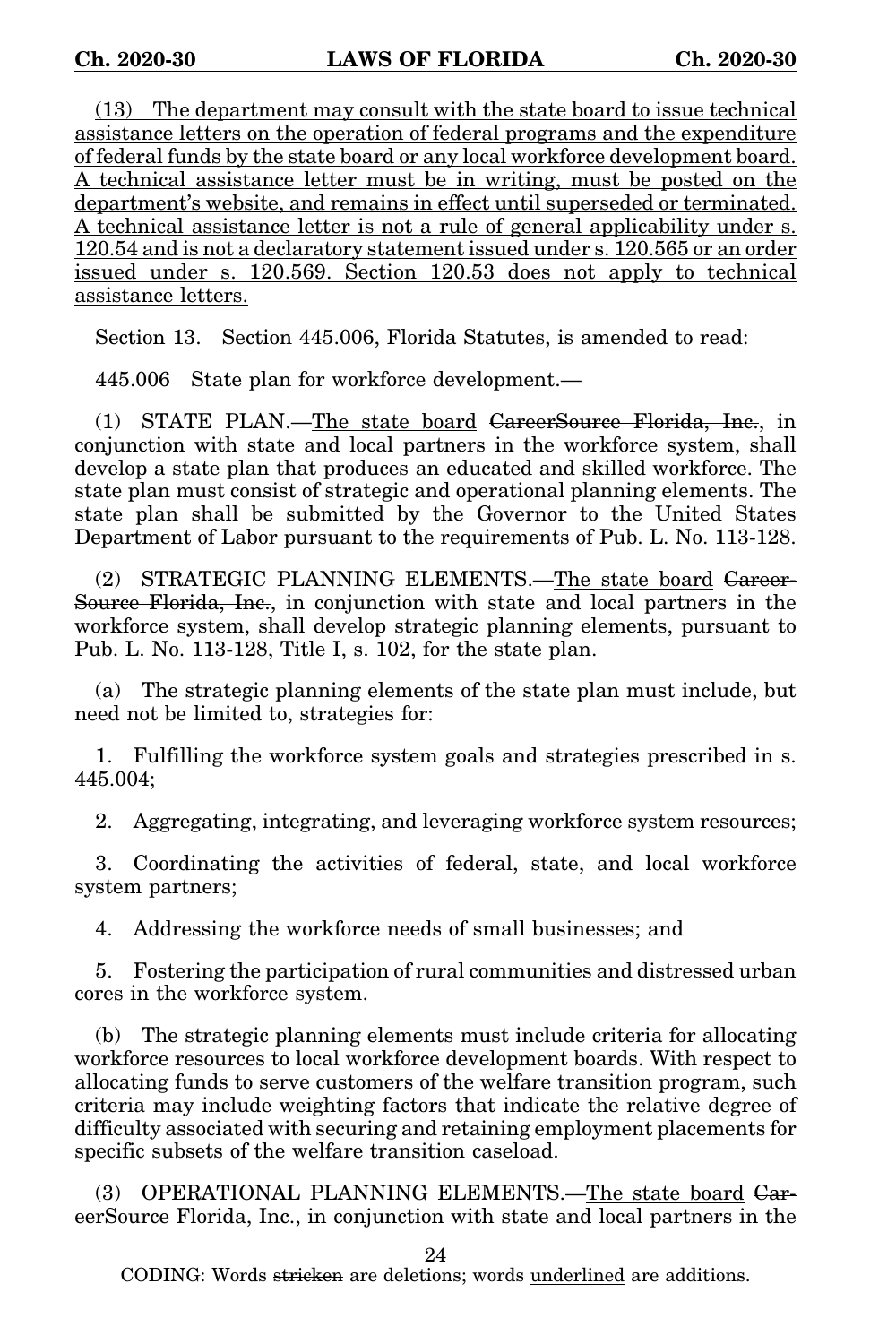workforce system, shall develop operational planning elements, pursuant to Pub. L. No. 113-128, Title I, s. 102, for the state plan.

Section 14. Subsection (1), paragraph (b) of subsection (2), and subsections (3) through (7) and (9) through (13) of section 445.007, Florida Statutes, are amended, and paragraph (c) is added to subsection (2) of that section, to read:

445.007 Local workforce development boards.—

(1) One local workforce development board shall be appointed in each designated service delivery area and shall serve as the local workforce development board pursuant to Pub. L. No. 113-128. The membership of the local board must be consistent with Pub. L. No. 113-128, Title I, s. 107(b). If a public education or training provider is represented on the local board, a representative of a private education provider must also be appointed to the local board. The state board GareerSource Florida, Inc., may waive this requirement if requested by a local workforce development board if it is demonstrated that such representatives do not exist in the region. The importance of minority and gender representation shall be considered when making appointments to the local board. The local board, its committees, subcommittees, and subdivisions, and other units of the workforce system, including units that may consist in whole or in part of local governmental units, may use any method of telecommunications to conduct meetings, including establishing a quorum through telecommunications, provided that the public is given proper notice of the telecommunications meeting and reasonable access to observe and, when appropriate, participate. Local workforce development boards are subject to chapters 119 and 286 and s. 24, Art. I of the State Constitution. If the local workforce development board enters into a contract with an organization or individual represented on the local board of directors, the contract must be approved by a two-thirds vote of the local board, a quorum having been established, and the local board member who could benefit financially from the transaction must abstain from voting on the contract. A <u>local</u> board member must disclose any such conflict in a manner that is consistent with the procedures outlined in s. 112.3143. Each member of a local workforce development board who is not otherwise required to file a full and public disclosure of financial interests under pursuant to s. 8, Art. II of the State Constitution or s. 112.3144 shall file a statement of financial interests under pursuant to s. 112.3145. The executive director or designated person responsible for the operational and administrative functions of the local workforce development board who is not otherwise required to file a full and public disclosure of financial interests under pursuant to s. 8, Art. II of the State Constitution or s. 112.3144 shall file a statement of financial interests under pursuant to s. 112.3145.

(2)

(b) The Governor may remove a member of the local board, the executive director of the <u>local</u> board, or the designated person responsible for the

25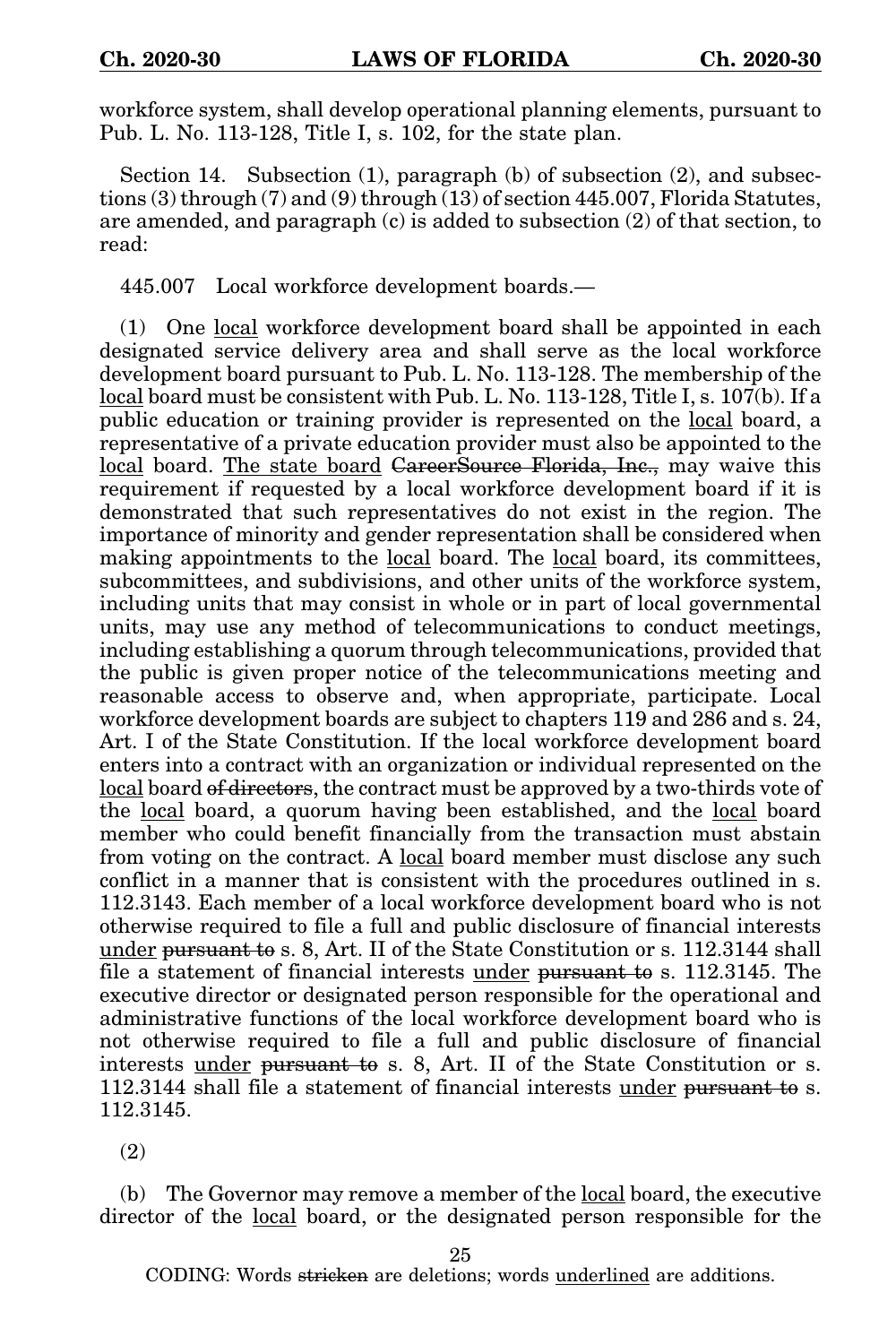operational and administrative functions of the local board for cause. As used in this paragraph, the term "cause" includes, but is not limited to, engaging in fraud or other criminal acts, incapacity, unfitness, neglect of duty, official incompetence and irresponsibility, misfeasance, malfeasance, nonfeasance, or lack of performance.

(c) The chief elected official for the local workforce development board may remove a member of the local board, the executive director of the local board, or the designated person responsible for the operational and administrative functions of the local board for cause.

(3) The department of Economic Opportunity, under the direction of CareerSource Florida, Inc., shall assign staff to meet with each local workforce development board annually to review the local board's performance and to certify that the local board is in compliance with applicable state and federal law.

(4) In addition to the duties and functions specified by the state board CareerSource Florida, Inc., and by the interlocal agreement approved by the local county or city governing bodies, the local workforce development board shall have the following responsibilities:

(a) Develop, submit, ratify, or amend the local plan pursuant to Pub. L. No. 113-128, Title I, s. 108 and this act.

(b) Conclude agreements necessary to designate the fiscal agent and administrative entity. A public or private entity, including an entity established under pursuant to s. 163.01, which makes a majority of the appointments to a local workforce development board may serve as the local board's administrative entity if approved by the department GareerSource Florida, Inc., based upon a showing that a fair and competitive process was used to select the administrative entity.

(c) Complete assurances required for the charter process of Career-Source Florida, Inc., and Provide ongoing oversight related to administrative costs, duplicated services, career counseling, economic development, equal access, compliance and accountability, and performance outcomes.

(d) Oversee the one-stop delivery system in its local area.

(5) The department and CareerSource Florida, Inc., in consultation with the state board, shall implement a training program for the local workforce development boards to familiarize local board members with the state's workforce development goals and strategies.

(6) The local workforce development board shall designate all local service providers and may not transfer this authority to a third party. Consistent with the intent of the Workforce Innovation and Opportunity Act, local workforce development boards should provide the greatest possible choice of training providers to those who qualify for training services. A local workforce development board may not restrict the choice of training

26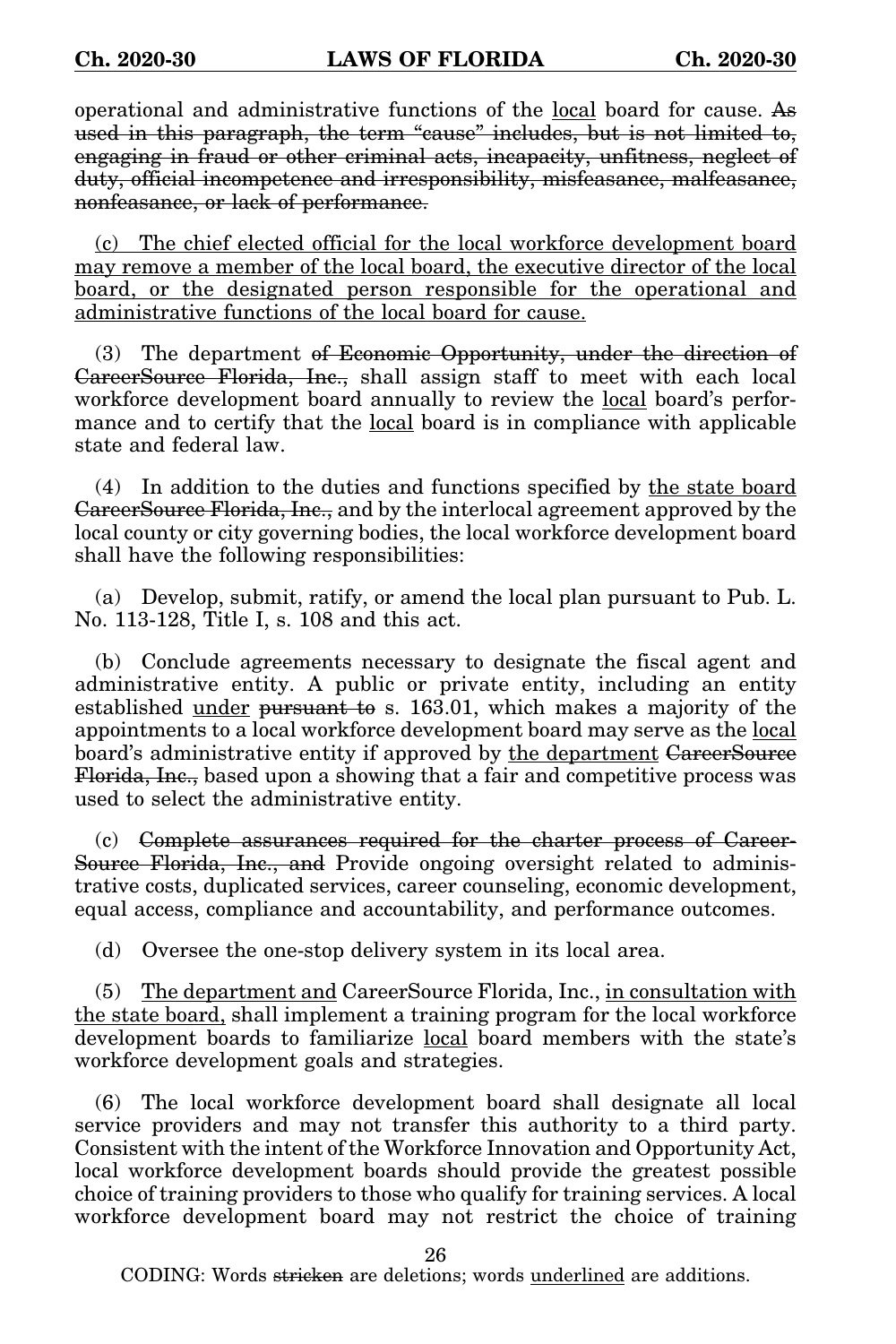providers based upon cost, location, or historical training arrangements. However, a local board may restrict the amount of training resources available to any one client. Such restrictions may vary based upon the cost of training in the client's chosen occupational area. The local workforce development board may be designated as a one-stop operator and direct provider of intake, assessment, eligibility determinations, or other direct provider services except training services. Such designation may occur only with the agreement of the chief elected official and the Governor as specified in 29 U.S.C. s. 2832(f)(2). The state board CareerSource Florida, Inc., shall establish procedures by which a local workforce development board may request permission to operate under this section and the criteria under which such permission may be granted. The criteria shall include, but need not be limited to, a reduction in the cost of providing the permitted services. Such permission shall be granted for a period not to exceed 3 years for any single request submitted by the local workforce development board.

(7) Local workforce development boards shall adopt a committee structure consistent with applicable federal law and state policies established by the state board CareerSource Florida, Inc.

(9) For purposes of procurement, local workforce development boards and their administrative entities are not state agencies and are exempt from chapters 120 and 287. The local workforce development boards shall apply the procurement and expenditure procedures required by federal law and policies of the department of Economic Opportunity and the state board CareerSource Florida, Inc., for the expenditure of federal, state, and nonpass-through funds. The making or approval of smaller, multiple payments for a single purchase with the intent to avoid or evade the monetary thresholds and procedures established by federal law and policies of the department of Economic Opportunity and the state board Career-Source Florida, Inc., is grounds for removal for cause. Local workforce development boards, their administrative entities, committees, and subcommittees, and other workforce units may authorize expenditures to award suitable framed certificates, pins, or other tokens of recognition for performance by units of the workforce system. Local workforce development boards; their administrative entities, committees, and subcommittees; and other workforce units may authorize expenditures for promotional items, such as t-shirts, hats, or pens printed with messages promoting Florida's workforce system to employers, job seekers, and program participants. However, such expenditures are subject to federal regulations applicable to the expenditure of federal funds. All contracts executed by local workforce development boards must include specific performance expectations and deliverables.

(10) State and federal funds provided to the local workforce development boards may not be used directly or indirectly to pay for meals, food, or beverages for board members, staff, or employees of local workforce development boards, the state board CareerSource Florida, Inc., or the department of Economic Opportunity except as expressly authorized by state law. Preapproved, reasonable, and necessary per diem allowances and

27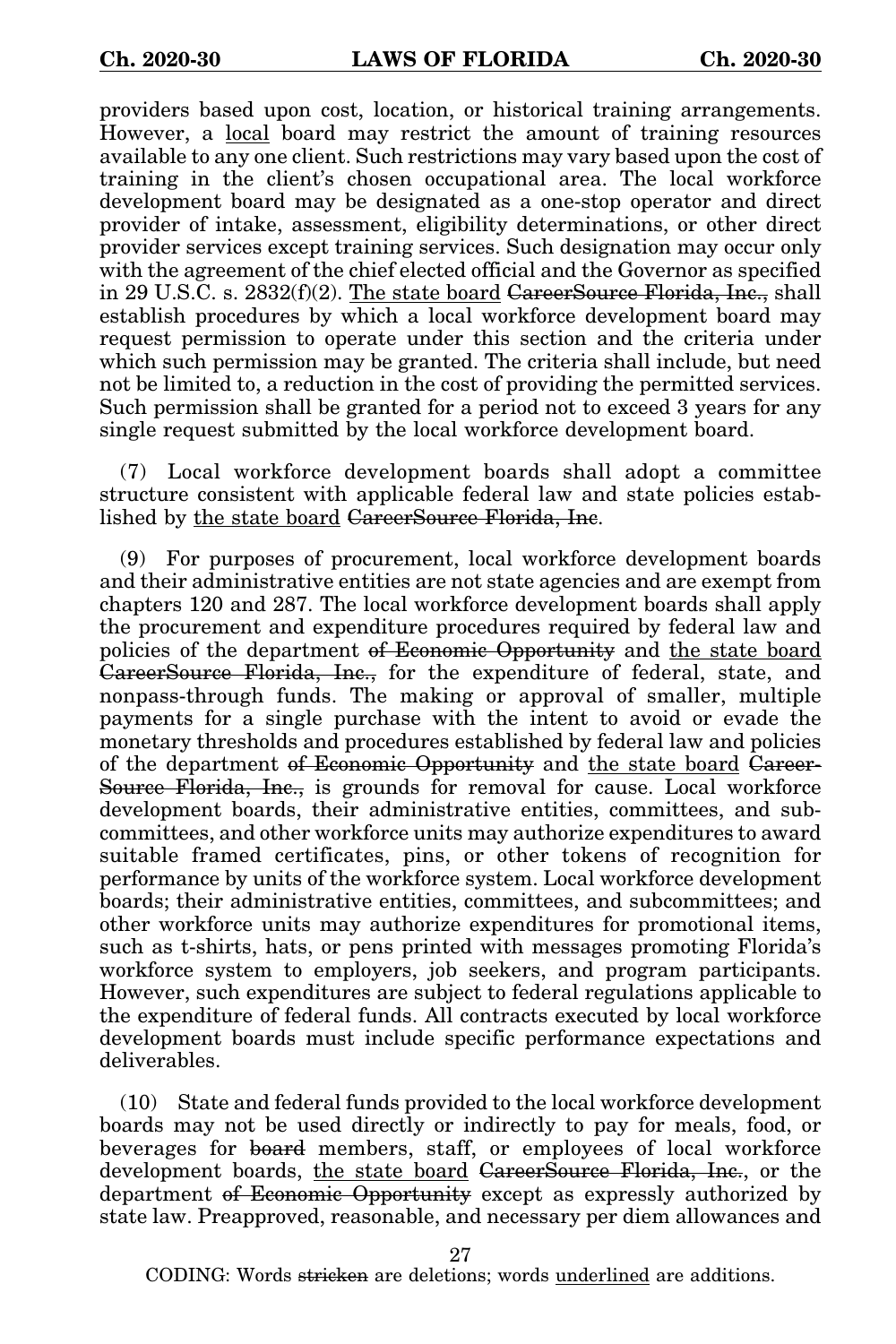travel expenses may be reimbursed. Such reimbursement shall be at the standard travel reimbursement rates established in s. 112.061 and shall be in compliance with all applicable federal and state requirements. The department shall provide fiscal and programmatic guidance CareerSource Florida, Inc., shall develop a statewide fiscal policy applicable to the state board, CareerSource Florida, Inc., and all local workforce development boards, to hold both the state and local workforce development boards strictly accountable for adherence to the policy and subject to regular and periodic monitoring by the department of Economic Opportunity, the administrative entity for CareerSource Florida, Inc. Local boards are prohibited from expending state or federal funds for entertainment costs and recreational activities for local board members and employees as these terms are defined by 2 C.F.R. part  $\frac{200}{230}$ .

(11) To increase transparency and accountability, a local workforce development board must comply with the requirements of this section before contracting with a member of the local board or a relative, as defined in s.  $112.3143(1)(c)$ , of a local board member or of an employee of the local board. Such contracts may not be executed before or without the prior approval of the department CareerSource Florida, Inc. Such contracts, as well as documentation demonstrating adherence to this section as specified by the department CareerSource Florida, Inc., must be submitted to the department of Economic Opportunity for review and approval recommendation according to criteria to be determined by CareerSource Florida, Inc. Such a contract must be approved by a two-thirds vote of the local board, a quorum having been established; all conflicts of interest must be disclosed before the vote; and any member who may benefit from the contract, or whose relative may benefit from the contract, must abstain from the vote. A contract under \$25,000 between a local workforce development board and a member of that board or between a relative, as defined in s.  $112.3143(1)(c)$ , of a local board member or of an employee of the local board is not required to have the prior approval of the department <del>CareerSource Florida, Inc.</del>, but must be approved by a two-thirds vote of the <u>local</u> board, a quorum having been established, and must be reported to the department of Economic Opportunity and the state board CareerSource Florida, Inc., within 30 days after approval. If a contract cannot be approved by the department CareerSource Florida, Inc., a review of the decision to disapprove the contract may be requested by the local workforce development board or other parties to the disapproved contract.

(12) Each local workforce development board shall develop a budget for the purpose of carrying out the duties of the local board under this section, subject to the approval of the chief elected official. Each local workforce development board shall submit its annual budget for review to the department <del>CareerSource Florida, Inc.,</del> no later than 2 weeks after the chair approves the budget.

(13) By March 1, 2018, CareerSource Florida, Inc., shall establish regional planning areas in accordance with Pub. L. No. 113-128, Title I, s. 106(a)(2). Local workforce development boards and chief elected officials

28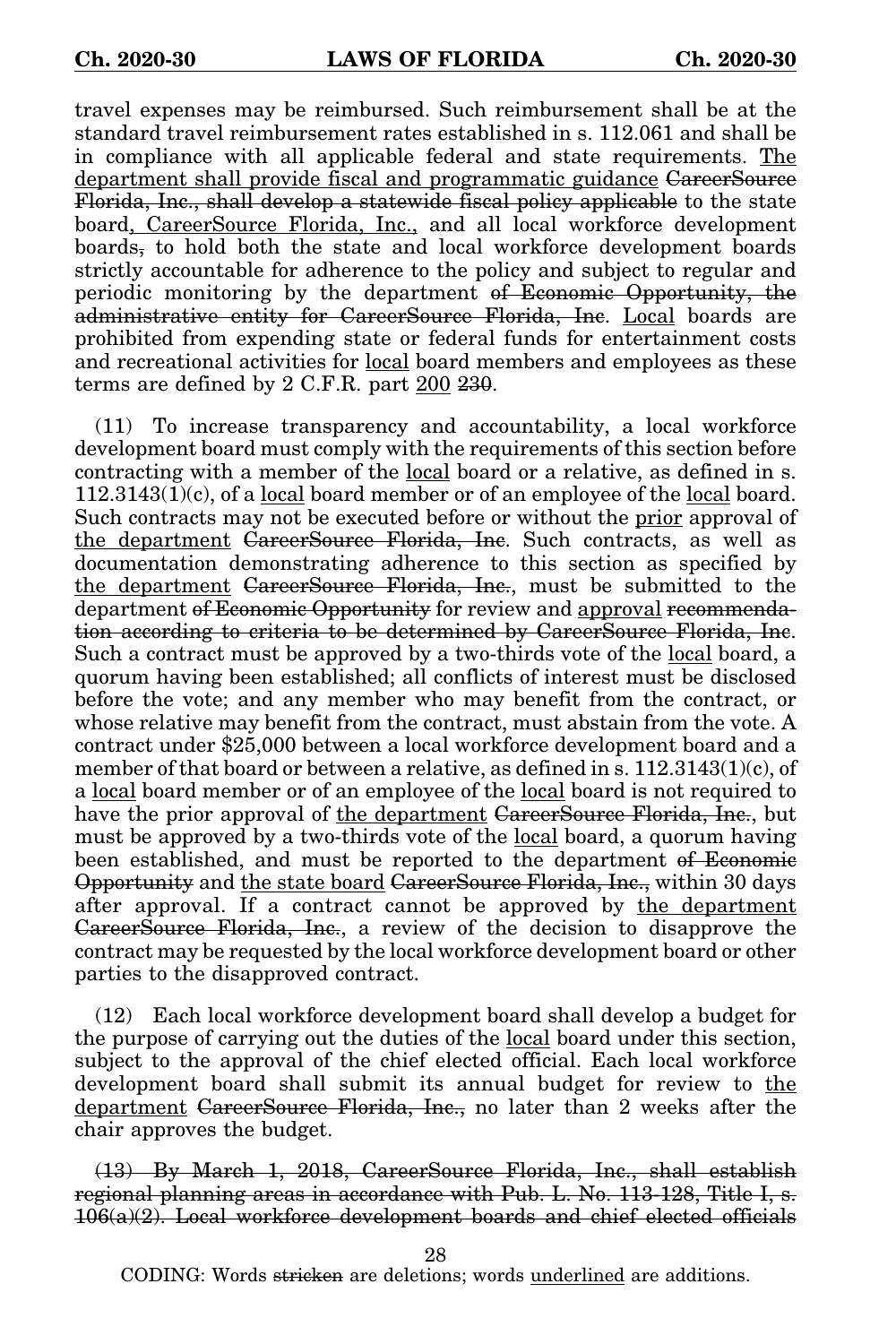within identified regional planning areas shall prepare a regional workforce development plan as required under Pub. L. No. 113-128, Title I, s. 106(e)(2).

Section 15. Subsections (1) and (4) of section 445.0071, Florida Statutes, are amended to read:

445.0071 Florida Youth Summer Jobs Pilot Program.—

(1) CREATION.—Contingent upon appropriations, there is created the Florida Youth Summer Jobs Pilot Program within workforce development district 22 served by the Broward Workforce Development Board. The board shall, in consultation with the state board CareerSource Florida, Inc., provide a program offering at-risk and disadvantaged children summer jobs in partnership with local communities and public employers.

(4) GOVERNANCE.—

(a) The pilot program shall be administered by the local workforce development board in consultation with the state board GareerSource Florida, Inc.

(b) The local workforce development board shall report to the state board and the department CareerSource Florida, Inc., the number of at-risk and disadvantaged children who enter the program, the types of work activities they participate in, and the number of children who return to school, go on to postsecondary school, or enter the workforce full time at the end of the program. The state board CareerSource Florida, Inc., shall report to the Legislature by November 1 of each year on the performance of the program.

Section 16. Subsections (1) and (2) of section 445.008, Florida Statutes, are amended to read:

445.008 Workforce Training Institute.—

(1) The state board, through CareerSource Florida, Inc., may create the Workforce Training Institute, which shall be a comprehensive program of workforce training courses designed to meet the unique needs of, and shall include Internet-based training modules suitable for and made available to, professionals integral to the workforce system, including advisors and counselors in educational institutions.

(2) The state board, through CareerSource Florida, Inc., may enter into a contract for the provision of administrative support services for the institute and shall adopt policies for the administration and operation of the institute and establish admission fees in an amount which, in the aggregate, does not exceed the cost of the program. CareerSource Florida, Inc., may accept donations or grants of any type for any function or purpose of the institute. All donations and grants received by CareerSource Florida, Inc., must be reported to the state board and the department.

29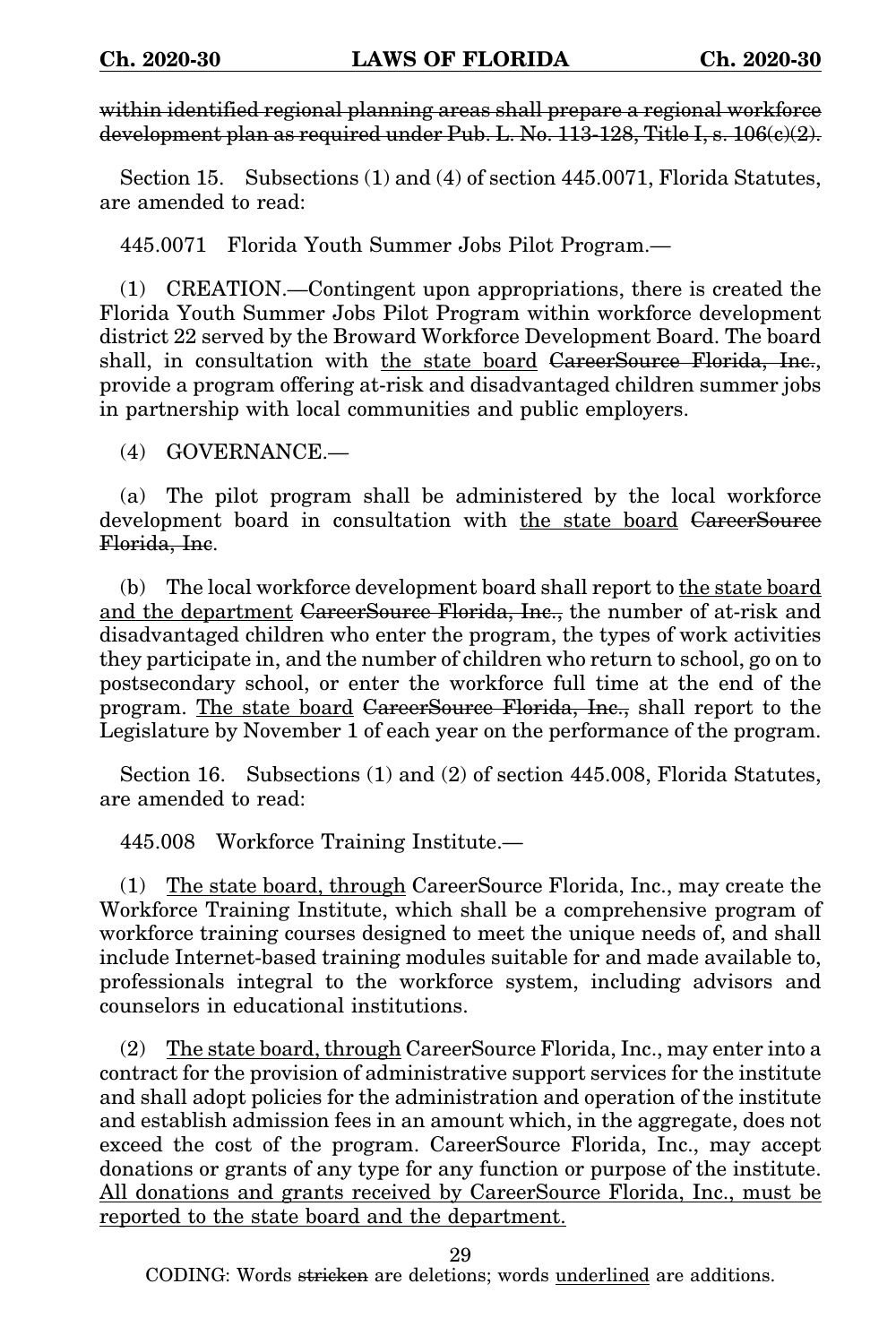Section 17. Subsections  $(2)$ ,  $(3)$ , and  $(4)$ , paragraph  $(b)$  of subsection  $(6)$ , subsection  $(7)$ , paragraphs  $(a)$ ,  $(c)$ , and  $(d)$  of subsection  $(8)$ , and subsection (9) of section 445.009, Florida Statutes, are amended to read:

445.009 One-stop delivery system.—

 $(2)(a)$  Subject to a process designed by the state board GareerSource Florida, Inc., and in compliance with Pub. L. No. 113-128, local workforce development boards shall designate one-stop delivery system operators.

(b) A local workforce development board may designate as its one-stop delivery system operator any public or private entity that is eligible to provide services under any state or federal workforce program that is a mandatory or discretionary partner in the local workforce development area's one-stop delivery system if approved by the department CareerSource Florida, Inc., upon a showing by the local workforce development board that a fair and competitive process was used in the selection. As a condition of authorizing a local workforce development board to designate such an entity as its one-stop delivery system operator, the department CareerSource Florida, Inc., must require the local workforce development board to demonstrate that safeguards are in place to ensure that the one-stop delivery system operator will not exercise an unfair competitive advantage or unfairly refer or direct customers of the one-stop delivery system to services provided by that one-stop delivery system operator. A local workforce development board may retain its current one-stop career center operator without further procurement action if the local board has an established one-stop career center that has complied with federal and state law.

(c) The local workforce development board must enter into a memorandum of understanding with each mandatory or optional partner participating in the one-stop delivery system which details the partner's required contribution to infrastructure costs, as required by Pub. L. No. 113-128, s. 121(h). If the local workforce development board and the one-stop partner are unable to come to an agreement regarding infrastructure costs by July 1, 2017, the costs shall be allocated pursuant to a policy established by the Governor.

(3) Local workforce development boards shall enter into a memorandum of understanding with the department of Economic Opportunity for the delivery of employment services authorized by the federal Wagner-Peyser Act. This memorandum of understanding must be performance based.

(a) Unless otherwise required by federal law, at least 90 percent of the Wagner-Peyser funding must go into direct customer service costs.

(b) Employment services must be provided through the one-stop delivery system, under the guidance of one-stop delivery system operators. One-stop delivery system operators shall have overall authority for directing the staff of the workforce system. Personnel matters shall remain under the ultimate

30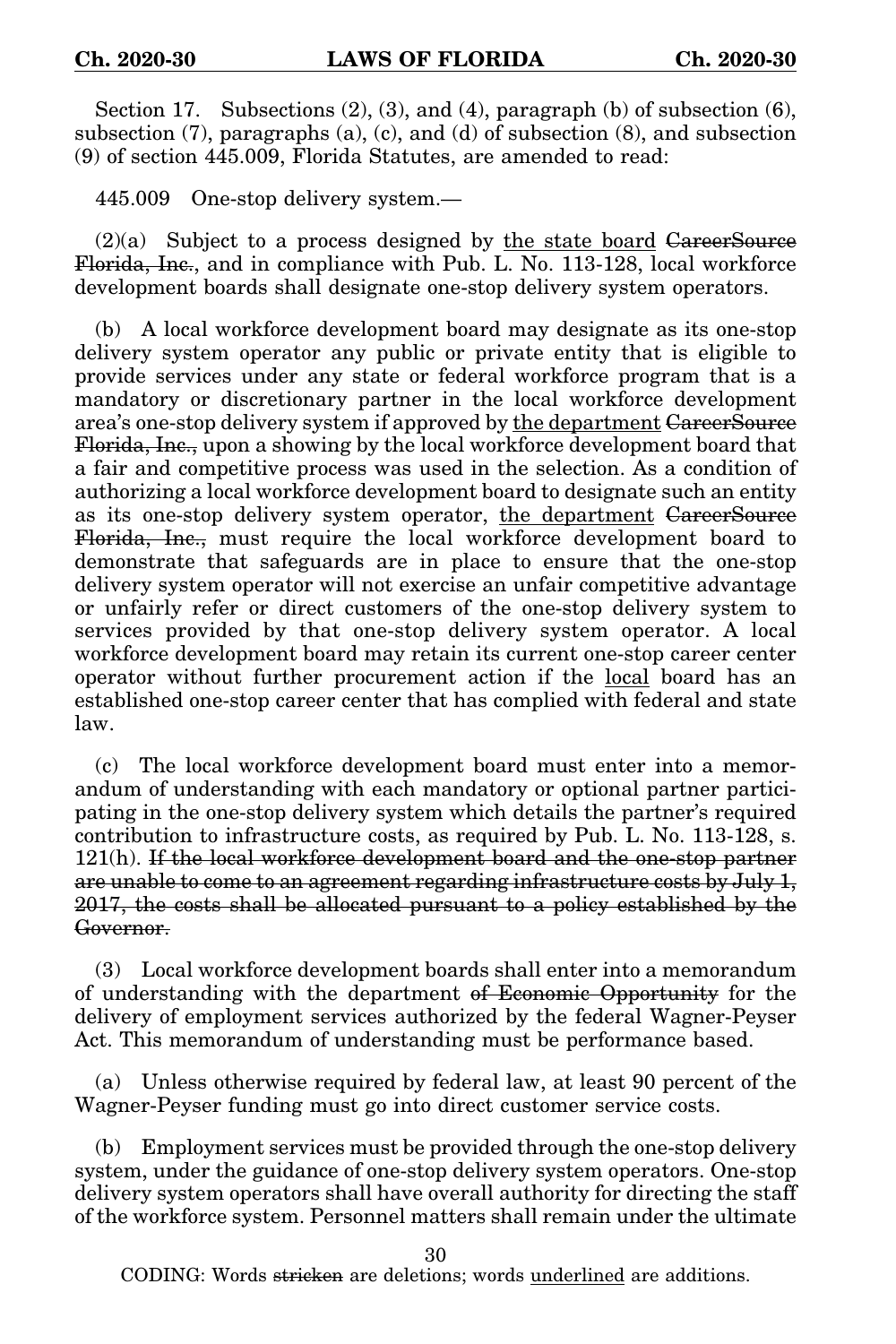authority of the department. However, the one-stop delivery system operator shall submit to the department information concerning the job performance of employees of the department who deliver employment services. The department shall consider any such information submitted by the one-stop delivery system operator in conducting performance appraisals of the employees.

(c) The department shall retain fiscal responsibility and accountability for the administration of funds allocated to the state under the Wagner-Peyser Act. An employee of the department who is providing services authorized under the Wagner-Peyser Act shall be paid using Wagner-Peyser Act funds.

(4) One-stop delivery system partners shall enter into a memorandum of understanding pursuant to Pub. L. No. 113-128, Title I, s. 121, with the local workforce development board. Failure of a local partner to participate cannot unilaterally block the majority of partners from moving forward with their one-stop delivery system, and the state board, in conjunction with the department, may notify the Governor CareerSource Florida, Inc., pursuant to s.  $445.004(5)(e)$ , may make notification of a local partner that fails to participate.

(6)

(b) To expand electronic capabilities, the state board and the department CareerSource Florida, Inc., working with local workforce development boards, shall develop a centralized help center to assist local workforce development boards in fulfilling core services, minimizing the need for fixedsite one-stop delivery system centers.

(7) Intensive services and training provided pursuant to Pub. L. No. 113- 128 shall be provided to individuals through Intensive Service Accounts and Individual Training Accounts. The state board CareerSource Florida, Inc., shall develop an implementation plan, including identification of initially eligible training providers, transition guidelines, and criteria for use of these accounts. Individual Training Accounts must be compatible with Individual Development Accounts for education allowed in federal and state welfare reform statutes.

(8)(a) Individual Training Accounts must be expended on programs that prepare people to enter high-wage occupations identified by the Workforce Estimating Conference created by s. 216.136, and on other programs recommended and approved by the state board following a review by the department to determine the program's compliance with federal law as approved by CareerSource Florida, Inc.

(c) The department CareerSource Florida, Inc., shall periodically review Individual Training Account pricing schedules developed by local workforce development boards and present findings and recommendations for process

31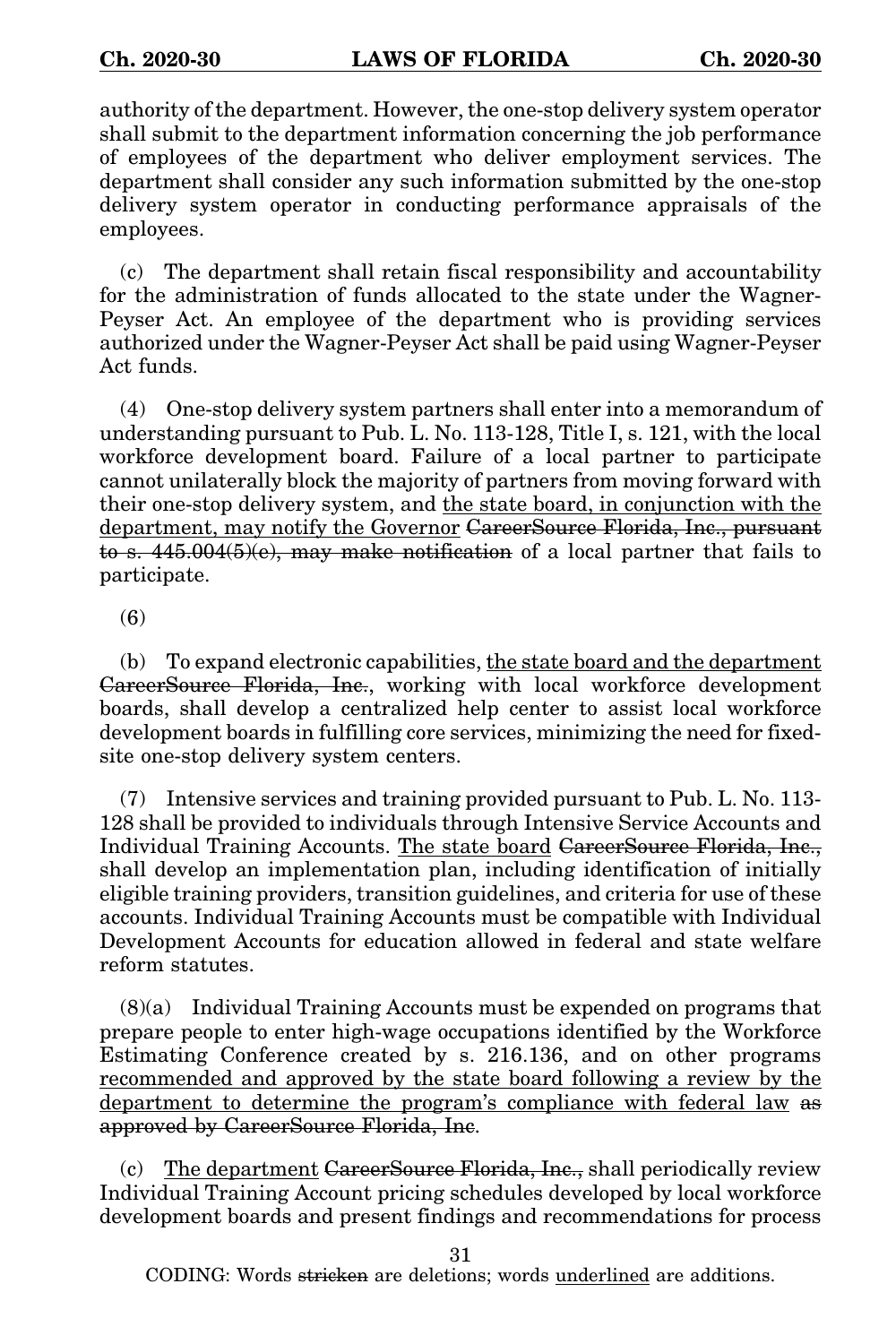improvement to the President of the Senate and the Speaker of the House of Representatives.

(d) To the maximum extent possible, training providers shall use funding sources other than the funding provided under Pub. L. No. 113- 128. The state board CareerSource Florida, Inc., shall develop a system to encourage the leveraging of appropriated resources for the workforce system and shall report on such efforts as part of the required annual report.

 $(9)(a)$  The state board CareerSource Florida, Inc., working with the department, shall coordinate among the agencies a plan for a One-Stop Electronic Network made up of one-stop delivery system centers and other partner agencies that are operated by authorized public or private for-profit or not-for-profit agents. The plan shall identify resources within existing revenues to establish and support this electronic network for service delivery that includes Government Services Direct. If necessary, the plan shall identify additional funding needed to achieve the provisions of this subsection.

(b) The network shall assure that a uniform method is used to determine eligibility for and management of services provided by agencies that conduct workforce development activities. The Department of Management Services shall develop strategies to allow access to the databases and information management systems of the following systems in order to link information in those databases with the one-stop delivery system:

1. The Reemployment Assistance Program under chapter 443.

2. The public employment service described in s. 443.181.

3. The public assistance information system used by the Department of Children and Families and the components related to temporary cash assistance, food assistance, and Medicaid eligibility.

4. The Student Financial Assistance System of the Department of Education.

5. Enrollment in the public postsecondary education system.

6. Other information systems determined appropriate by the state board, in consultation with the department CareerSource Florida, Inc.

Section 18. Section 445.011, Florida Statutes, is amended to read:

445.011 Workforce information systems.—

(1) The department, in consultation with the state board CareerSource Florida, Inc., shall implement, subject to legislative appropriation, automated information systems that are necessary for the efficient and effective operation and management of the workforce development system. These information systems shall include, but need not be limited to, the following:

32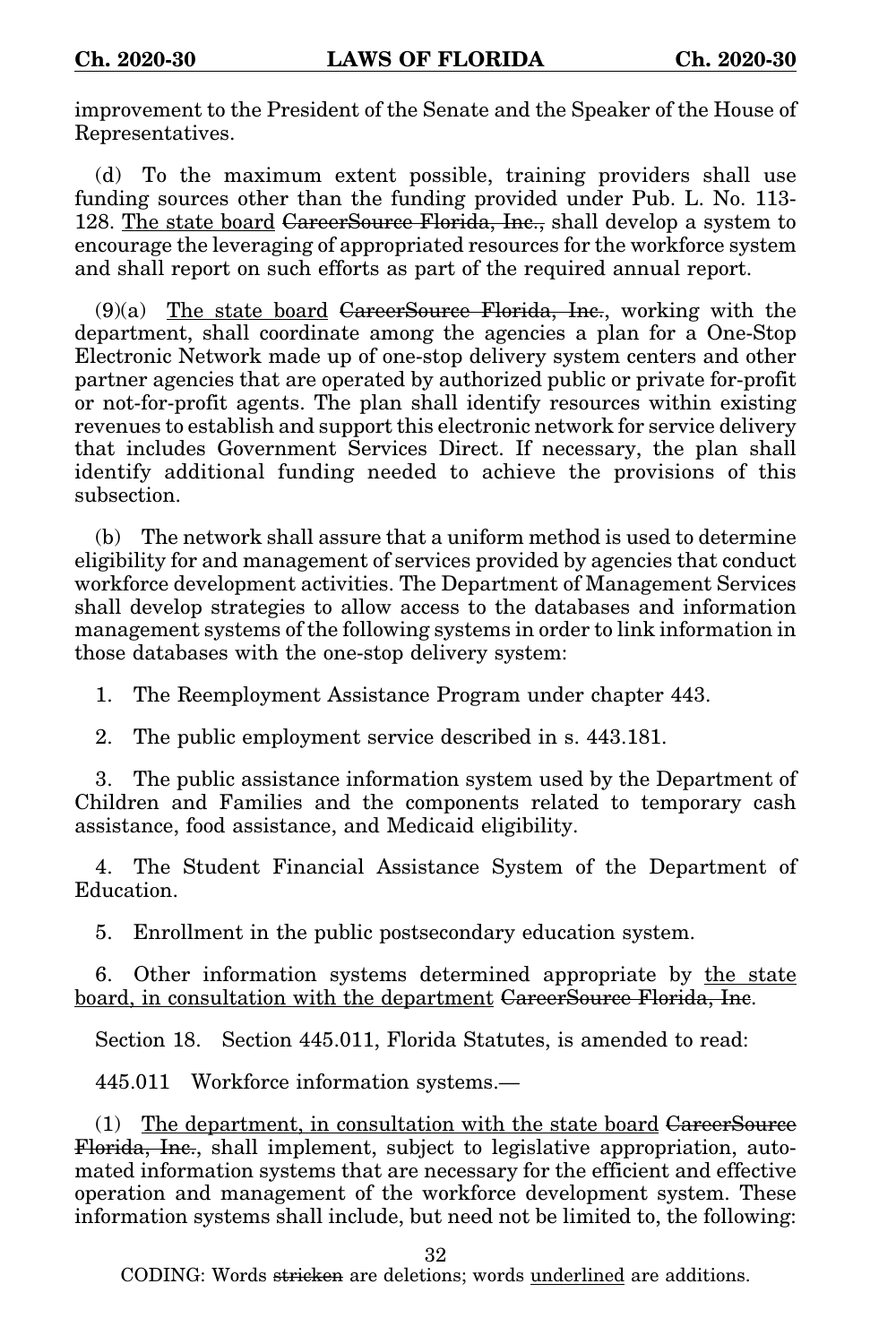(a) An integrated management system for the one-stop service delivery system, which includes, at a minimum, common registration and intake, screening for needs and benefits, case planning and tracking, training benefits management, service and training provider management, performance reporting, executive information and reporting, and customersatisfaction tracking and reporting.

1. The system should report current budgeting, expenditure, and performance information for assessing performance related to outcomes, service delivery, and financial administration for workforce programs pursuant to s. 445.004(5) and (9).

2. The information system should include auditable systems and controls to ensure financial integrity and valid and reliable performance information.

3. The system should support service integration and case management by providing for case tracking for participants in welfare transition programs.

(b) An automated job-matching information system that is accessible to employers, job seekers, and other users via the Internet, and that includes, at a minimum:

1. Skill match information, including skill gap analysis; resume creation; job order creation; skill tests; job search by area, employer type, and employer name; and training provider linkage;

2. Job market information based on surveys, including local, state, regional, national, and international occupational and job availability information; and

3. Service provider information, including education and training providers, child care facilities and related information, health and social service agencies, and other providers of services that would be useful to job seekers.

 $(2)$  The department In procuring workforce information systems, CareerSource Florida, Inc., shall employ competitive processes, including requests for proposals, competitive negotiation, and other competitive processes to ensure that the procurement results in the most cost-effective investment of state funds.

(3) CareerSource Florida, Inc., may procure independent verification and validation services associated with developing and implementing any workforce information system.

 $(3)(4)$  The department CareerSource Florida, Inc., shall coordinate development and implementation of workforce information systems with the state chief information officer to ensure compatibility with the state's information system strategy and enterprise architecture.

33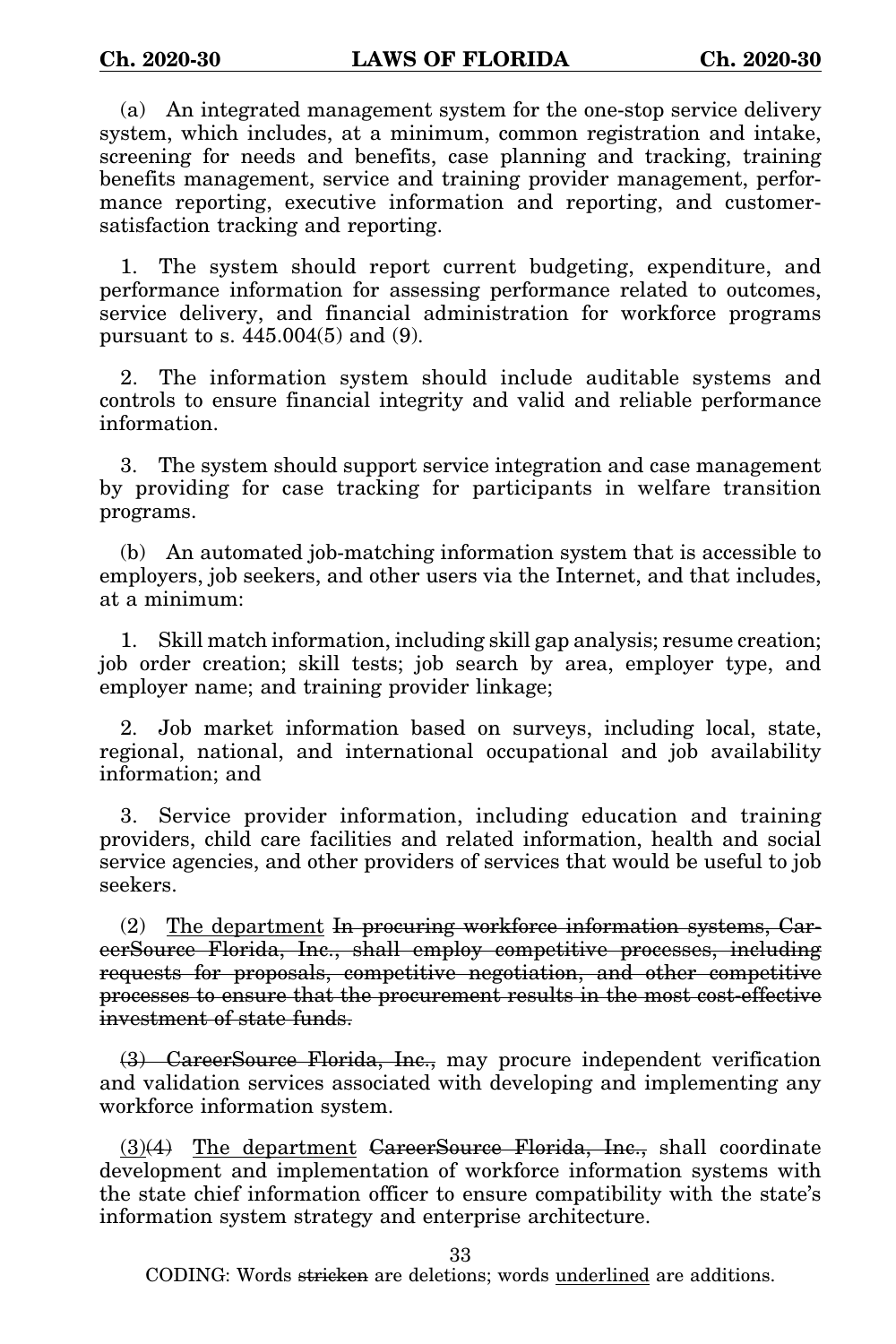Section 19. Subsections (1) and (3) of section 445.014, Florida Statutes, are amended to read:

445.014 Small business workforce service initiative.—

(1) Subject to legislative appropriation, the state board CareerSource Florida, Inc., shall establish a program to encourage local workforce development boards to establish one-stop delivery systems that maximize the provision of workforce and human-resource support services to small businesses. Under the program, a local workforce development board may apply, on a competitive basis, for funds to support the provision of such services to small businesses through the local workforce development area's one-stop delivery system.

(3) The state board CareerSource Florida, Inc., shall establish guidelines governing the administration of this program and shall establish criteria to be used in evaluating applications for funding. Such criteria must include, but need not be limited to, a showing that the local workforce development board has in place a detailed plan for establishing a one-stop delivery system designed to meet the workforce needs of small businesses and for leveraging other funding sources in support of such activities.

Section 20. Paragraphs (b), (c), and (d) of subsection (2) and subsection (4) of section 445.021, Florida Statutes, are amended to read:

445.021 Relocation assistance program.—

(2) The relocation assistance program shall involve five steps by the local workforce development board, in cooperation with the Department of Children and Families:

(b) A determination that there is a basis for believing that relocation will contribute to the ability of the applicant to achieve self-sufficiency. For example, the applicant:

1. Is unlikely to achieve economic self-sufficiency at the current community of residence;

2. Has secured a job that provides an increased salary or improved benefits and that requires relocation to another community;

3. Has a family support network that will contribute to job retention in another community;

4. Is determined, pursuant to criteria or procedures established by the state board of directors of CareerSource Florida, Inc., to be a victim of domestic violence who would experience reduced probability of further incidents through relocation; or

5. Must relocate in order to receive education or training that is directly related to the applicant's employment or career advancement.

34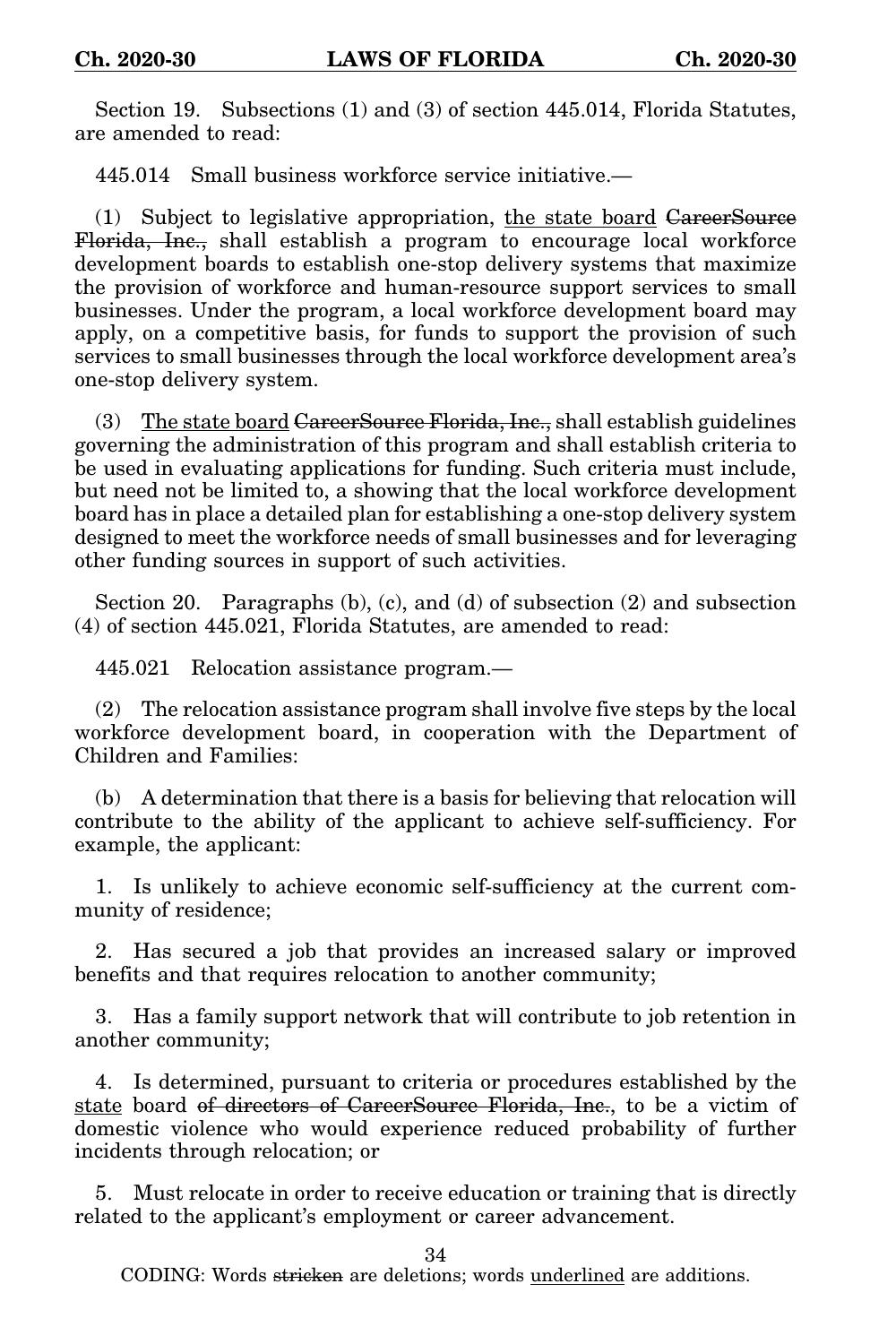(c) Establishment of a relocation plan that includes such requirements as are necessary to prevent abuse of the benefit and provisions to protect the safety of victims of domestic violence and avoid provisions that place them in anticipated danger. The payment to defray relocation expenses shall be determined based on criteria approved by the state board of directors of CareerSource Florida, Inc. Participants in the relocation program shall be eligible for diversion or transitional benefits.

(d) A determination, pursuant to criteria adopted by the state board of directors of CareerSource Florida, Inc., that a community receiving a relocated family has the capacity to provide needed services and employment opportunities.

(4) The state board of directors of CareerSource Florida, Inc., may establish criteria for developing and implementing relocation plans and for drafting agreements to restrict a family from applying for temporary cash assistance for a specified period after receiving a relocation assistance payment.

Section 21. Section 445.022, Florida Statutes, is amended to read:

445.022 Retention Incentive Training Accounts.—To promote job retention and to enable upward job advancement into higher skilled, higher paying employment, the state board of directors of CareerSource Florida, Inc., and the local workforce development boards may assemble a list of programs and courses offered by postsecondary educational institutions which may be available to participants who have become employed to promote job retention and advancement.

(1) The state board of directors of CareerSource Florida, Inc., may establish Retention Incentive Training Accounts (RITAs) to use Temporary Assistance to Needy Families (TANF) block grant funds specifically appropriated for this purpose. RITAs must complement the Individual Training Account required by the federal Workforce Innovation and Opportunity Act, Pub. L. No. 113-128.

(2) RITAs may pay for tuition, fees, educational materials, coaching and mentoring, performance incentives, transportation to and from courses, child care costs during education courses, and other such costs as the local workforce development boards determine are necessary to effect successful job retention and advancement.

(3) Local workforce development boards shall retain only those courses that continue to meet their performance standards as established in their local plan.

(4) Local workforce development boards shall report annually to the Legislature on the measurable retention and advancement success of each program provider and the effectiveness of RITAs, making recommendations for any needed changes or modifications.

35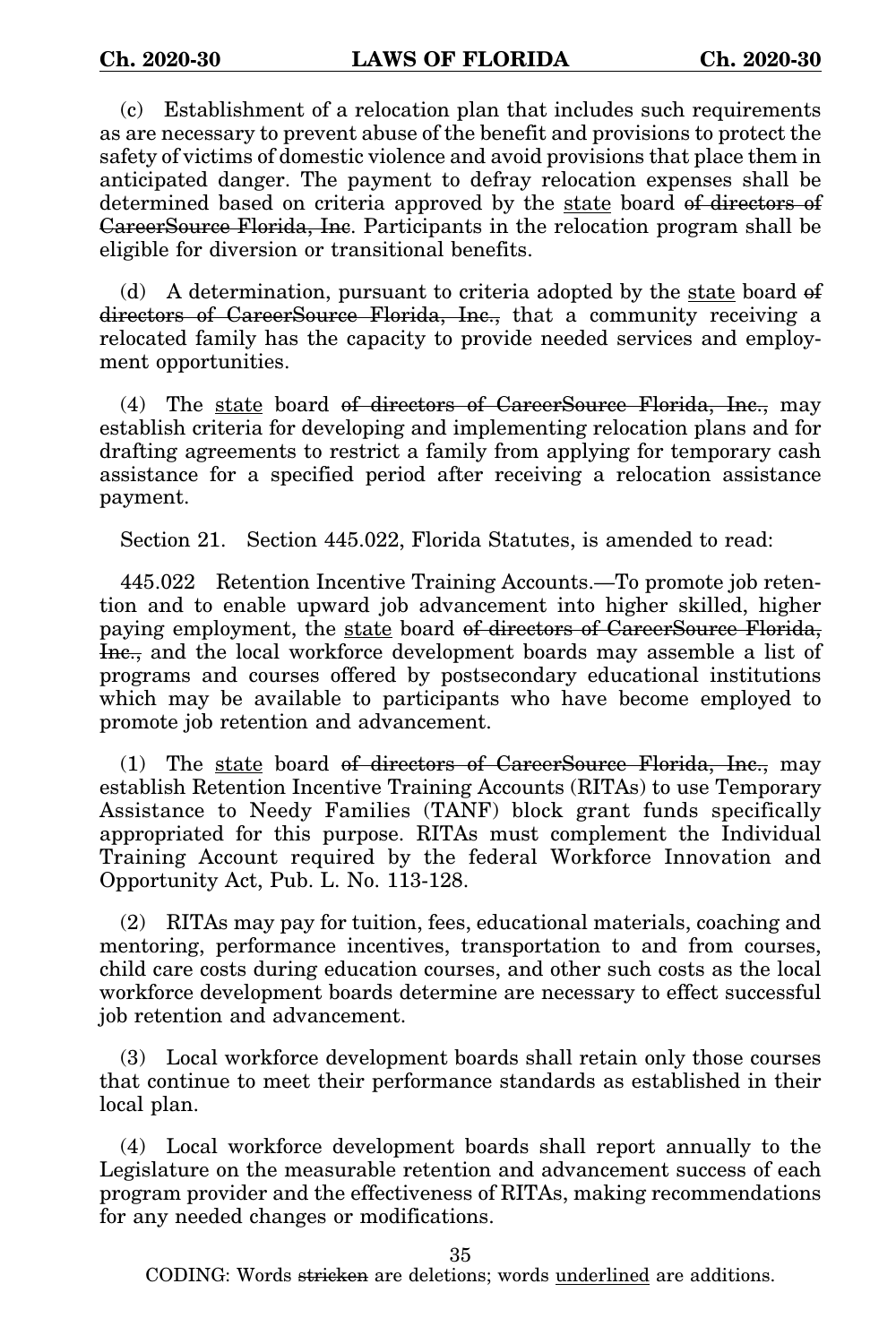Section 22. Paragraph (e) of subsection (5) of section 445.024, Florida Statutes, is amended to read:

445.024 Work requirements.—

(5) USE OF CONTRACTS.—Local workforce development boards shall provide work activities, training, and other services, as appropriate, through contracts. In contracting for work activities, training, or services, the following applies:

(e) The administrative costs associated with a contract for services provided under this section may not exceed the applicable administrative cost ceiling established in federal law. An agency or entity that is awarded a contract under this section may not charge more than 7 percent of the value of the contract for administration unless an exception is approved by the local workforce development board. A list of any exceptions approved must be submitted to the state board o<del>f directors of CareerSource Florida, Inc.,</del> for review, and the state board may rescind approval of the exception.

Section 23. Subsection (6) of section 445.026, Florida Statutes, is amended to read:

445.026 Cash assistance severance benefit.—An individual who meets the criteria listed in this section may choose to receive a lump-sum payment in lieu of ongoing cash assistance payments, provided the individual:

(6) Signs an agreement not to apply for or accept cash assistance for 6 months after receipt of the one-time payment. In the event of an emergency, such agreement shall provide for an exception to this restriction, provided that the one-time payment shall be deducted from any cash assistance for which the family subsequently is approved. This deduction may be prorated over an 8-month period. The state board of directors of CareerSource Florida, Inc., shall adopt criteria defining the conditions under which a family may receive cash assistance due to such emergency.

Such individual may choose to accept a one-time, lump-sum payment of \$1,000 in lieu of receiving ongoing cash assistance. Such payment shall only count toward the time limitation for the month in which the payment is made in lieu of cash assistance. A participant choosing to accept such payment shall be terminated from cash assistance. However, eligibility for Medicaid, food assistance, or child care shall continue, subject to the eligibility requirements of those programs.

Section 24. Section 445.028, Florida Statutes, is amended to read:

445.028 Transitional benefits and services.—In cooperation with the department CareerSource Florida, Inc., the Department of Children and Families shall develop procedures to ensure that families leaving the temporary cash assistance program receive transitional benefits and services that will assist the family in moving toward self-sufficiency. At a

36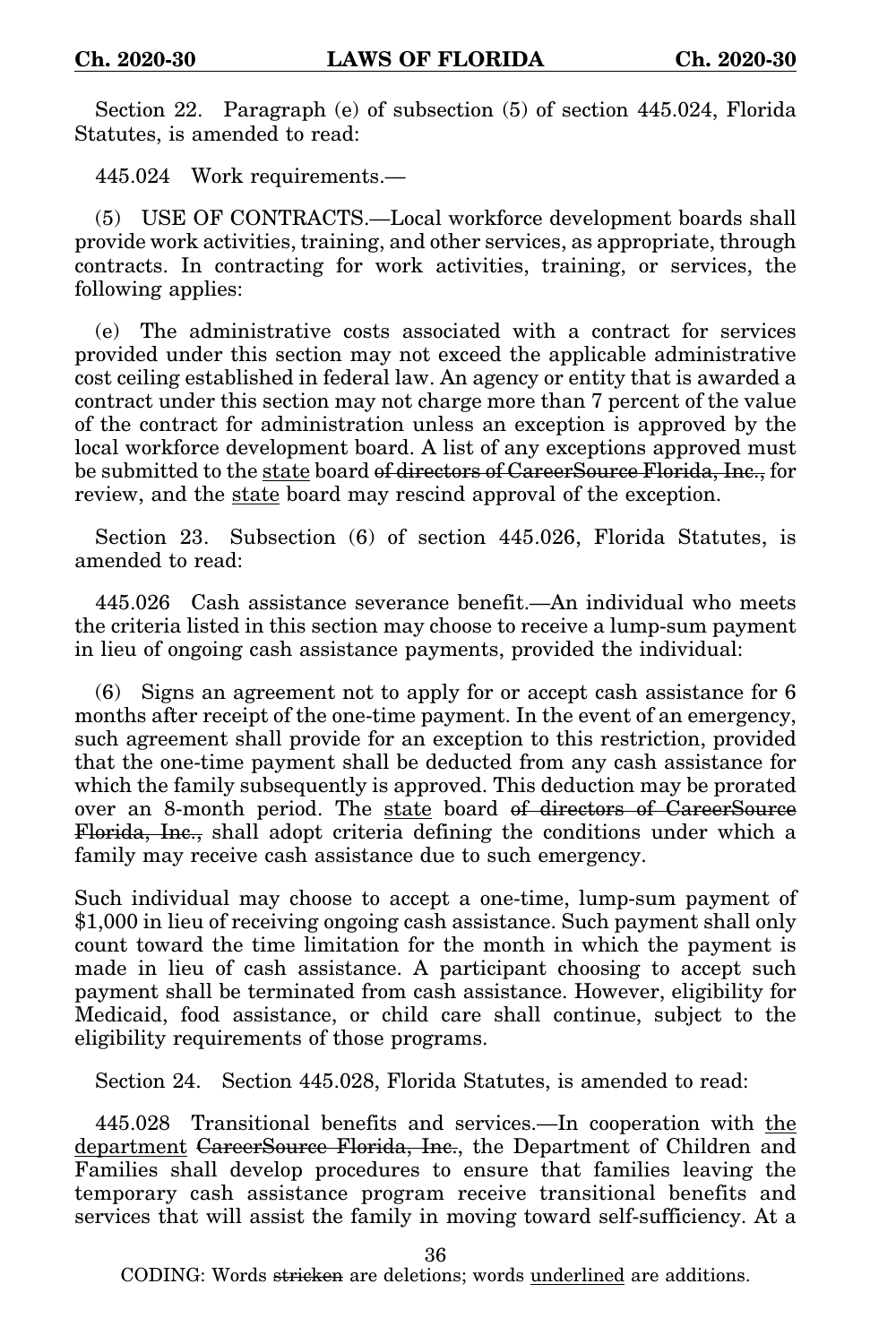minimum, such procedures must include, but are not limited to, the following:

(1) Each recipient of cash assistance who is determined ineligible for cash assistance for a reason other than a work activity sanction shall be contacted by the workforce system case manager and provided information about the availability of transitional benefits and services. Such contact shall be attempted prior to closure of the case management file.

(2) Each recipient of temporary cash assistance who is determined ineligible for cash assistance due to noncompliance with the work activity requirements shall be contacted and provided information in accordance with s. 414.065(1).

(3) The department, in consultation with the state board of directors of CareerSource Florida, Inc., shall develop informational material, including posters and brochures, to better inform families about the availability of transitional benefits and services.

(4) The department CareerSource Florida, Inc., in cooperation with the Department of Children and Families, shall, to the extent permitted by federal law, develop procedures to maximize the utilization of transitional Medicaid by families who leave the temporary cash assistance program.

Section 25. Section 445.030, Florida Statutes, is amended to read:

445.030 Transitional education and training.—In order to assist former recipients of temporary cash assistance who are working or actively seeking employment in continuing their training and upgrading their skills, education, or training, support services may be provided for up to 2 years after the family is no longer receiving temporary cash assistance. This section does not constitute an entitlement to transitional education and training. If funds are not sufficient to provide services under this section, the state board of directors of CareerSource Florida, Inc., may limit or otherwise prioritize transitional education and training.

(1) Education or training resources available in the community at no additional cost shall be used whenever possible.

(2) Local workforce development boards may authorize child care or other support services in addition to services provided in conjunction with employment. For example, a participant who is employed full time may receive child care services related to that employment and may also receive additional child care services in conjunction with training to upgrade the participant's skills.

(3) Transitional education or training must be job-related, but may include training to improve job skills in a participant's existing area of employment or may include training to prepare a participant for employment in another occupation.

37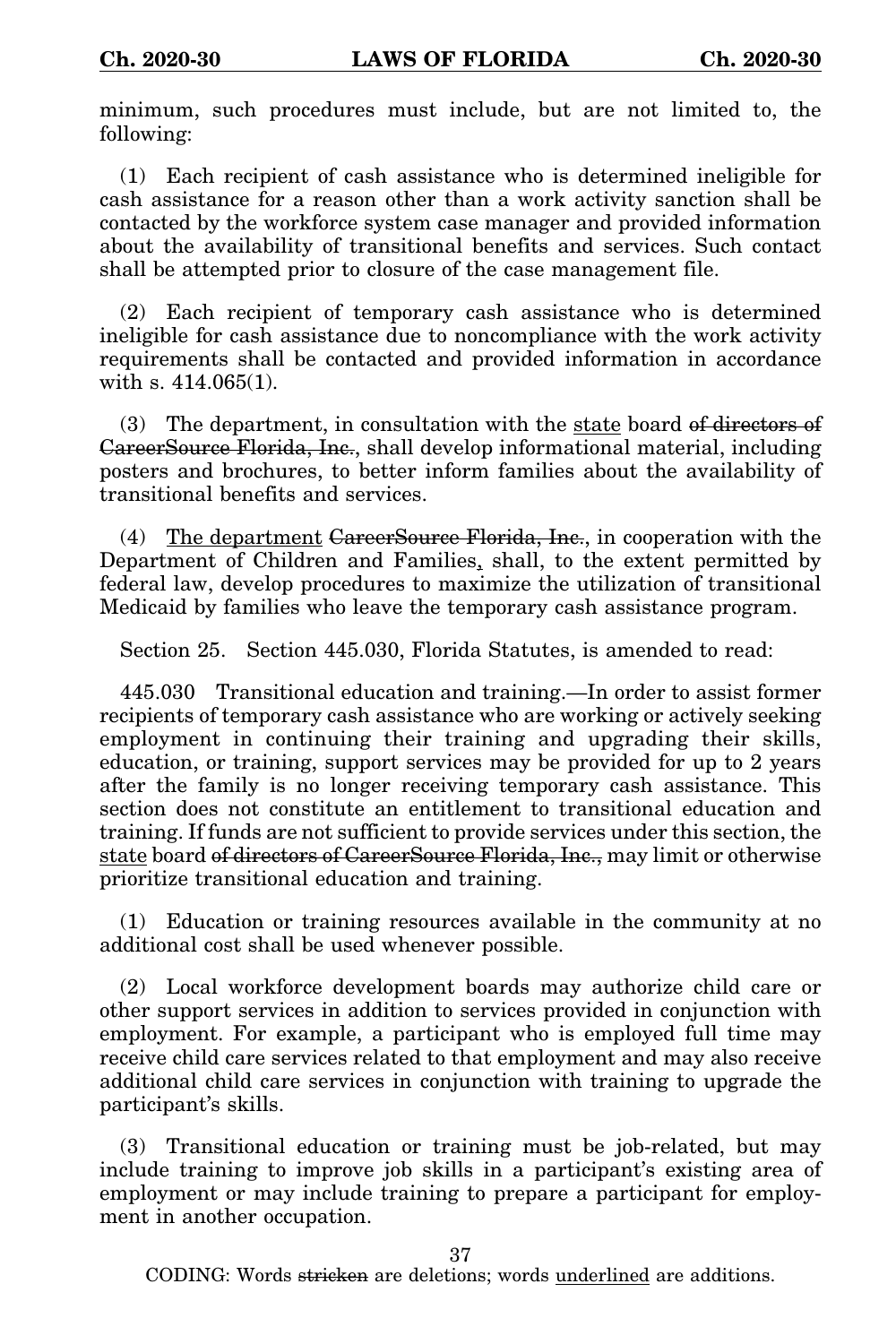(4) A local workforce development board may enter into an agreement with an employer to share the costs relating to upgrading the skills of participants hired by the employer. For example, a local workforce development board may agree to provide support services such as transportation or a wage subsidy in conjunction with training opportunities provided by the employer.

Section 26. Section 445.033, Florida Statutes, is amended to read:

445.033 Evaluation.—The state board of directors of CareerSource Florida, Inc., and the Department of Children and Families shall arrange for evaluation of TANF-funded programs operated under this chapter, as follows:

(1) If required by federal waivers or other federal requirements, the state board of directors of CareerSource Florida, Inc., and the department may provide for evaluation according to these requirements.

(2) The state board of directors of CareerSource Florida, Inc., and the department shall participate in the evaluation of this program in conjunction with evaluation of the state's workforce development programs or similar activities aimed at evaluating program outcomes, cost-effectiveness, or return on investment, and the impact of time limits, sanctions, and other welfare reform measures set out in this chapter. Evaluation shall also contain information on the number of participants in work experience assignments who obtain unsubsidized employment, including, but not limited to, the length of time the unsubsidized job is retained, wages, and the public benefits, if any, received by such families while in unsubsidized employment. The evaluation must solicit the input of consumers, community-based organizations, service providers, employers, and the general public, and must publicize, especially in low-income communities, the process for submitting comments.

(3) The state board of directors of CareerSource Florida, Inc., and the department may share information with and develop protocols for information exchange with the Florida Education and Training Placement Information Program.

(4) The state board of directors of CareerSource Florida, Inc., and the department may initiate or participate in additional evaluation or assessment activities that will further the systematic study of issues related to program goals and outcomes.

(5) In providing for evaluation activities, the state board of directors of CareerSource Florida, Inc., and the department shall safeguard the use or disclosure of information obtained from program participants consistent with federal or state requirements. Evaluation methodologies may be used which are appropriate for evaluation of program activities, including random assignment of recipients or participants into program groups or control groups. To the extent necessary or appropriate, evaluation data shall

38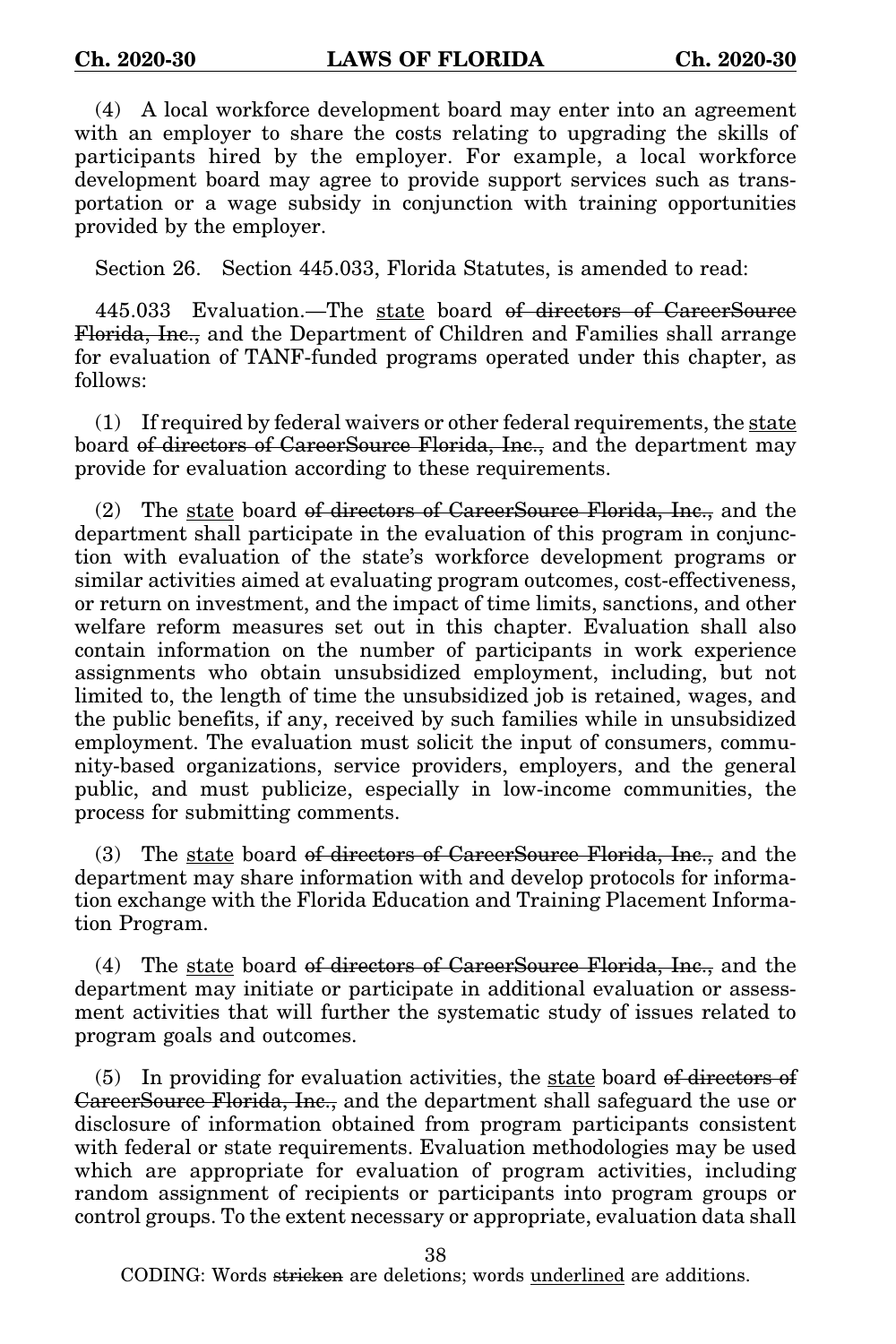provide information with respect to the state, district, or county, or other substate area.

(6) The state board of directors of CareerSource Florida, Inc., and the department may contract with a qualified organization for evaluations conducted under this section.

Section 27. Section 445.035, Florida Statutes, is amended to read:

445.035 Data collection and reporting.—The Department of Children and Families and the state board of directors of CareerSource Florida, Inc., shall collect data necessary to administer this chapter and make the reports required under federal law to the United States Department of Health and Human Services and the United States Department of Agriculture.

Section 28. Subsections  $(1), (2),$  and  $(3),$  paragraph  $(b)$  of subsection  $(4),$ and subsection (5) of section 445.048, Florida Statutes, are amended to read:

445.048 Passport to Economic Progress program.—

(1) AUTHORIZATION.—Notwithstanding any law to the contrary, the state board CareerSource Florida, Inc., in conjunction with the department and the Department of Children and Families and the Department of Economic Opportunity, shall implement a Passport to Economic Progress program consistent with this section. The state board CareerSource Florida, Inc., may designate local workforce development boards to participate in the program. Expenses for the program may come from appropriated revenues or from funds otherwise available to a local workforce development board which may be legally used for such purposes. The state board CareerSource Florida, Inc., must consult with the applicable local workforce development boards and the applicable local offices of the Department of Children and Families which serve the program areas and must encourage community input into the implementation process.

(2) WAIVERS.—If the state board <del>CareerSource Florida, Inc.</del>, in consultation with the Department of Children and Families, finds that federal waivers would facilitate implementation of the program, the department shall immediately request such waivers, and the state board CareerSource Florida, Inc., shall report to the Governor, the President of the Senate, and the Speaker of the House of Representatives if any refusal of the federal government to grant such waivers prevents the implementation of the program. If the state board CareerSource Florida, Inc., finds that federal waivers to provisions of the Food Assistance Program would facilitate implementation of the program, the Department of Children and Families shall immediately request such waivers in accordance with s. 414.175.

(3) TRANSITIONAL BENEFITS AND SERVICES.—In order to assist them in making the transition to economic self-sufficiency, former recipients of temporary cash assistance participating in the passport program shall be eligible for the following benefits and services:

39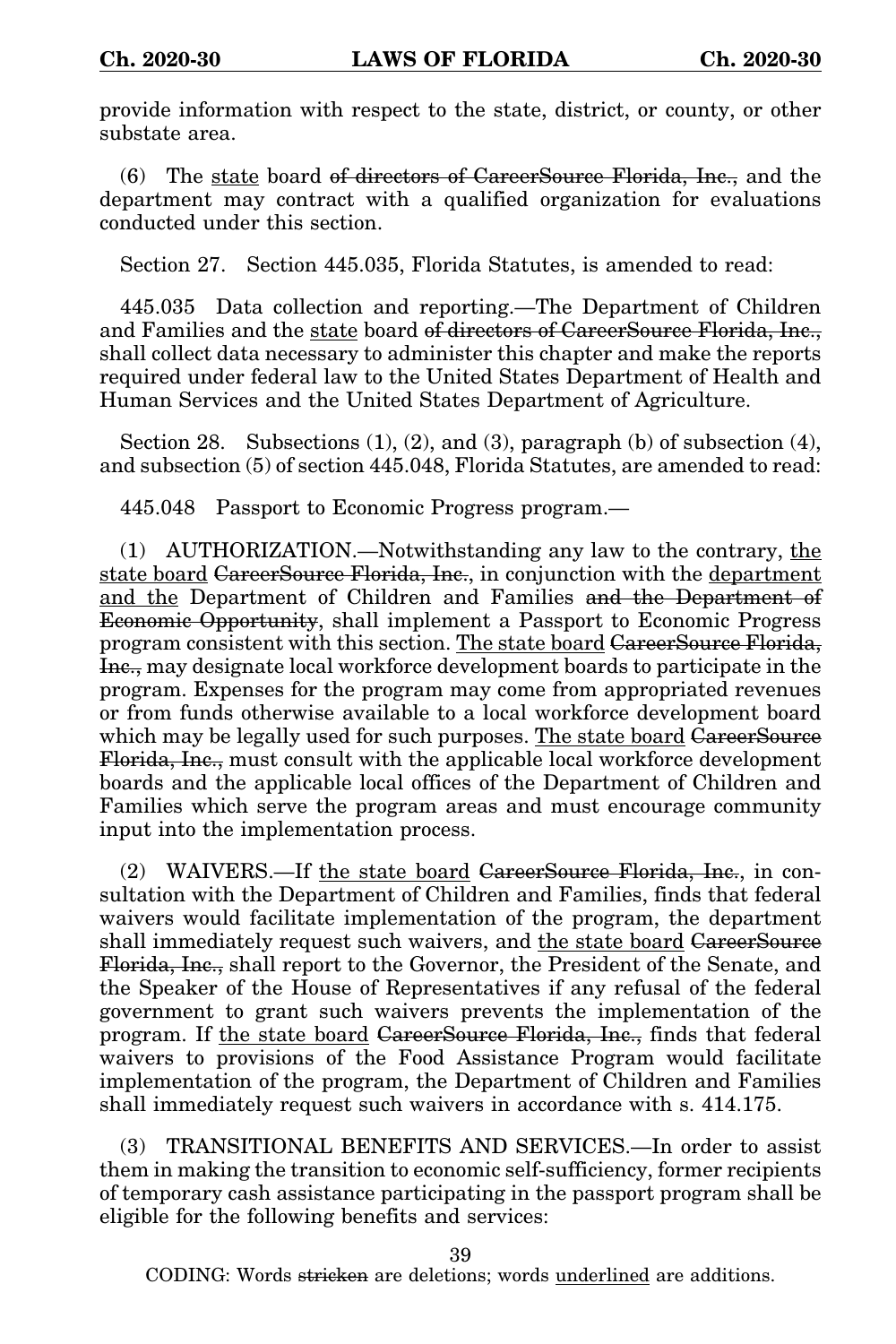(a) Notwithstanding the time period specified in s. 445.030, transitional education and training support services as specified in s. 445.030 for up to 4 years after the family is no longer receiving temporary cash assistance;

(b) Notwithstanding the time period specified in s. 445.031, transitional transportation support services as specified in s. 445.031 for up to 4 years after the family is no longer receiving temporary cash assistance; and

(c) Notwithstanding the time period specified in s. 445.032, transitional child care as specified in s. 445.032 for up to 4 years after the family is no longer receiving temporary cash assistance.

All other provisions of ss. 445.030, 445.031, and 445.032 apply to such individuals, as appropriate. This subsection does not constitute an entitlement to transitional benefits and services. If funds are insufficient to provide benefits and services under this subsection, the state board of directors of CareerSource Florida, Inc., or its agent, may limit such benefits and services or otherwise establish priorities for the provisions of such benefits and services.

(4) INCENTIVES TO ECONOMIC SELF-SUFFICIENCY.—

(b) The state board CareerSource Florida, Inc., in cooperation with the department and the Department of Children and Families and the Department of Economic Opportunity, shall offer performance-based incentive bonuses as a component of the Passport to Economic Progress program. The bonuses do not represent a program entitlement and are contingent on achieving specific benchmarks prescribed in the self-sufficiency plan. If the funds appropriated for this purpose are insufficient to provide this financial incentive, the state board of directors of CareerSource Florida, Inc., may reduce or suspend the bonuses in order not to exceed the appropriation or may direct the local workforce development boards to use resources otherwise given to the local workforce development board to pay such bonuses if such payments comply with applicable state and federal laws.

(5) EVALUATIONS AND RECOMMENDATIONS.—The state board CareerSource Florida, Inc., in conjunction with the department, the Department of Children and Families, the Department of Economic Opportunity, and the local workforce development boards, shall conduct a comprehensive evaluation of the effectiveness of the program operated under this section. Evaluations and recommendations for the program shall be submitted by the state board CareerSource Florida, Inc., as part of its annual report to the Legislature.

Section 29. Subsections (6), (8), and (13) of section 445.051, Florida Statutes, are amended to read:

445.051 Individual development accounts.—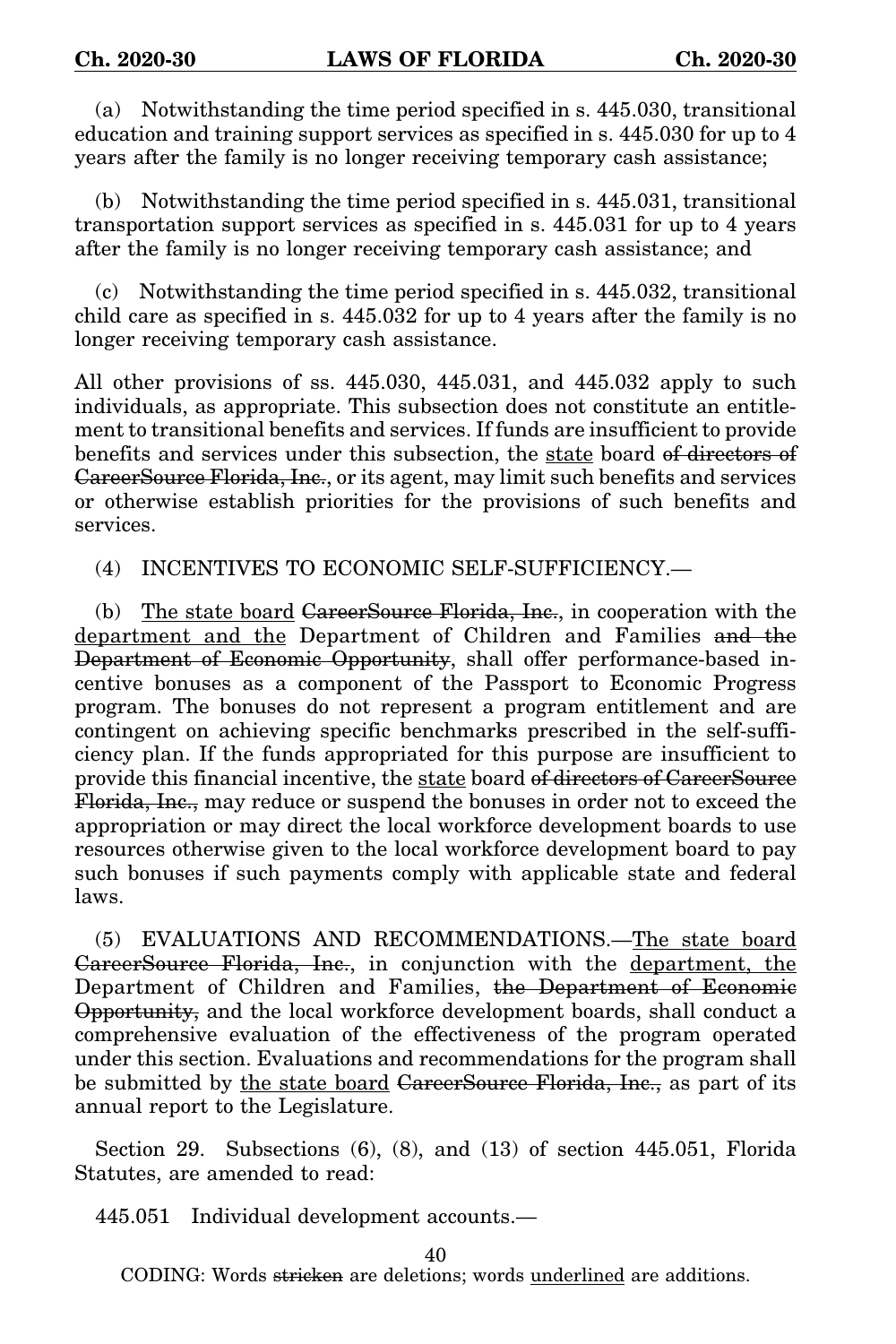(6) The state board CareerSource Florida, Inc., shall establish procedures for local workforce development boards to include in their annual program and financial plan an application to offer an individual development account program as part of their TANF allocation. These procedures must include, but need not be limited to, administrative costs permitted for the fiduciary organization and policies relative to identifying the match ratio and limits on the deposits for which the match will be provided in the application process. The state board CareerSource Florida, Inc., shall establish policies and procedures necessary to ensure that funds held in an individual development account are not withdrawn except for one or more of the qualified purposes described in this section.

(8) The state board GareerSource Florida, Inc., shall establish procedures for controlling the withdrawal of funds for uses other than qualified purposes, including specifying conditions under which an account must be closed.

(13) Pursuant to policy direction by the state board CareerSource Florida, Inc., the department of Economic Opportunity shall adopt such rules as are necessary to implement this act.

Section 30. Subsection (2) of section 445.055, Florida Statutes, is amended to read:

445.055 Employment advocacy and assistance program targeting military spouses and dependents.—

(2) The state board CareerSource Florida, Inc., shall establish an employment advocacy and assistance program targeting military spouses and dependents. This program shall deliver employment assistance services through military family employment advocates colocated within selected one-stop career centers. Persons eligible for assistance through this program include spouses and dependents of active duty military personnel, Florida National Guard members, and military reservists.

Section 31. Paragraph (p) of subsection (3) of section 11.45, Florida Statutes, is amended to read:

11.45 Definitions; duties; authorities; reports; rules.—

(3) AUTHORITY FOR AUDITS AND OTHER ENGAGEMENTS.—The Auditor General may, pursuant to his or her own authority, or at the direction of the Legislative Auditing Committee, conduct audits or other engagements as determined appropriate by the Auditor General of:

(p) CareerSource Florida, Inc., the state board as defined in s. 445.002, or the programs or entities created by the state board under GareerSource Florida, Inc., created pursuant to s. 445.004.

Section 32. Paragraph (a) of subsection (5) of section 288.901, Florida Statutes, is amended to read:

41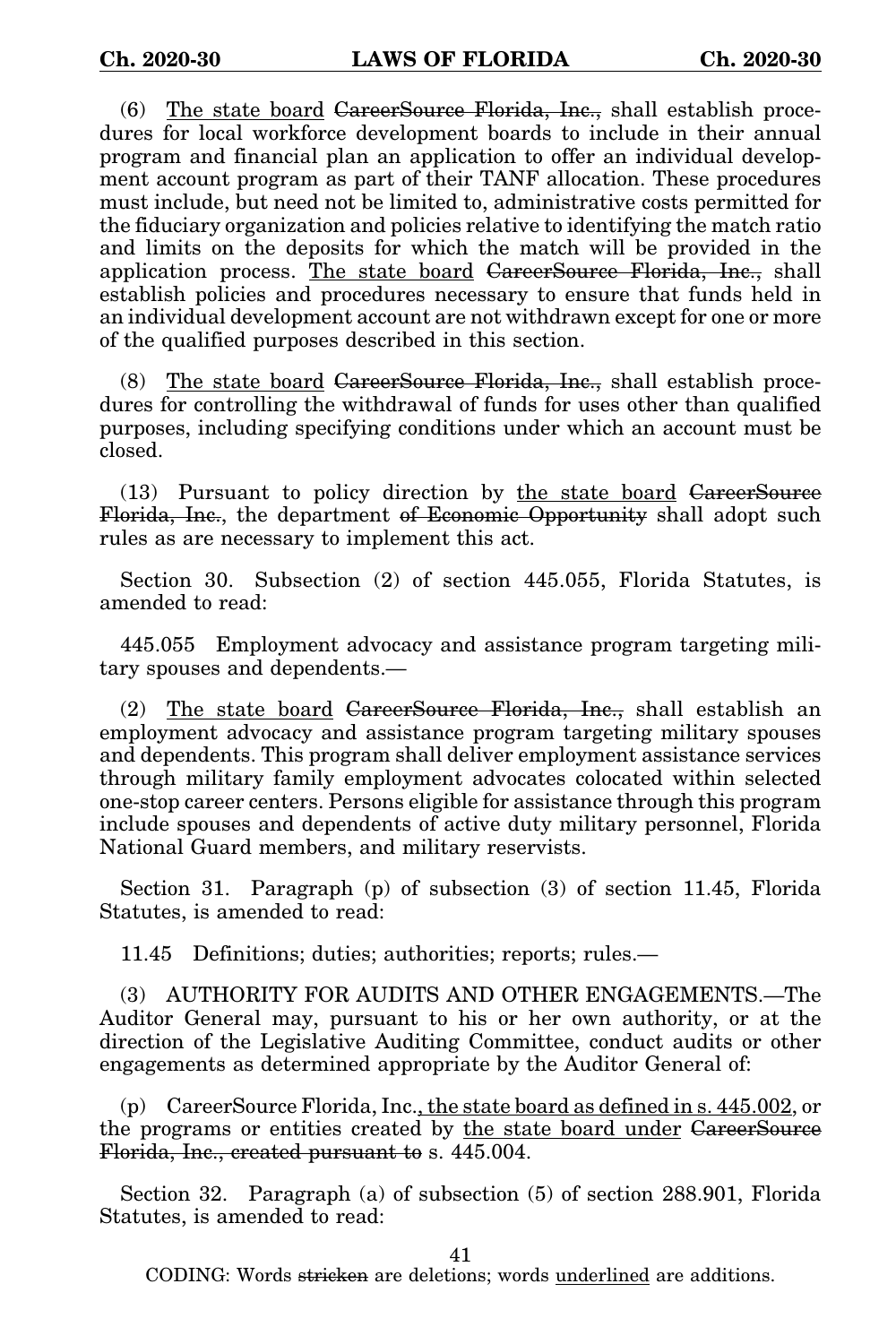288.901 Enterprise Florida, Inc.—

(5) APPOINTED MEMBERS OF THE BOARD OF DIRECTORS.—

(a) In addition to the Governor or his or her designee, the board of directors shall consist of the following appointed members:

1. The Commissioner of Education or his or her designee.

2. The Chief Financial Officer or his or her designee.

3. The Attorney General or his or her designee.

4. The Commissioner of Agriculture or his or her designee.

5. The chairperson of the state board as defined in s. 445.002 board of directors of CareerSource Florida, Inc.

6. The Secretary of State or his or her designee.

7. Twelve members from the private sector, six of whom shall be appointed by the Governor, three of whom shall be appointed by the President of the Senate, and three of whom shall be appointed by the Speaker of the House of Representatives. Members appointed by the Governor are subject to Senate confirmation.

All board members shall serve without compensation, but are entitled to receive reimbursement for per diem and travel expenses pursuant to s. 112.061. Such expenses must be paid out of funds of Enterprise Florida, Inc.

Section 33. Subsection (5) of section 331.369, Florida Statutes, is amended to read:

331.369 Space Industry Workforce Initiative.—

(5) The state board as defined in s. 445.002 CareerSource Florida, Inc., as part of its statutorily prescribed annual report to the Legislature, shall provide recommendations for policies, programs, and funding to enhance the workforce needs of the aerospace industry.

Section 34. Paragraph (k) of subsection (1) and subsection (9) of section 413.405, Florida Statutes, are amended to read:

413.405 Florida Rehabilitation Council.—There is created the Florida Rehabilitation Council to assist the division in the planning and development of statewide rehabilitation programs and services, to recommend improvements to such programs and services, and to perform the functions listed in this section.

(1) The council shall be composed of:

42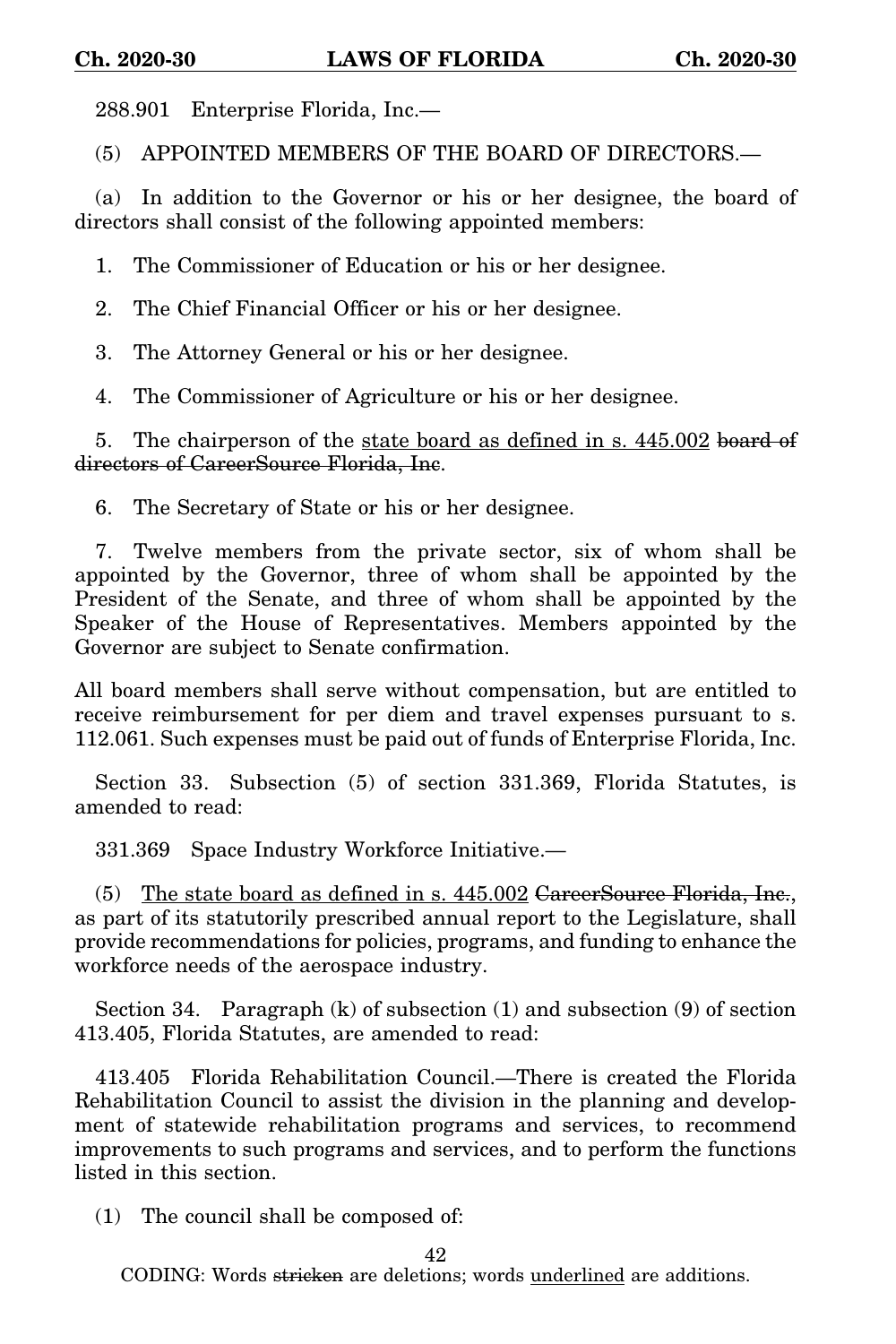(k) At least one representative of the state board as defined in s. 445.002 board of directors of CareerSource Florida, Inc.

(9) In addition to the other functions specified in this section, the council shall, after consulting with the state board as defined in s. 445.002 board of directors of CareerSource Florida, Inc.:

(a) Review, analyze, and advise the division regarding the performance of the responsibilities of the division under Title I of the act, particularly responsibilities relating to:

1. Eligibility, including order of selection.

2. The extent, scope, and effectiveness of services provided.

3. Functions performed by state agencies which affect or potentially affect the ability of individuals with disabilities to achieve employment outcomes under Title I.

(b) In partnership with the division:

1. Develop, agree to, and review state goals and priorities in accordance with 34 C.F.R. s. 361.29(c); and

2. Evaluate the effectiveness of the vocational rehabilitation program and submit reports of progress to the Governor, the President of the Senate, the Speaker of the House of Representatives, and the United States Secretary of Education in accordance with 34 C.F.R. s. 361.29(e).

(c) Advise the department and the division and assist in the preparation of the state plan and amendments to the plan, applications, reports, needs assessments, and evaluations required by Title I.

(d) To the extent feasible, conduct a review and analysis of the effectiveness of, and consumer satisfaction with:

1. The functions performed by state agencies and other public and private entities responsible for performing functions for individuals who have disabilities.

2. Vocational rehabilitation services:

a. Provided or paid for from funds made available under the act or through other public or private sources.

b. Provided by state agencies and other public and private entities responsible for providing vocational rehabilitation services to individuals who have disabilities.

3. The employment outcomes achieved by eligible individuals receiving services under this part, including the availability of health or other employment benefits in connection with those employment outcomes.

43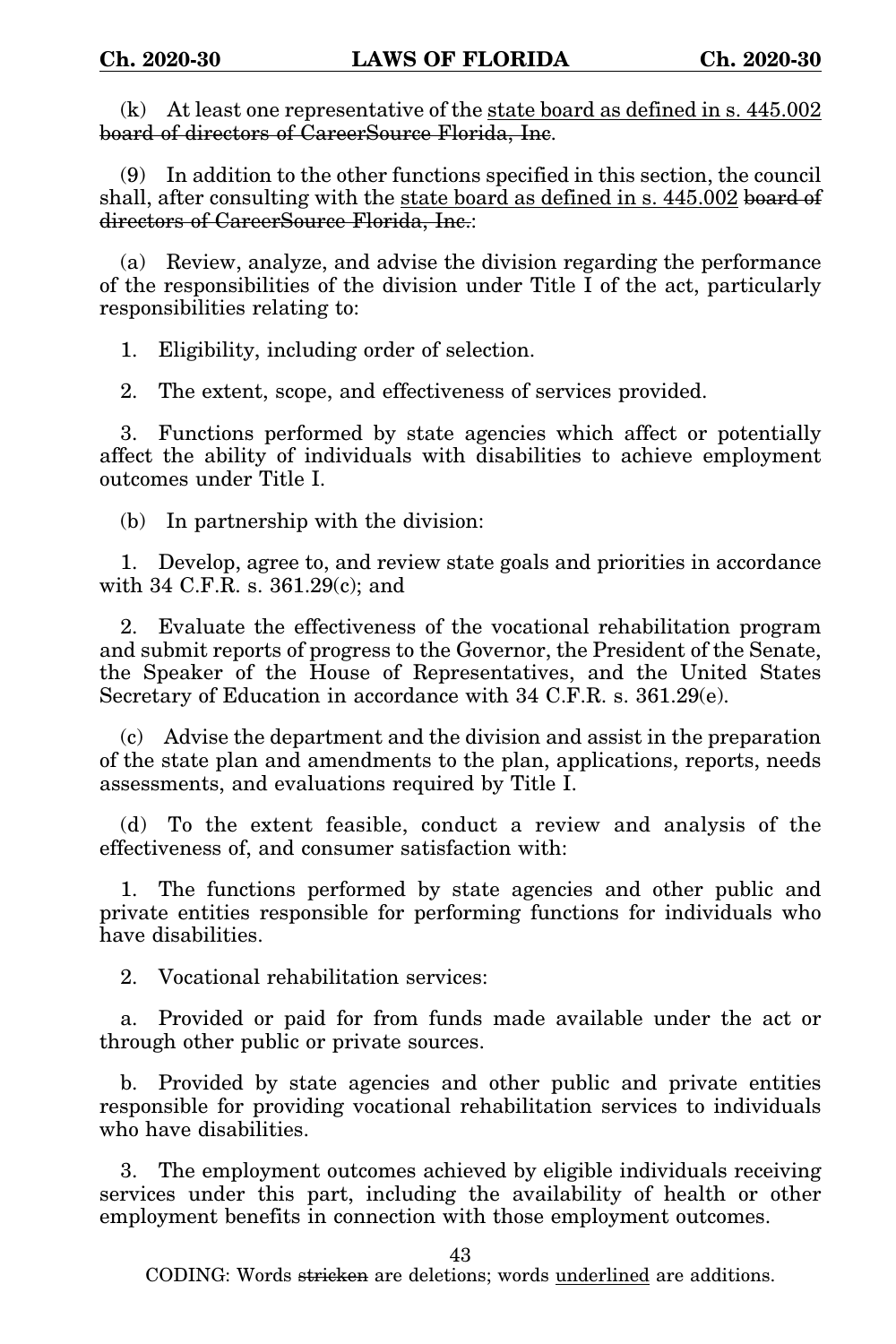(e) Prepare and submit an annual report on the status of vocational rehabilitation programs in the state to the Governor, the President of the Senate, the Speaker of the House of Representatives, and the United States Secretary of Education and make the report available to the public.

(f) Coordinate with other councils within Florida, including the Florida Independent Living Council, the advisory panel established under s.  $612(a)(21)$  of the Individuals with Disabilities Education Act, 20 U.S.C. s.  $1412(a)(21)$ , the State Planning Council described in s. 124 of the Developmental Disabilities Assistance and Bill of Rights Act, 42 U.S.C. s. 15024, the state mental health planning council established under s. 1914 of the Public Health Service Act, 42 U.S.C. s. 300x-3, and the state board as defined in s. 445.002 board of directors of CareerSource Florida, Inc.

(g) Advise the department and division and provide for coordination and the establishment of working relationships among the department, the division, the Florida Independent Living Council, and centers for independent living in the state.

(h) Perform other functions that are consistent with the duties and responsibilities of the council under this section.

Section 35. Section 414.045, Florida Statutes, is amended to read:

414.045 Cash assistance program.—Cash assistance families include any families receiving cash assistance payments from the state program for temporary assistance for needy families as defined in federal law, whether such funds are from federal funds, state funds, or commingled federal and state funds. Cash assistance families may also include families receiving cash assistance through a program defined as a separate state program.

(1) For reporting purposes, families receiving cash assistance shall be grouped into the following categories. The department may develop additional groupings in order to comply with federal reporting requirements, to comply with the data-reporting needs of the state board as defined in s. 445.002 board of directors of CareerSource Florida, Inc., or to better inform the public of program progress.

(a) *Work-eligible cases.*—Work-eligible cases shall include:

1. Families containing an adult or a teen head of household, as defined by federal law. These cases are generally subject to the work activity requirements provided in s. 445.024 and the time limitations on benefits provided in s. 414.105.

2. Families with a parent where the parent's needs have been removed from the case due to sanction or disqualification shall be considered workeligible cases to the extent that such cases are considered in the calculation of federal participation rates or would be counted in such calculation in future months.

44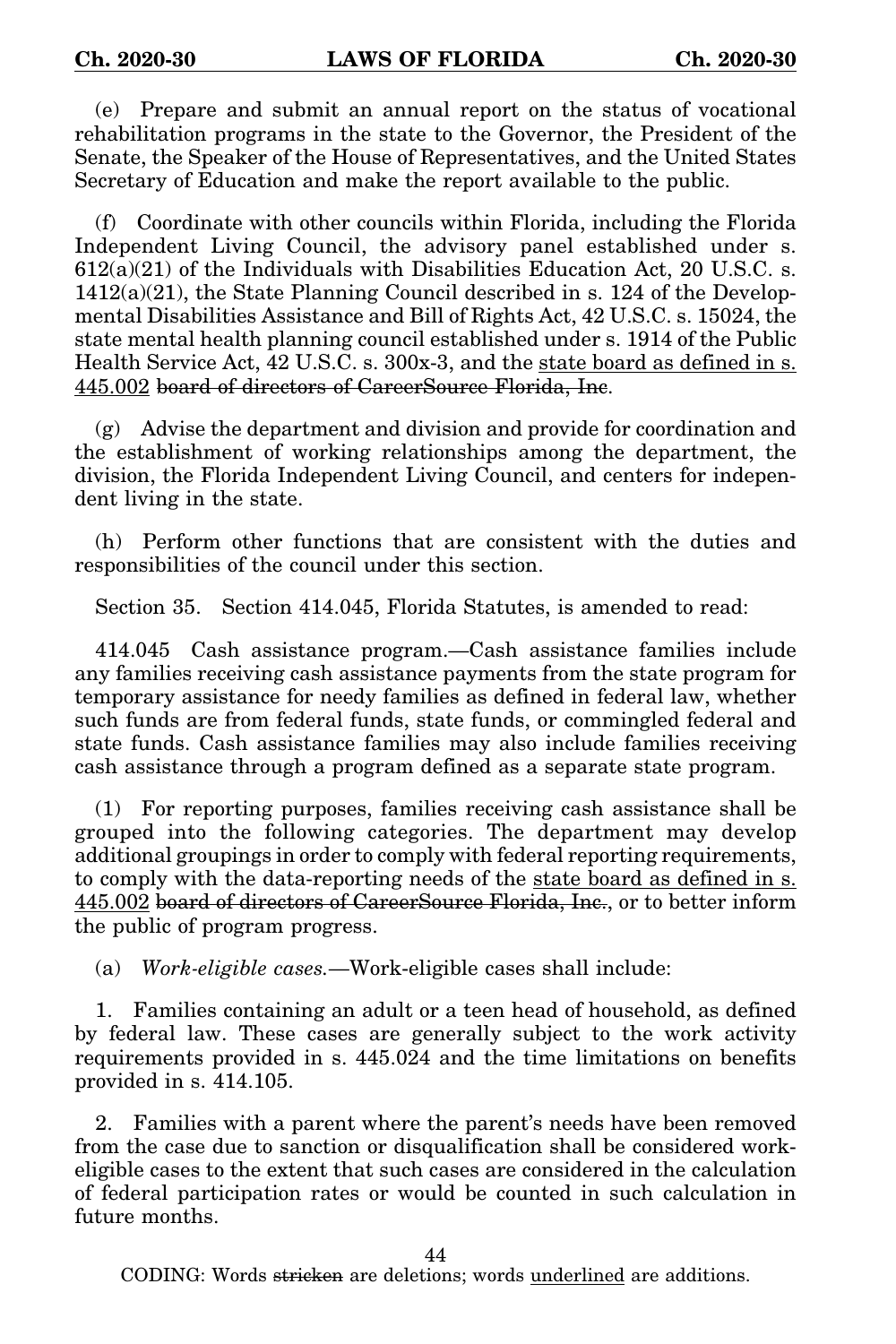3. Families participating in transition assistance programs.

4. Families otherwise eligible for temporary cash assistance which receive diversion services, a severance payment, or participate in the relocation program.

(b) *Child-only cases.*—Child-only cases include cases that do not have an adult or teen head of household as defined in federal law. Such cases include:

1. Children in the care of caretaker relatives, if the caretaker relatives choose to have their needs excluded in the calculation of the amount of cash assistance.

2. Families in the Relative Caregiver Program as provided in s. 39.5085.

3. Families in which the only parent in a single-parent family or both parents in a two-parent family receive supplemental security income (SSI) benefits under Title XVI of the Social Security Act, as amended. To the extent permitted by federal law, individuals receiving SSI shall be excluded as household members in determining the amount of cash assistance, and such cases shall not be considered families containing an adult. Parents or caretaker relatives who are excluded from the cash assistance group due to receipt of SSI may choose to participate in work activities. An individual whose ability to participate in work activities is limited who volunteers to participate in work activities shall be assigned to work activities consistent with such limitations. An individual who volunteers to participate in a work activity may receive child care or support services consistent with such participation.

4. Families in which the only parent in a single-parent family or both parents in a two-parent family are not eligible for cash assistance due to immigration status or other limitation of federal law. To the extent required by federal law, such cases shall not be considered families containing an adult.

5. To the extent permitted by federal law and subject to appropriations, special needs children who have been adopted pursuant to s. 409.166 and whose adopting family qualifies as a needy family under the state program for temporary assistance for needy families. Notwithstanding any provision to the contrary in s. 414.075, s. 414.085, or s. 414.095, a family shall be considered a needy family if:

a. The family is determined by the department to have an income below 200 percent of the federal poverty level;

b. The family meets the requirements of s. 414.095(2) and (3) related to residence, citizenship, or eligible noncitizen status; and

c. The family provides any information that may be necessary to meet federal reporting requirements specified under Part A of Title IV of the Social Security Act.

45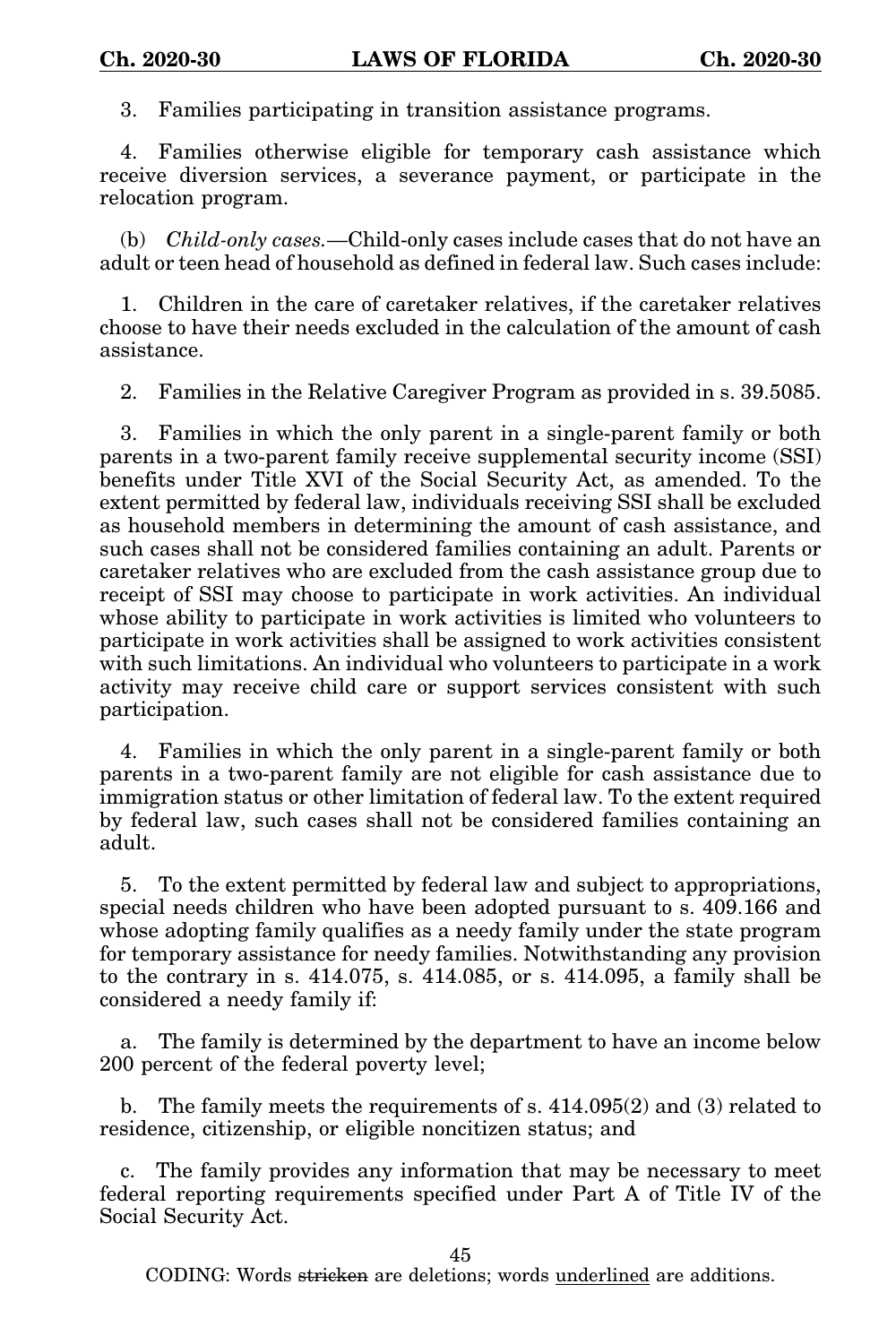6. Families in the Guardianship Assistance Program as provided in s. 39.6225.

Families described in subparagraph 1., subparagraph 2., or subparagraph 3. may receive child care assistance or other supports or services so that the children may continue to be cared for in their own homes or in the homes of relatives. Such assistance or services may be funded from the temporary assistance for needy families block grant to the extent permitted under federal law and to the extent funds have been provided in the General Appropriations Act.

 $(2)$  Oversight by the state board as defined in s. 445.002 board of directors of CareerSource Florida, Inc., and the service delivery and financial planning responsibilities of the local workforce development boards apply to the families defined as work-eligible cases in paragraph  $(1)(a)$ . The department shall be responsible for program administration related to families in groups defined in paragraph (1)(b), and the department shall coordinate such administration with the state board of directors of CareerSource Florida, Inc., to the extent needed for operation of the program.

Section 36. Subsection (2) of section 420.622, Florida Statutes, is amended to read:

420.622 State Office on Homelessness; Council on Homelessness.—

(2) The Council on Homelessness is created to consist of 17 representatives of public and private agencies who shall develop policy and advise the State Office on Homelessness. The council members shall be: the Secretary of Children and Families, or his or her designee; the executive director of the Department of Economic Opportunity, or his or her designee, who shall advise the council on issues related to rural development; the State Surgeon General, or his or her designee; the Executive Director of Veterans' Affairs, or his or her designee; the Secretary of Corrections, or his or her designee; the Secretary of Health Care Administration, or his or her designee; the Commissioner of Education, or his or her designee; the Executive Director of CareerSource Florida, Inc., or his or her designee; one representative of the Florida Association of Counties; one representative of the Florida League of Cities; one representative of the Florida Supportive Housing Coalition; the Executive Director of the Florida Housing Finance Corporation, or his or her designee; one representative of the Florida Coalition for the Homeless; and four members appointed by the Governor. The council members shall be nonpaid volunteers and shall be reimbursed only for travel expenses. The appointed members of the council shall be appointed to staggered 2-year terms, and the council shall meet at least four times per year. The importance of minority, gender, and geographic representation shall be considered in appointing members to the council.

Section 37. Subsections (1) and (4) of section 443.171, Florida Statutes, are amended to read: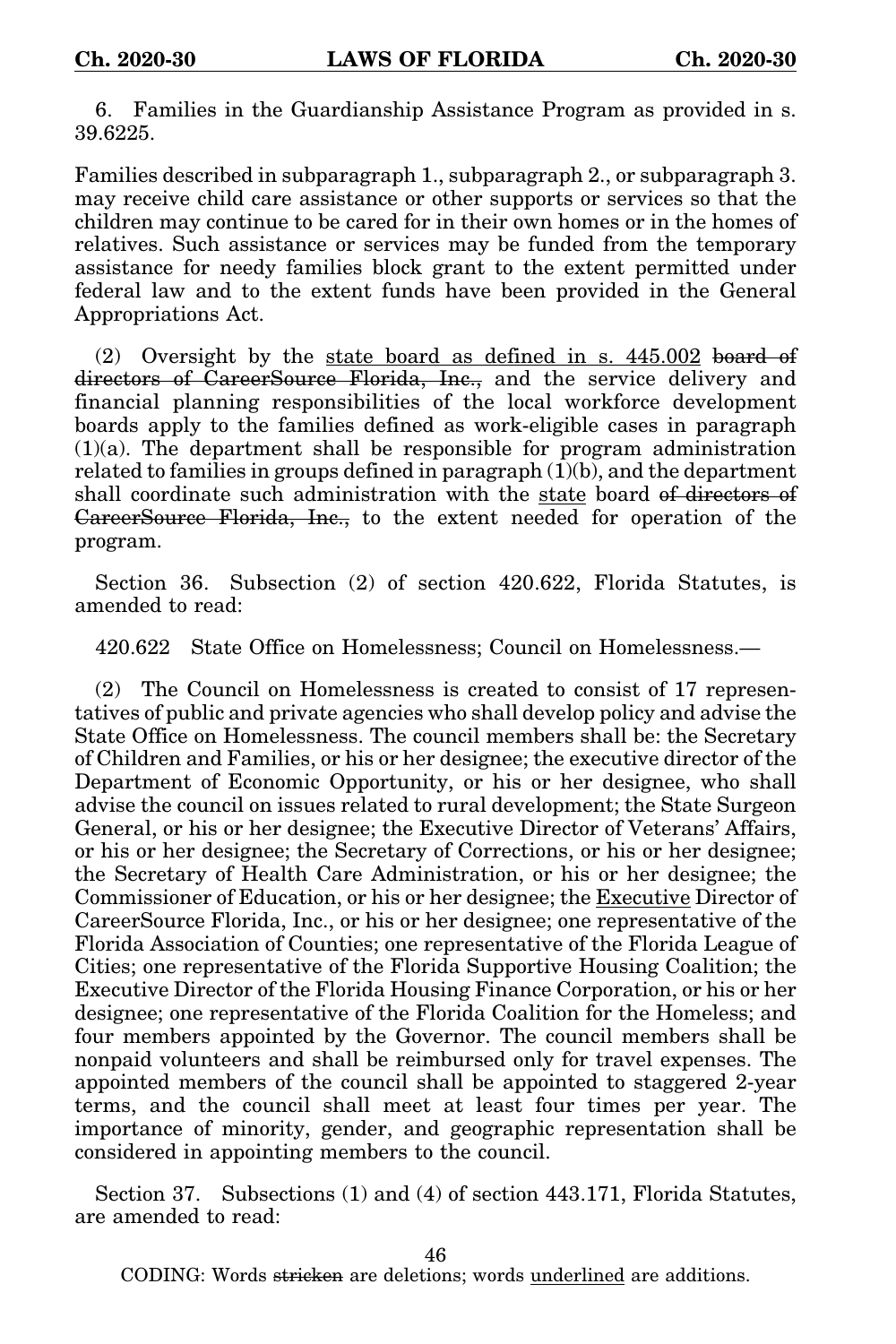443.171 Department of Economic Opportunity and commission; powers and duties; records and reports; proceedings; state-federal cooperation.—

(1) POWERS AND DUTIES.—The Department of Economic Opportunity shall administer this chapter. The department may employ persons, make expenditures, require reports, conduct investigations, and take other action necessary or suitable to administer this chapter. The department shall annually submit information to the state board as defined in s. 445.002 CareerSource Florida, Inc., covering the administration and operation of this chapter during the preceding calendar year for inclusion in the strategic plan under s. 445.006 and may make recommendations for amendment to this chapter.

(4) EMPLOYMENT STABILIZATION.—The Department of Economic Opportunity, under the direction of the state board as defined in s. 445.002 CareerSource Florida, Inc., shall take all appropriate steps to reduce and prevent unemployment; to encourage and assist in the adoption of practical methods of career training, retraining, and career guidance; to investigate, recommend, advise, and assist municipalities, counties, school districts, and the state in the establishment and operation of reserves for public works to be used in times of business depression and unemployment; to promote the reemployment of unemployed workers throughout the state in every other way that may be feasible; to refer a claimant entitled to extended benefits to suitable work that meets the criteria of this chapter; and, to these ends, to carry on and publish the results of investigations and research studies.

Section 38. Subsection (1) of section 443.181, Florida Statutes, is amended to read:

443.181 Public employment service.—

(1) The one-stop delivery system established under s. 445.009 is this state's public employment service as part of the national system of public employment offices established under 29 U.S.C. s. 49. The Department of Economic Opportunity, under policy direction from the state board as defined in s. 445.002 GareerSource Florida, Inc., shall cooperate with any official or agency of the United States having power or duties under 29 U.S.C. ss. 49-49l-1 and shall perform those duties necessary to secure to this state the funds provided under federal law for the promotion and maintenance of the state's public employment service. In accordance with 29 U.S.C. s. 49c, this state accepts 29 U.S.C. ss. 49-49l-1. The department is designated the state agency responsible for cooperating with the United States Secretary of Labor under 29 U.S.C. s. 49c. The department shall appoint sufficient employees to administer this section. The department may cooperate with or enter into agreements with the Railroad Retirement Board for the establishment, maintenance, and use of one-stop career centers.

Section 39. Subsection (1) of section 446.71, Florida Statutes, is amended to read:

47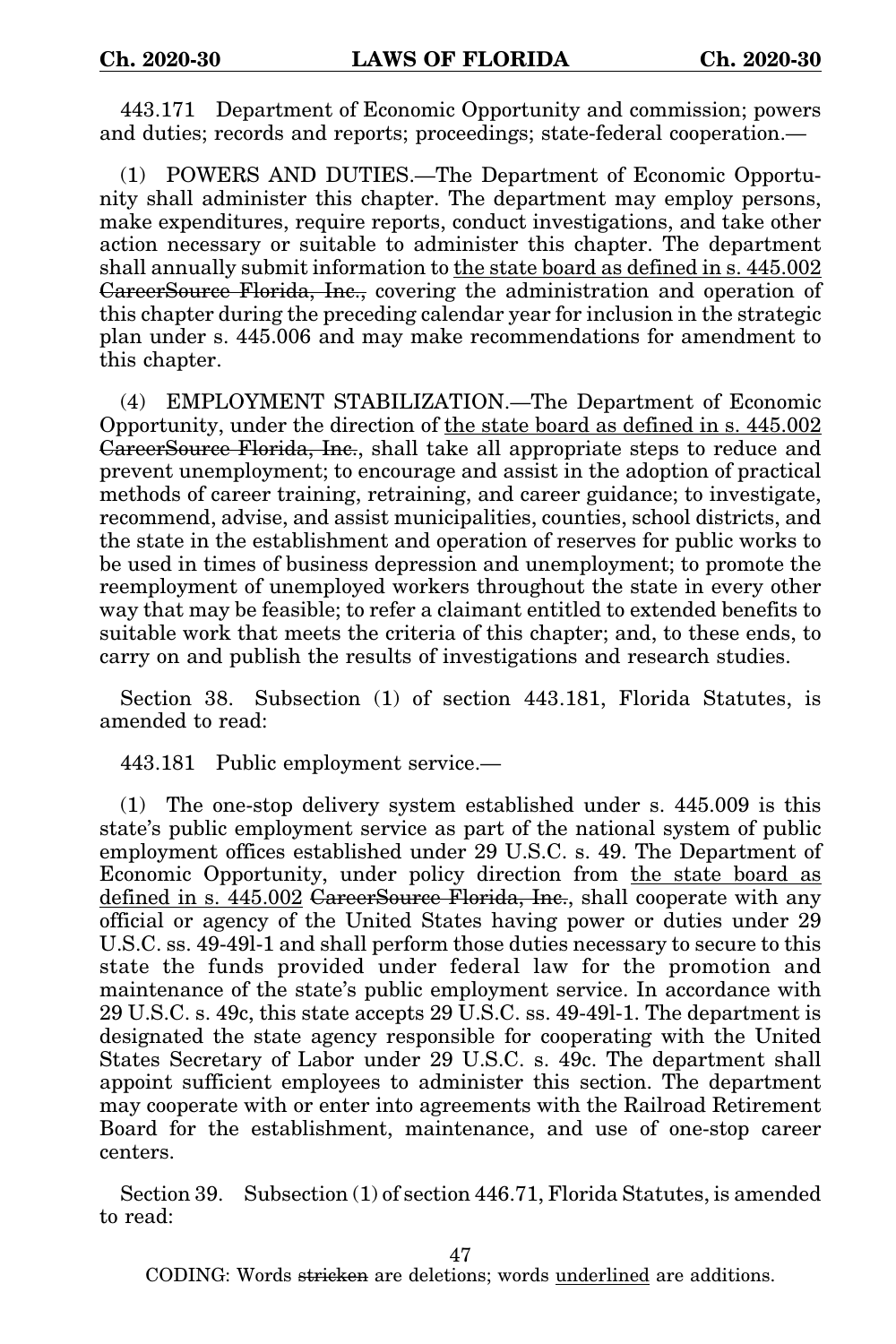446.71 Everglades Restoration Agricultural Community Employment Training Program.—

(1) The Department of Economic Opportunity, in cooperation with the state board as defined in s. 445.002 GareerSource Florida, Inc., shall establish the Everglades Restoration Agricultural Community Employment Training Program within the Department of Economic Opportunity. The Department of Economic Opportunity shall use funds appropriated to the program by the Legislature to provide grants to stimulate and support training and employment programs that seek to match persons who complete such training programs to nonagricultural employment opportunities in areas of high agricultural unemployment, and to provide other training, educational, and information services necessary to stimulate the creation of jobs in the areas of high agricultural unemployment. In determining whether to provide funds to a particular program, the Department of Economic Opportunity shall consider the location of the program in proximity to the program's intended participants.

Section 40. Subsection (9) of section 1011.80, Florida Statutes, is amended to read:

1011.80 Funds for operation of workforce education programs.—

(9) The State Board of Education and the state board as defined in s. 445.002 CareerSource Florida, Inc., shall provide the Legislature with recommended formulas, criteria, timeframes, and mechanisms for distributing performance funds. The commissioner shall consolidate the recommendations and develop a consensus proposal for funding. The Legislature shall adopt a formula and distribute the performance funds to the State Board of Education for Florida College System institutions and school districts through the General Appropriations Act. These recommendations shall be based on formulas that would discourage low-performing or low-demand programs and encourage through performance-funding awards:

(a) Programs that prepare people to enter high-wage occupations identified by the Workforce Estimating Conference created by s. 216.136 and other programs as approved by the state board as defined in s. 445.002 CareerSource Florida, Inc. At a minimum, performance incentives shall be calculated for adults who reach completion points or complete programs that lead to specified high-wage employment and to their placement in that employment.

(b) Programs that successfully prepare adults who are eligible for public assistance, economically disadvantaged, disabled, not proficient in English, or dislocated workers for high-wage occupations. At a minimum, performance incentives shall be calculated at an enhanced value for the completion of adults identified in this paragraph and job placement of such adults upon completion. In addition, adjustments may be made in payments for job placements for areas of high unemployment.

48